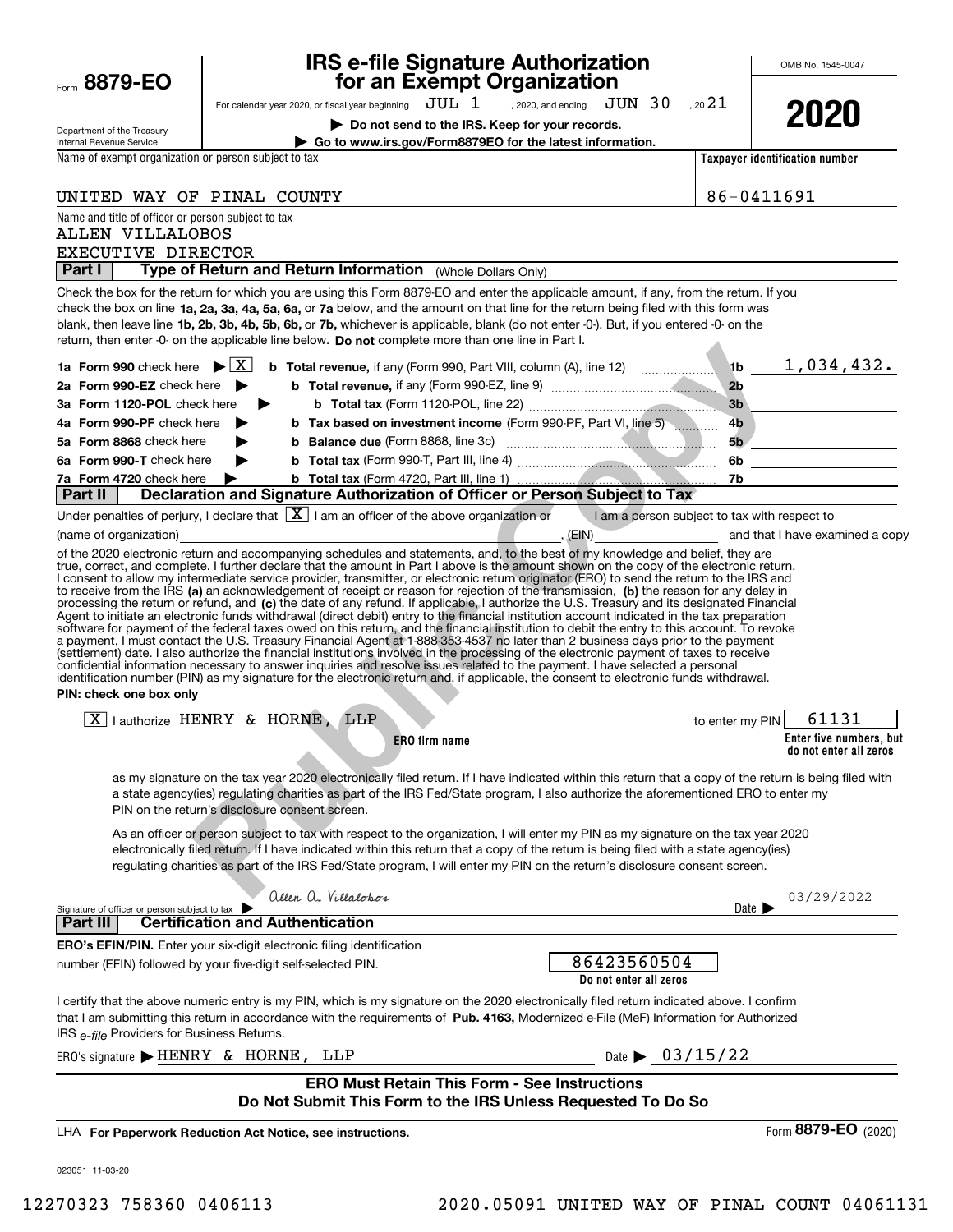|                                |                             | <b>Return of Organization Exempt From Income Tax</b>                                                                                                                                                                           |            |                                                                                                                                                                                                                                           | OMB No. 1545-0047                          |
|--------------------------------|-----------------------------|--------------------------------------------------------------------------------------------------------------------------------------------------------------------------------------------------------------------------------|------------|-------------------------------------------------------------------------------------------------------------------------------------------------------------------------------------------------------------------------------------------|--------------------------------------------|
|                                | Form <b>990</b>             | Under section 501(c), 527, or 4947(a)(1) of the Internal Revenue Code (except private foundations)                                                                                                                             |            |                                                                                                                                                                                                                                           |                                            |
|                                | Internal Revenue Service    | Do not enter social security numbers on this form as it may be made public.<br>Department of the Treasury<br>Go to www.irs.gov/Form990 for instructions and the latest information.                                            |            |                                                                                                                                                                                                                                           | <b>Open to Public</b><br><b>Inspection</b> |
|                                |                             | JUL 1, 2020<br>A For the 2020 calendar year, or tax year beginning                                                                                                                                                             |            | 2021<br>and ending $JUN$ 30,                                                                                                                                                                                                              |                                            |
|                                | <b>B</b> Check if           | <b>C</b> Name of organization                                                                                                                                                                                                  |            | D Employer identification number                                                                                                                                                                                                          |                                            |
|                                | applicable:                 |                                                                                                                                                                                                                                |            |                                                                                                                                                                                                                                           |                                            |
|                                | Address<br>change           | UNITED WAY OF PINAL COUNTY                                                                                                                                                                                                     |            |                                                                                                                                                                                                                                           |                                            |
|                                | Name<br>change              | Doing business as                                                                                                                                                                                                              |            | 86-0411691                                                                                                                                                                                                                                |                                            |
|                                | Initial<br>return           | Number and street (or P.O. box if mail is not delivered to street address)                                                                                                                                                     | Room/suite | E Telephone number                                                                                                                                                                                                                        |                                            |
|                                | Final<br>return/            | PO BOX 10541                                                                                                                                                                                                                   |            | $(520)836 - 0736$                                                                                                                                                                                                                         |                                            |
|                                | termin-<br>ated             | City or town, state or province, country, and ZIP or foreign postal code                                                                                                                                                       |            | G Gross receipts \$                                                                                                                                                                                                                       | 1,034,432.                                 |
|                                | Amended<br>∣return          | 85130<br>CASA GRANDE, AZ                                                                                                                                                                                                       |            | H(a) Is this a group return                                                                                                                                                                                                               |                                            |
|                                | Applica-<br>tion<br>pending | F Name and address of principal officer: ALLEN VILLALOBOS                                                                                                                                                                      |            | for subordinates?                                                                                                                                                                                                                         | $\sqrt{}$ Yes $\sqrt{}$ X $\sqrt{}$ No     |
|                                |                             | SAME AS C ABOVE                                                                                                                                                                                                                |            | H(b) Are all subordinates included?   Yes                                                                                                                                                                                                 |                                            |
|                                |                             | Tax-exempt status: $\boxed{\mathbf{X}}$ 501(c)(3)<br>$501(c)$ (<br>$\blacktriangleleft$ (insert no.)<br>$4947(a)(1)$ or                                                                                                        | 527        | If "No," attach a list. See instructions                                                                                                                                                                                                  |                                            |
|                                |                             | J Website: WWW.UNITEDWAYOFPC.ORG                                                                                                                                                                                               |            | $H(c)$ Group exemption number $\blacktriangleright$                                                                                                                                                                                       |                                            |
|                                |                             | K Form of organization: $\overline{X}$ Corporation<br>Other $\blacktriangleright$<br>Trust<br>Association                                                                                                                      |            | L Year of formation: $1981$ M State of legal domicile: AZ                                                                                                                                                                                 |                                            |
|                                | Part I                      | Summary                                                                                                                                                                                                                        |            |                                                                                                                                                                                                                                           |                                            |
|                                | 1.                          | Briefly describe the organization's mission or most significant activities: MATCHING GENEROSITY WITH                                                                                                                           |            |                                                                                                                                                                                                                                           |                                            |
|                                |                             | COMMUNITY NEEDS TO PROMOTE LASTING CHANGE IN PEOPLE'S LIVES.                                                                                                                                                                   |            |                                                                                                                                                                                                                                           |                                            |
|                                | 2                           | Check this box $\blacktriangleright$ $\Box$ if the organization discontinued its operations or disposed of more than 25% of its net assets.                                                                                    |            |                                                                                                                                                                                                                                           |                                            |
| Governance                     | З                           | Number of voting members of the governing body (Part VI, line 1a)                                                                                                                                                              |            | <u> Estados de Antonio de Antonio de Antonio de Antonio de Antonio de Antonio de Antonio de Antonio de Antonio de Antonio de Antonio de Antonio de Antonio de Antonio de Antonio de Antonio de Antonio de Antonio de Antonio de </u><br>3 |                                            |
|                                | 4                           | Number of independent voting members of the governing body (Part VI, line 1b) [[[[[[[[[[[[[[[[[[[[[[]]]]]]]]]                                                                                                                  |            | $\overline{\mathbf{4}}$                                                                                                                                                                                                                   |                                            |
|                                | 5                           |                                                                                                                                                                                                                                |            | $\overline{5}$                                                                                                                                                                                                                            |                                            |
|                                |                             |                                                                                                                                                                                                                                |            | 6                                                                                                                                                                                                                                         |                                            |
| <b>Activities &amp;</b>        |                             | 7 a Total unrelated business revenue from Part VIII, column (C), line 12 [100] [100] [100] [100] [100] [100] [100] [100] [100] [100] [100] [100] [100] [100] [100] [100] [100] [100] [100] [100] [100] [100] [100] [100] [100] |            | 7a                                                                                                                                                                                                                                        |                                            |
|                                |                             | b Net unrelated business taxable income from Form 990-T, Part I, line 11 (and the context of the state of the state of the state of the state of the state of the state of the state of the state of the state of the state of |            | 7b                                                                                                                                                                                                                                        |                                            |
|                                |                             |                                                                                                                                                                                                                                |            | <b>Prior Year</b><br>1,122,388.                                                                                                                                                                                                           | <b>Current Year</b><br>1,024,616.          |
|                                | 8                           | Contributions and grants (Part VIII, line 1h)                                                                                                                                                                                  |            | 41,086.                                                                                                                                                                                                                                   | 4,000.                                     |
| Revenue                        | 9                           | Program service revenue (Part VIII, line 2g)                                                                                                                                                                                   |            | 3,186.                                                                                                                                                                                                                                    | 5,816.                                     |
|                                | 10                          |                                                                                                                                                                                                                                |            | 3,877.                                                                                                                                                                                                                                    |                                            |
|                                | 11                          | Other revenue (Part VIII, column (A), lines 5, 6d, 8c, 9c, 10c, and 11e)                                                                                                                                                       |            | 1,170,537.                                                                                                                                                                                                                                | 1,034,432.                                 |
|                                | 12                          | Total revenue - add lines 8 through 11 (must equal Part VIII, column (A), line 12)                                                                                                                                             |            | 0.                                                                                                                                                                                                                                        | 9,494.                                     |
|                                | 13                          | Grants and similar amounts paid (Part IX, column (A), lines 1-3)                                                                                                                                                               |            | 0.                                                                                                                                                                                                                                        |                                            |
|                                | 14                          | Benefits paid to or for members (Part IX, column (A), line 4)                                                                                                                                                                  |            | 451,628.                                                                                                                                                                                                                                  | 463, 443.                                  |
|                                |                             | 15 Salaries, other compensation, employee benefits (Part IX, column (A), lines 5-10)                                                                                                                                           |            | 0.                                                                                                                                                                                                                                        |                                            |
| Expenses                       |                             | 16, 168.                                                                                                                                                                                                                       |            |                                                                                                                                                                                                                                           |                                            |
|                                |                             | <b>b</b> Total fundraising expenses (Part IX, column (D), line 25)                                                                                                                                                             |            | 608,665.                                                                                                                                                                                                                                  | 510, 387.                                  |
|                                | 17                          |                                                                                                                                                                                                                                |            | 1,060,293.                                                                                                                                                                                                                                | 983,324.                                   |
|                                | 18                          | Total expenses. Add lines 13-17 (must equal Part IX, column (A), line 25)                                                                                                                                                      |            | 110,244.                                                                                                                                                                                                                                  | 51,108.                                    |
|                                | 19                          |                                                                                                                                                                                                                                |            |                                                                                                                                                                                                                                           |                                            |
|                                |                             |                                                                                                                                                                                                                                |            | <b>Beginning of Current Year</b>                                                                                                                                                                                                          | <b>End of Year</b>                         |
|                                |                             | Total assets (Part X, line 16)                                                                                                                                                                                                 |            | $\overline{627,771}$ .                                                                                                                                                                                                                    | 734,802.                                   |
|                                | 20                          |                                                                                                                                                                                                                                |            |                                                                                                                                                                                                                                           |                                            |
| t Assets or<br>d Balances<br>鲳 | 21<br>22                    | Total liabilities (Part X, line 26)                                                                                                                                                                                            |            | 44,667.<br>583,104.                                                                                                                                                                                                                       | 59,949.<br>674,853.                        |

true, correct, and complete. Declaration of preparer (other than officer) is based on all information of which preparer has any knowledge.

| Sign            | Signature of officer                                                            | Date                        |                                       |                                        |
|-----------------|---------------------------------------------------------------------------------|-----------------------------|---------------------------------------|----------------------------------------|
| Here            | ALLEN VILLALOBOS,<br>EXECUTIVE DIRECTOR                                         |                             |                                       |                                        |
|                 | Type or print name and title                                                    |                             |                                       |                                        |
|                 | Print/Type preparer's name                                                      | <b>PTIN</b><br>Check        |                                       |                                        |
| Paid            | COLETTE KAMPS, CPA                                                              |                             | P00367616<br>$03/15/22$ self-employed |                                        |
| Preparer        | HORNE .<br>HENRY<br>&.<br>Firm's name                                           | LLP                         |                                       | Firm's EIN $\triangleright$ 86-0133881 |
| Use Only        | Firm's address > 2055 E WARNER RD, STE 101                                      |                             |                                       |                                        |
|                 | TEMP, AZ 85284                                                                  | Phone no. $(480)839 - 4900$ |                                       |                                        |
|                 | May the IRS discuss this return with the preparer shown above? See instructions |                             |                                       | x<br><b>No</b><br>Yes                  |
| 032001 12-23-20 | LHA For Paperwork Reduction Act Notice, see the separate instructions.          |                             |                                       | Form 990 (2020)                        |

032001 12-23-20

**990**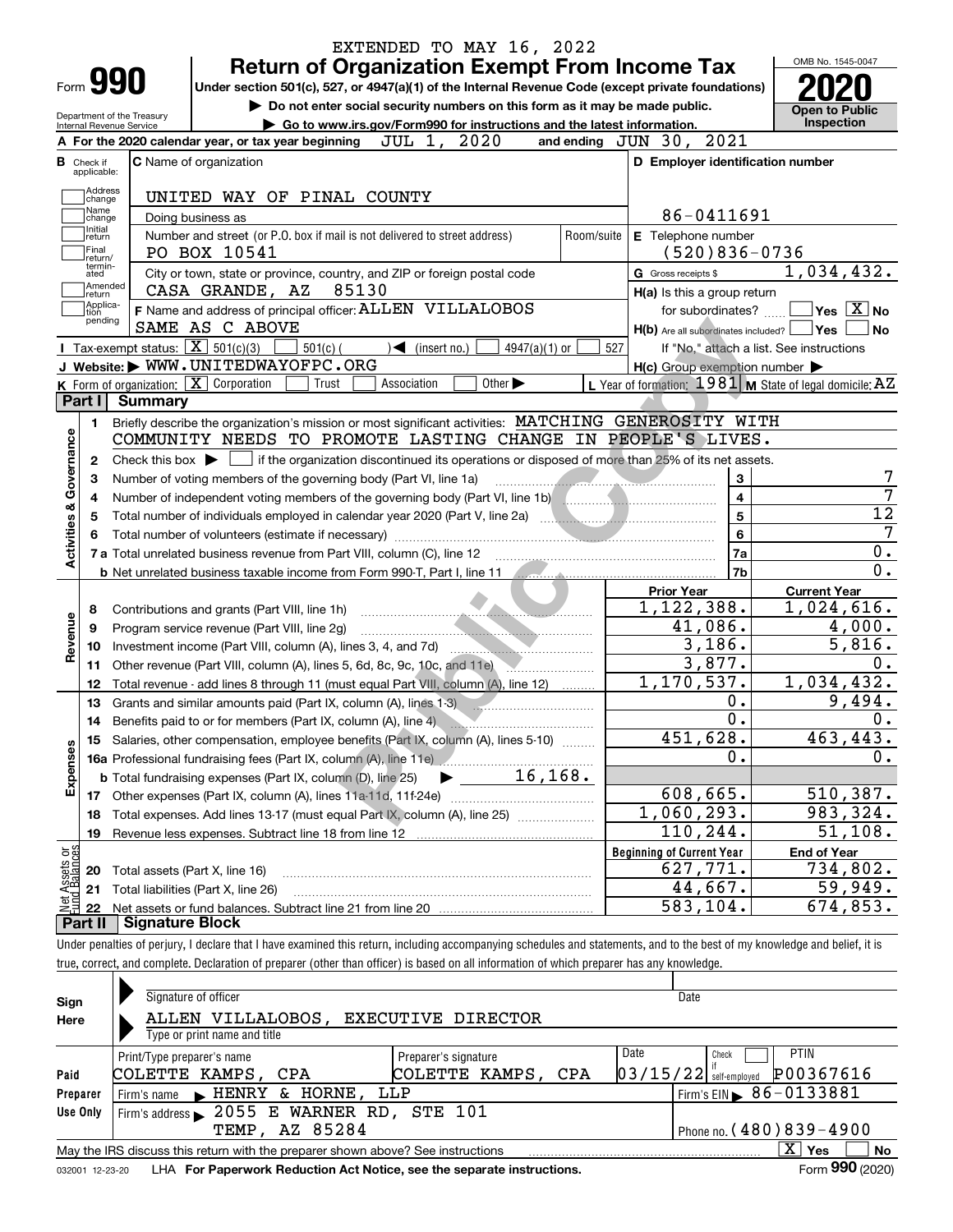|              | UNITED WAY OF PINAL COUNTY<br>Form 990 (2020)                                                                                                                                                       | 86-0411691              | Page 2                  |
|--------------|-----------------------------------------------------------------------------------------------------------------------------------------------------------------------------------------------------|-------------------------|-------------------------|
|              | <b>Statement of Program Service Accomplishments</b><br>Part III                                                                                                                                     |                         |                         |
|              |                                                                                                                                                                                                     |                         | $\overline{\mathbf{X}}$ |
| 1            | Briefly describe the organization's mission:<br>MATCHING GENEROSITY WITH COMMUNITY NEEDS TO PROMOTE LASTING CHANGE IN                                                                               |                         |                         |
|              | PEOPLES' LIVES.                                                                                                                                                                                     |                         |                         |
|              |                                                                                                                                                                                                     |                         |                         |
|              |                                                                                                                                                                                                     |                         |                         |
| $\mathbf{2}$ | Did the organization undertake any significant program services during the year which were not listed on the<br>prior Form 990 or 990-EZ?                                                           |                         | Yes $X$ No              |
|              | If "Yes," describe these new services on Schedule O.                                                                                                                                                |                         |                         |
| 3            | Did the organization cease conducting, or make significant changes in how it conducts, any program services?                                                                                        |                         | $Yes \vert X \vert$ No  |
|              | If "Yes," describe these changes on Schedule O.                                                                                                                                                     |                         |                         |
| 4            | Describe the organization's program service accomplishments for each of its three largest program services, as measured by expenses.                                                                |                         |                         |
|              | Section 501(c)(3) and 501(c)(4) organizations are required to report the amount of grants and allocations to others, the total expenses, and<br>revenue, if any, for each program service reported. |                         |                         |
| 4а           | $48, 133$ . including grants of \$<br>(Expenses \$<br>) (Revenue \$<br>(Code:                                                                                                                       |                         |                         |
|              | VITA -THE VITA PROGRAM PROVIDES FREE TAX PREPARATION SERVICES BY                                                                                                                                    |                         |                         |
|              | CERTIFIED TRAINED TAX PREPARERS TO ELIGIBLE CLIENTS AND PROMOTES FILING                                                                                                                             |                         |                         |
|              | FOR THE EARNED INCOME TAX CREDIT WHICH CAN BRING MUCH NEEDED FINANCIAL<br>ASSISTANCE BACK TO FAMILIES IN PINAL COUNTY.                                                                              |                         |                         |
|              |                                                                                                                                                                                                     |                         |                         |
|              |                                                                                                                                                                                                     |                         |                         |
|              |                                                                                                                                                                                                     |                         |                         |
|              |                                                                                                                                                                                                     |                         |                         |
|              |                                                                                                                                                                                                     |                         |                         |
|              |                                                                                                                                                                                                     |                         |                         |
|              |                                                                                                                                                                                                     |                         |                         |
| 4b           | 661,116.<br>including grants of \$<br>) (Revenue \$<br>(Expenses \$<br>(Code:                                                                                                                       |                         | 4,000.                  |
|              | FAMILY, FRIENDS AND NEIGHBORS HOME PROVIDER OUTREACH ASSISTANCE<br>PROGRAM, DESIGNED TO BETTER PREPARE LEGAL, NON-LICENSED                                                                          | <b>CHILD</b><br>IN-HOME |                         |
|              | CARE PROVIDERS WITH TOOLS THAT MAKE THEIR CENTER BETTER                                                                                                                                             | FOR THE                 |                         |
|              | CHILDREN IN THEIR PROGRAM, PROVIDE CHILD-FRIENDLY TOYS AND EDUCATIONAL                                                                                                                              |                         |                         |
|              | ITEMS, ENVIRONMENTAL AND SAFETY SUPPLIES FOR A SAFE ENVIRONMENT,                                                                                                                                    | AND                     |                         |
|              | PARTIALLY ASSIST WITH LICENSING COSTS IF<br>THE PROVIDER WISHES<br>LICENSED.                                                                                                                        | TO.<br><b>BECOME</b>    |                         |
|              |                                                                                                                                                                                                     |                         |                         |
|              |                                                                                                                                                                                                     |                         |                         |
|              |                                                                                                                                                                                                     |                         |                         |
|              |                                                                                                                                                                                                     |                         |                         |
| 4с           | 59, $\overline{6}16$ . including grants of \$<br>) (Expenses \$<br>(Code:<br>) (Revenue \$                                                                                                          |                         |                         |
|              | FINANCIAL STABILITY PROGAM - UNITED WAY IS WORKING WITH EMPLOYERS TO                                                                                                                                |                         |                         |
|              | ADDRESS THESE ISSUES WITH A WIDE RANGE OF STRATEGIES, INCLUDING AN                                                                                                                                  |                         |                         |
|              | EMPLOYER-BASED LOAN/SAVINGS PROGRAM, ON-SITE GED, ELL AND FINANCIAL                                                                                                                                 |                         |                         |
|              | LITERACY CLASSES.                                                                                                                                                                                   |                         |                         |
|              |                                                                                                                                                                                                     |                         |                         |
|              |                                                                                                                                                                                                     |                         |                         |
|              |                                                                                                                                                                                                     |                         |                         |
|              |                                                                                                                                                                                                     |                         |                         |
|              |                                                                                                                                                                                                     |                         |                         |
|              |                                                                                                                                                                                                     |                         |                         |
| 4d           | Other program services (Describe on Schedule O.)                                                                                                                                                    |                         |                         |
| 4е           | $36,632$ . including grants of \$<br>9, $494.$ (Revenue \$)<br>(Expenses \$<br>805,497.<br>Total program service expenses                                                                           |                         |                         |
|              |                                                                                                                                                                                                     |                         | Form 990 (2020)         |
|              | 032002 12-23-20                                                                                                                                                                                     |                         |                         |
|              | 2                                                                                                                                                                                                   |                         |                         |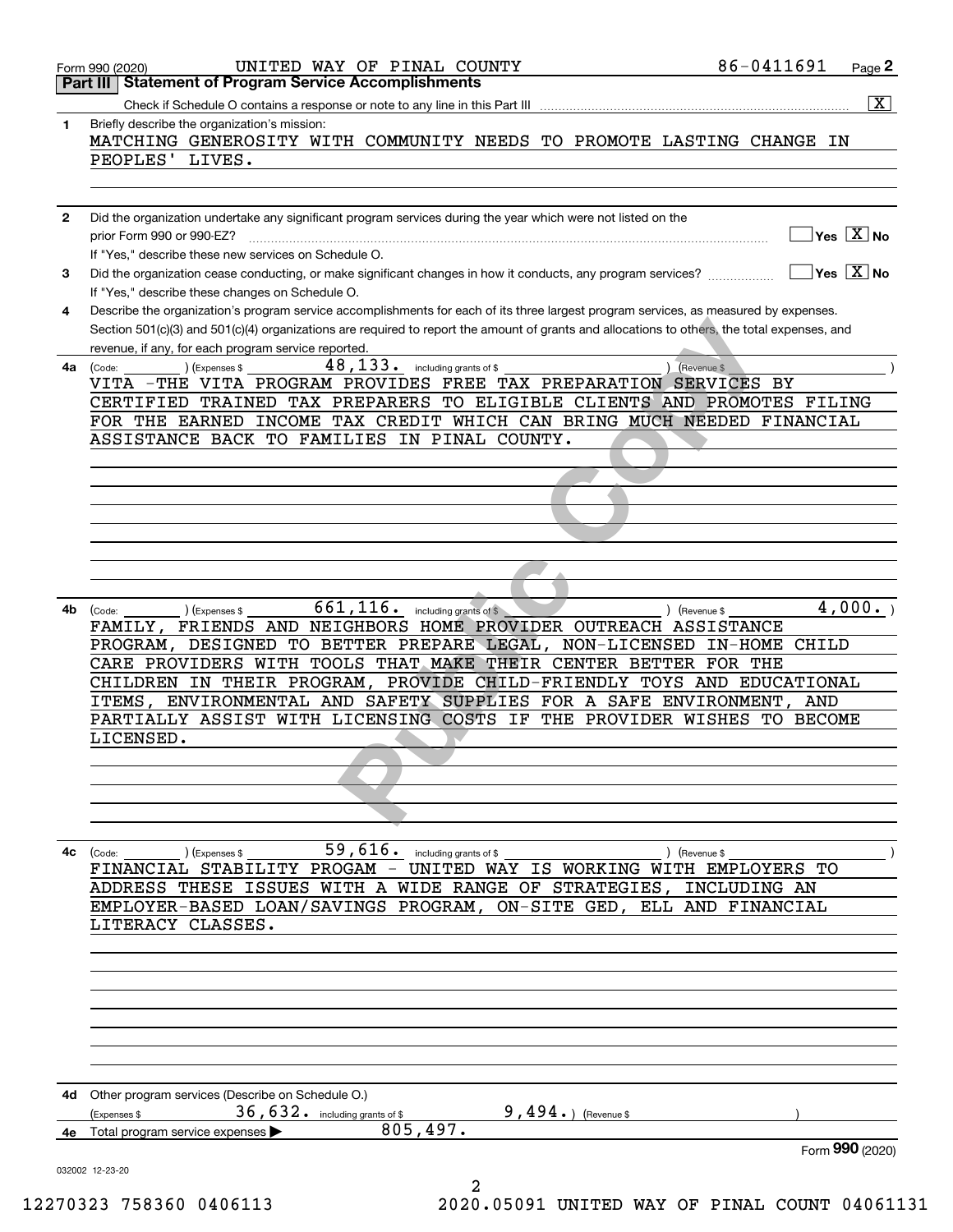| Form 990 (2020) |  |  |
|-----------------|--|--|
|                 |  |  |

|     |                                                                                                                                                 |                 | Yes                     | No           |
|-----|-------------------------------------------------------------------------------------------------------------------------------------------------|-----------------|-------------------------|--------------|
| 1   | Is the organization described in section $501(c)(3)$ or $4947(a)(1)$ (other than a private foundation)?                                         |                 |                         |              |
|     |                                                                                                                                                 | 1.              | X                       |              |
| 2   |                                                                                                                                                 | $\overline{2}$  | $\overline{\mathbf{x}}$ |              |
| 3   | Did the organization engage in direct or indirect political campaign activities on behalf of or in opposition to candidates for                 |                 |                         |              |
|     |                                                                                                                                                 | 3               |                         | x            |
| 4   | Section 501(c)(3) organizations. Did the organization engage in lobbying activities, or have a section 501(h) election in effect                |                 |                         |              |
|     |                                                                                                                                                 | 4               |                         | x            |
| 5   | Is the organization a section 501(c)(4), 501(c)(5), or 501(c)(6) organization that receives membership dues, assessments, or                    |                 |                         |              |
|     |                                                                                                                                                 | 5               |                         | x            |
| 6   | Did the organization maintain any donor advised funds or any similar funds or accounts for which donors have the right to                       |                 |                         |              |
|     | provide advice on the distribution or investment of amounts in such funds or accounts? If "Yes," complete Schedule D, Part I                    | 6               |                         | x            |
| 7   | Did the organization receive or hold a conservation easement, including easements to preserve open space,                                       |                 |                         |              |
|     |                                                                                                                                                 | $\overline{7}$  |                         | x            |
| 8   | Did the organization maintain collections of works of art, historical treasures, or other similar assets? If "Yes," complete                    |                 |                         |              |
|     |                                                                                                                                                 | 8               |                         | X.           |
| 9   | Did the organization report an amount in Part X, line 21, for escrow or custodial account liability, serve as a custodian for                   |                 |                         |              |
|     | amounts not listed in Part X; or provide credit counseling, debt management, credit repair, or debt negotiation services?                       |                 |                         | x            |
|     |                                                                                                                                                 | 9               |                         |              |
| 10  | Did the organization, directly or through a related organization, hold assets in donor-restricted endowments                                    | 10              |                         | x.           |
|     | If the organization's answer to any of the following questions is "Yes," then complete Schedule D, Parts VI, VII, VIII, IX, or X                |                 |                         |              |
| 11  |                                                                                                                                                 |                 |                         |              |
|     | as applicable.<br>a Did the organization report an amount for land, buildings, and equipment in Part X, line 10? If "Yes," complete Schedule D, |                 |                         |              |
|     |                                                                                                                                                 | 11a             | Х                       |              |
|     | Did the organization report an amount for investments - other securities in Part X, line 12, that is 5% or more of its total                    |                 |                         |              |
|     |                                                                                                                                                 | 11 <sub>b</sub> |                         | x            |
| c   | Did the organization report an amount for investments - program related in Part X, line 13, that is 5% or more of its total                     |                 |                         |              |
|     |                                                                                                                                                 | 11c             |                         | x            |
|     | d Did the organization report an amount for other assets in Part X, line 15, that is 5% or more of its total assets reported in                 |                 |                         |              |
|     |                                                                                                                                                 | 11d             |                         | x            |
|     |                                                                                                                                                 | 11e             |                         | $\mathbf{x}$ |
| f   | Did the organization's separate or consolidated financial statements for the tax year include a footnote that addresses                         |                 |                         |              |
|     | the organization's liability for uncertain tax positions under FIN 48 (ASC 740)? If "Yes," complete Schedule D, Part X                          | 11f             | x                       |              |
|     | 12a Did the organization obtain separate, independent audited financial statements for the tax year? If "Yes," complete                         |                 |                         |              |
|     |                                                                                                                                                 | 12a             | Х                       |              |
|     | <b>b</b> Was the organization included in consolidated, independent audited financial statements for the tax year?                              |                 |                         |              |
|     | If "Yes," and if the organization answered "No" to line 12a, then completing Schedule D, Parts XI and XII is optional                           | 12b             |                         | A            |
| 13  |                                                                                                                                                 | 13              |                         | $\mathbf X$  |
| 14a | Did the organization maintain an office, employees, or agents outside of the United States?                                                     | 14a             |                         | X            |
| b   | Did the organization have aggregate revenues or expenses of more than \$10,000 from grantmaking, fundraising, business,                         |                 |                         |              |
|     | investment, and program service activities outside the United States, or aggregate foreign investments valued at \$100,000                      |                 |                         |              |
|     |                                                                                                                                                 | 14b             |                         | x            |
| 15  | Did the organization report on Part IX, column (A), line 3, more than \$5,000 of grants or other assistance to or for any                       |                 |                         |              |
|     |                                                                                                                                                 | 15              |                         | x            |
| 16  | Did the organization report on Part IX, column (A), line 3, more than \$5,000 of aggregate grants or other assistance to                        |                 |                         |              |
|     |                                                                                                                                                 | 16              |                         | x            |
| 17  | Did the organization report a total of more than \$15,000 of expenses for professional fundraising services on Part IX,                         |                 |                         |              |
|     |                                                                                                                                                 | 17              |                         | x            |
| 18  | Did the organization report more than \$15,000 total of fundraising event gross income and contributions on Part VIII, lines                    |                 |                         |              |
|     |                                                                                                                                                 | 18              |                         | x            |
| 19  | Did the organization report more than \$15,000 of gross income from gaming activities on Part VIII, line 9a? If "Yes."                          |                 |                         |              |
|     |                                                                                                                                                 | 19              |                         | x            |
| 20a |                                                                                                                                                 | 20a             |                         | Χ            |
| b   | If "Yes" to line 20a, did the organization attach a copy of its audited financial statements to this return?                                    | 20 <sub>b</sub> |                         |              |
| 21  | Did the organization report more than \$5,000 of grants or other assistance to any domestic organization or                                     |                 |                         |              |
|     |                                                                                                                                                 | 21              |                         | x            |
|     | 032003 12-23-20                                                                                                                                 |                 | Form 990 (2020)         |              |

032003 12-23-20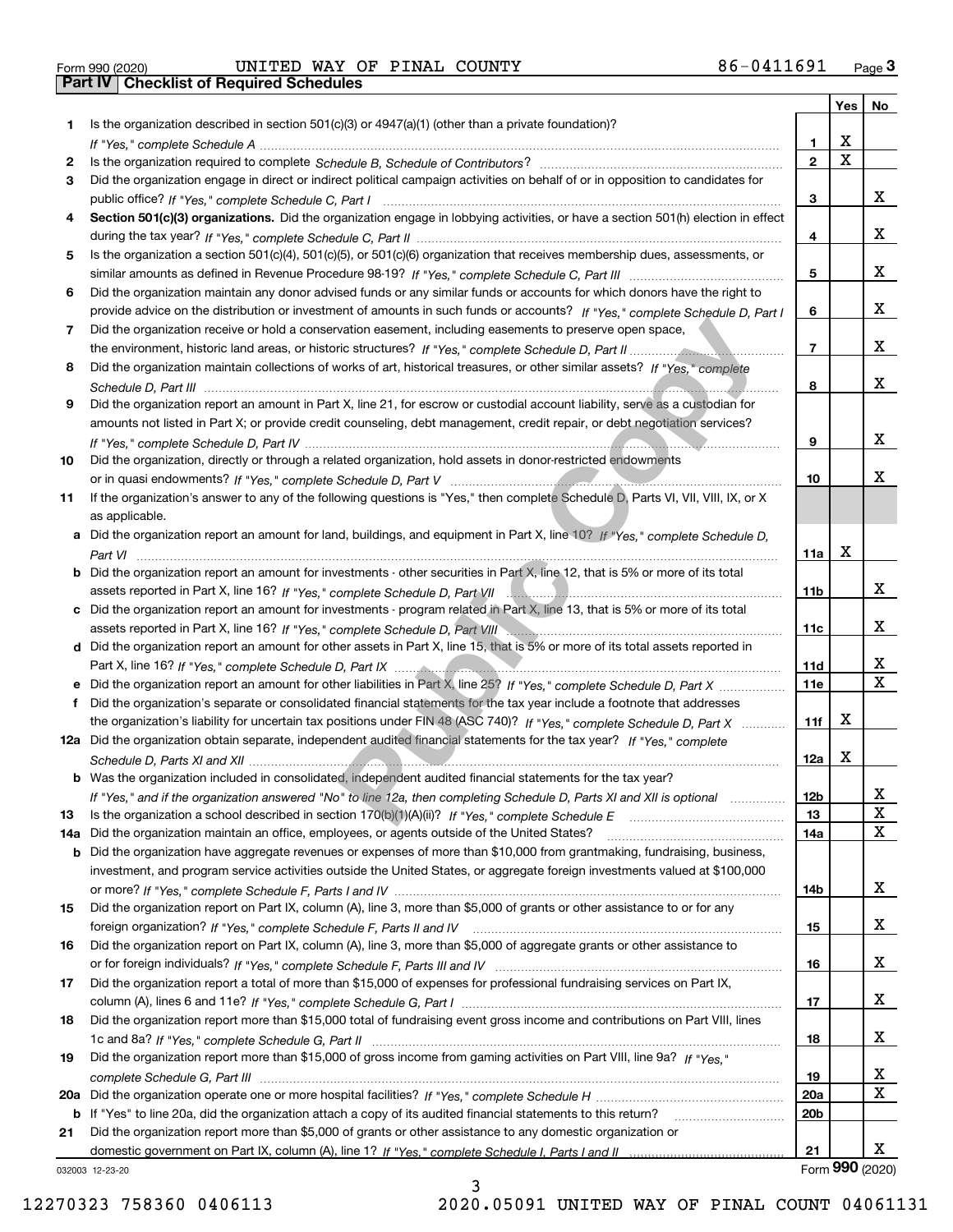*(continued)*

|               |                                                                                                                                                                                                                                |            | Yes | No              |
|---------------|--------------------------------------------------------------------------------------------------------------------------------------------------------------------------------------------------------------------------------|------------|-----|-----------------|
| 22            | Did the organization report more than \$5,000 of grants or other assistance to or for domestic individuals on                                                                                                                  |            |     |                 |
|               |                                                                                                                                                                                                                                | 22         |     | x               |
| 23            | Did the organization answer "Yes" to Part VII, Section A, line 3, 4, or 5 about compensation of the organization's current                                                                                                     |            |     |                 |
|               | and former officers, directors, trustees, key employees, and highest compensated employees? If "Yes," complete                                                                                                                 |            |     |                 |
|               |                                                                                                                                                                                                                                | 23         |     | x               |
|               | 24a Did the organization have a tax-exempt bond issue with an outstanding principal amount of more than \$100,000 as of the                                                                                                    |            |     |                 |
|               | last day of the year, that was issued after December 31, 2002? If "Yes," answer lines 24b through 24d and complete                                                                                                             |            |     |                 |
|               |                                                                                                                                                                                                                                | 24a        |     | x               |
|               | <b>b</b> Did the organization invest any proceeds of tax-exempt bonds beyond a temporary period exception?                                                                                                                     | 24b        |     |                 |
|               | c Did the organization maintain an escrow account other than a refunding escrow at any time during the year to defease                                                                                                         |            |     |                 |
|               | any tax-exempt bonds?                                                                                                                                                                                                          | 24c        |     |                 |
|               |                                                                                                                                                                                                                                | 24d        |     |                 |
|               | 25a Section 501(c)(3), 501(c)(4), and 501(c)(29) organizations. Did the organization engage in an excess benefit                                                                                                               |            |     |                 |
|               | transaction with a disqualified person during the year? If "Yes," complete Schedule L, Part I manufactured and contained and the set of the set of the set of the set of the set of the set of the set of the set of the set o | 25a        |     | x               |
|               | b Is the organization aware that it engaged in an excess benefit transaction with a disqualified person in a prior year, and                                                                                                   |            |     |                 |
|               | that the transaction has not been reported on any of the organization's prior Forms 990 or 990-EZ? If "Yes," complete                                                                                                          |            |     |                 |
|               | Schedule L, Part I                                                                                                                                                                                                             | 25b        |     | х               |
| 26            | Did the organization report any amount on Part X, line 5 or 22, for receivables from or payables to any current                                                                                                                |            |     |                 |
|               | or former officer, director, trustee, key employee, creator or founder, substantial contributor, or 35%                                                                                                                        |            |     |                 |
|               | controlled entity or family member of any of these persons? If "Yes," complete Schedule L, Part II                                                                                                                             | 26         |     | x               |
| 27            | Did the organization provide a grant or other assistance to any current or former officer, director, trustee, key employee,                                                                                                    |            |     |                 |
|               | creator or founder, substantial contributor or employee thereof, a grant selection committee member, or to a 35% controlled                                                                                                    |            |     |                 |
|               | entity (including an employee thereof) or family member of any of these persons? If "Yes," complete Schedule L, Part III                                                                                                       | 27         |     | x               |
| 28            | Was the organization a party to a business transaction with one of the following parties (see Schedule L, Part IV                                                                                                              |            |     |                 |
|               | instructions, for applicable filing thresholds, conditions, and exceptions):                                                                                                                                                   |            |     |                 |
|               | a A current or former officer, director, trustee, key employee, creator or founder, or substantial contributor? If                                                                                                             |            |     |                 |
|               |                                                                                                                                                                                                                                | 28a        |     | x               |
|               |                                                                                                                                                                                                                                | 28b        |     | $\mathbf X$     |
|               | c A 35% controlled entity of one or more individuals and/or organizations described in lines 28a or 28b? If                                                                                                                    |            |     |                 |
|               |                                                                                                                                                                                                                                | 28c        |     | x               |
| 29            |                                                                                                                                                                                                                                | 29         |     | $\mathbf X$     |
| 30            | Did the organization receive contributions of art, historical treasures, or other similar assets, or qualified conservation                                                                                                    |            |     |                 |
|               |                                                                                                                                                                                                                                | 30         |     | х               |
| 31            | Did the organization liquidate, terminate, or dissolve and cease operations? If "Yes," complete Schedule N, Part I                                                                                                             | 31         |     | $\mathbf X$     |
| 32            | Did the organization sell, exchange, dispose of, or transfer more than 25% of its net assets? If "Yes," complete                                                                                                               |            |     |                 |
|               |                                                                                                                                                                                                                                | 32         |     | х               |
|               | Schedule N, Part II                                                                                                                                                                                                            |            |     |                 |
| 33            | Did the organization own 100% of an entity disregarded as separate from the organization under Regulations                                                                                                                     |            |     | х               |
|               |                                                                                                                                                                                                                                | 33         |     |                 |
| 34            | Was the organization related to any tax-exempt or taxable entity? If "Yes," complete Schedule R, Part II, III, or IV, and                                                                                                      |            |     | х               |
|               | Part V, line 1                                                                                                                                                                                                                 | 34         |     | X               |
|               | 35a Did the organization have a controlled entity within the meaning of section 512(b)(13)?                                                                                                                                    | <b>35a</b> |     |                 |
|               | <b>b</b> If "Yes" to line 35a, did the organization receive any payment from or engage in any transaction with a controlled entity                                                                                             |            |     |                 |
|               |                                                                                                                                                                                                                                | 35b        |     |                 |
| 36            | Section 501(c)(3) organizations. Did the organization make any transfers to an exempt non-charitable related organization?                                                                                                     |            |     | х               |
|               |                                                                                                                                                                                                                                | 36         |     |                 |
| 37            | Did the organization conduct more than 5% of its activities through an entity that is not a related organization                                                                                                               |            |     |                 |
|               | and that is treated as a partnership for federal income tax purposes? If "Yes," complete Schedule R, Part VI                                                                                                                   | 37         |     | х               |
| 38            | Did the organization complete Schedule O and provide explanations in Schedule O for Part VI, lines 11b and 19?                                                                                                                 |            | х   |                 |
| <b>Part V</b> | Note: All Form 990 filers are required to complete Schedule O<br><b>Statements Regarding Other IRS Filings and Tax Compliance</b>                                                                                              | 38         |     |                 |
|               |                                                                                                                                                                                                                                |            |     |                 |
|               | Check if Schedule O contains a response or note to any line in this Part V                                                                                                                                                     |            |     |                 |
|               |                                                                                                                                                                                                                                |            | Yes | No              |
|               | 1a                                                                                                                                                                                                                             |            |     |                 |
|               | 0<br><b>b</b> Enter the number of Forms W-2G included in line 1a. Enter -0- if not applicable<br>1b                                                                                                                            |            |     |                 |
|               | c Did the organization comply with backup withholding rules for reportable payments to vendors and reportable gaming                                                                                                           |            |     |                 |
|               | (gambling) winnings to prize winners?                                                                                                                                                                                          | 1c         |     |                 |
|               | 032004 12-23-20                                                                                                                                                                                                                |            |     | Form 990 (2020) |
|               |                                                                                                                                                                                                                                |            |     |                 |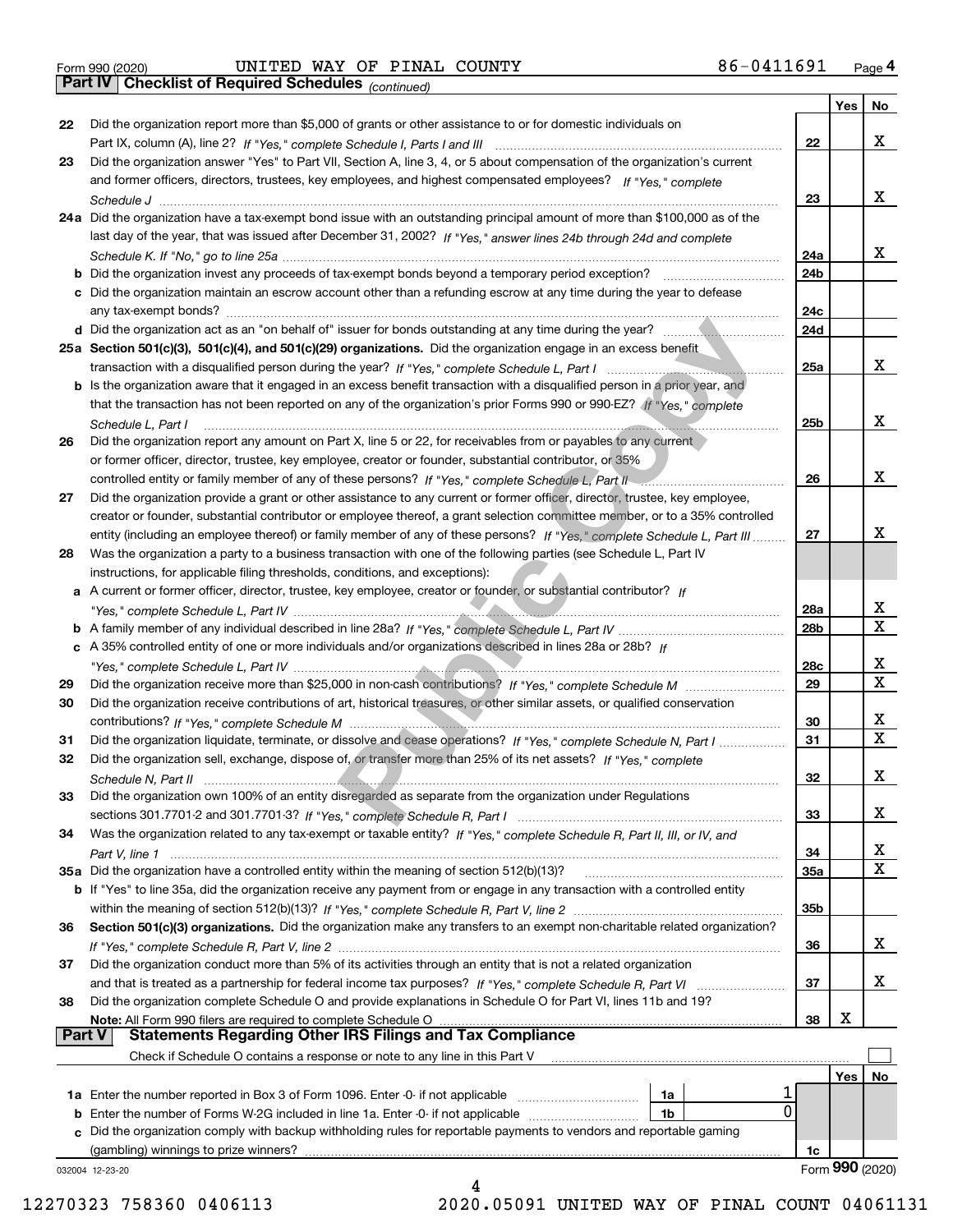| <b>Part V</b> | 86-0411691<br>UNITED WAY OF PINAL COUNTY<br>Form 990 (2020)<br>Statements Regarding Other IRS Filings and Tax Compliance (continued)                                                                                                       |                |     | Page $5$      |  |  |  |  |  |  |  |
|---------------|--------------------------------------------------------------------------------------------------------------------------------------------------------------------------------------------------------------------------------------------|----------------|-----|---------------|--|--|--|--|--|--|--|
|               |                                                                                                                                                                                                                                            |                | Yes | No            |  |  |  |  |  |  |  |
|               | <b>2a</b> Enter the number of employees reported on Form W-3, Transmittal of Wage and Tax Statements,<br>12<br>filed for the calendar year ending with or within the year covered by this return<br>2a                                     |                |     |               |  |  |  |  |  |  |  |
|               | <b>b</b> If at least one is reported on line 2a, did the organization file all required federal employment tax returns?                                                                                                                    | 2 <sub>b</sub> | х   |               |  |  |  |  |  |  |  |
|               | <b>Note:</b> If the sum of lines 1a and 2a is greater than 250, you may be required to $e$ -file (see instructions) <i>manimummmmmm</i>                                                                                                    |                |     |               |  |  |  |  |  |  |  |
|               | 3a Did the organization have unrelated business gross income of \$1,000 or more during the year?                                                                                                                                           |                |     |               |  |  |  |  |  |  |  |
|               | <b>b</b> If "Yes," has it filed a Form 990-T for this year? If "No" to line 3b, provide an explanation on Schedule O                                                                                                                       |                |     |               |  |  |  |  |  |  |  |
|               | 4a At any time during the calendar year, did the organization have an interest in, or a signature or other authority over, a                                                                                                               |                |     |               |  |  |  |  |  |  |  |
|               |                                                                                                                                                                                                                                            | 4a             |     | x             |  |  |  |  |  |  |  |
|               | <b>b</b> If "Yes," enter the name of the foreign country $\blacktriangleright$                                                                                                                                                             |                |     |               |  |  |  |  |  |  |  |
|               | See instructions for filing requirements for FinCEN Form 114, Report of Foreign Bank and Financial Accounts (FBAR).                                                                                                                        |                |     |               |  |  |  |  |  |  |  |
|               | 5a Was the organization a party to a prohibited tax shelter transaction at any time during the tax year?                                                                                                                                   | 5а             |     | x             |  |  |  |  |  |  |  |
| b             |                                                                                                                                                                                                                                            | 5 <sub>b</sub> |     | х             |  |  |  |  |  |  |  |
| c             |                                                                                                                                                                                                                                            | 5 <sub>c</sub> |     |               |  |  |  |  |  |  |  |
|               | 6a Does the organization have annual gross receipts that are normally greater than \$100,000, and did the organization solicit                                                                                                             |                |     |               |  |  |  |  |  |  |  |
|               | any contributions that were not tax deductible as charitable contributions?                                                                                                                                                                | 6a             |     | x             |  |  |  |  |  |  |  |
|               | <b>b</b> If "Yes," did the organization include with every solicitation an express statement that such contributions or gifts                                                                                                              |                |     |               |  |  |  |  |  |  |  |
|               | were not tax deductible?                                                                                                                                                                                                                   | 6b             |     |               |  |  |  |  |  |  |  |
| 7             | Organizations that may receive deductible contributions under section 170(c).                                                                                                                                                              |                |     |               |  |  |  |  |  |  |  |
| a             | Did the organization receive a payment in excess of \$75 made partly as a contribution and partly for goods and services provided to the payor?                                                                                            | 7a             |     | x             |  |  |  |  |  |  |  |
| b             | If "Yes," did the organization notify the donor of the value of the goods or services provided?                                                                                                                                            | 7b             |     |               |  |  |  |  |  |  |  |
| c             | Did the organization sell, exchange, or otherwise dispose of tangible personal property for which it was required                                                                                                                          |                |     |               |  |  |  |  |  |  |  |
|               | to file Form 8282?                                                                                                                                                                                                                         | 7c             |     | х             |  |  |  |  |  |  |  |
|               | 7d<br>d If "Yes," indicate the number of Forms 8282 filed during the year                                                                                                                                                                  |                |     |               |  |  |  |  |  |  |  |
| е             | Did the organization receive any funds, directly or indirectly, to pay premiums on a personal benefit contract?                                                                                                                            | 7e             |     | X             |  |  |  |  |  |  |  |
| Ť.            | Did the organization, during the year, pay premiums, directly or indirectly, on a personal benefit contract?                                                                                                                               | 7f<br>7g       |     | х             |  |  |  |  |  |  |  |
| g             | If the organization received a contribution of qualified intellectual property, did the organization file Form 8899 as required?                                                                                                           |                |     |               |  |  |  |  |  |  |  |
| h.            | If the organization received a contribution of cars, boats, airplanes, or other vehicles, did the organization file a Form 1098-C?                                                                                                         | 7h             |     |               |  |  |  |  |  |  |  |
| 8             | Sponsoring organizations maintaining donor advised funds. Did a donor advised fund maintained by the                                                                                                                                       |                |     |               |  |  |  |  |  |  |  |
|               | sponsoring organization have excess business holdings at any time during the year?                                                                                                                                                         | 8              |     |               |  |  |  |  |  |  |  |
| 9             | Sponsoring organizations maintaining donor advised funds.                                                                                                                                                                                  |                |     |               |  |  |  |  |  |  |  |
| а             | Did the sponsoring organization make any taxable distributions under section 4966?                                                                                                                                                         | 9а             |     |               |  |  |  |  |  |  |  |
| b             | Did the sponsoring organization make a distribution to a donor, donor advisor, or related person?                                                                                                                                          | 9b             |     |               |  |  |  |  |  |  |  |
| 10            | Section 501(c)(7) organizations. Enter:                                                                                                                                                                                                    |                |     |               |  |  |  |  |  |  |  |
|               | 10a                                                                                                                                                                                                                                        |                |     |               |  |  |  |  |  |  |  |
| b             | Gross receipts, included on Form 990, Part VIII, line 12, for public use of club facilities<br>10b                                                                                                                                         |                |     |               |  |  |  |  |  |  |  |
| 11            | Section 501(c)(12) organizations. Enter:                                                                                                                                                                                                   |                |     |               |  |  |  |  |  |  |  |
| а             | Gross income from members or shareholders <b>www.areholders</b> and a substitution of the state of the state of the state of the state of the state of the state of the state of the state of the state of the state of the state o<br>11a |                |     |               |  |  |  |  |  |  |  |
| b             | Gross income from other sources (Do not net amounts due or paid to other sources against                                                                                                                                                   |                |     |               |  |  |  |  |  |  |  |
|               | 11b                                                                                                                                                                                                                                        |                |     |               |  |  |  |  |  |  |  |
|               | 12a Section 4947(a)(1) non-exempt charitable trusts. Is the organization filing Form 990 in lieu of Form 1041?                                                                                                                             | 12a            |     |               |  |  |  |  |  |  |  |
| b             | If "Yes," enter the amount of tax-exempt interest received or accrued during the year<br>12b                                                                                                                                               |                |     |               |  |  |  |  |  |  |  |
| 13            | Section 501(c)(29) qualified nonprofit health insurance issuers.                                                                                                                                                                           |                |     |               |  |  |  |  |  |  |  |
| a             |                                                                                                                                                                                                                                            | 13а            |     |               |  |  |  |  |  |  |  |
|               | <b>Note:</b> See the instructions for additional information the organization must report on Schedule O.                                                                                                                                   |                |     |               |  |  |  |  |  |  |  |
|               | <b>b</b> Enter the amount of reserves the organization is required to maintain by the states in which the                                                                                                                                  |                |     |               |  |  |  |  |  |  |  |
|               | 13b                                                                                                                                                                                                                                        |                |     |               |  |  |  |  |  |  |  |
| c             | 13с                                                                                                                                                                                                                                        |                |     |               |  |  |  |  |  |  |  |
| 14a           | Did the organization receive any payments for indoor tanning services during the tax year?                                                                                                                                                 | 14a            |     | х             |  |  |  |  |  |  |  |
| b             |                                                                                                                                                                                                                                            | 14b            |     |               |  |  |  |  |  |  |  |
| 15            | Is the organization subject to the section 4960 tax on payment(s) of more than \$1,000,000 in remuneration or                                                                                                                              |                |     | х             |  |  |  |  |  |  |  |
|               |                                                                                                                                                                                                                                            | 15             |     |               |  |  |  |  |  |  |  |
|               | If "Yes," see instructions and file Form 4720, Schedule N.                                                                                                                                                                                 |                |     | х             |  |  |  |  |  |  |  |
| 16            | Is the organization an educational institution subject to the section 4968 excise tax on net investment income?<br>.                                                                                                                       | 16             |     |               |  |  |  |  |  |  |  |
|               | If "Yes," complete Form 4720, Schedule O.                                                                                                                                                                                                  |                |     | $\mathbf{QQ}$ |  |  |  |  |  |  |  |

5

Form (2020) **990**

032005 12-23-20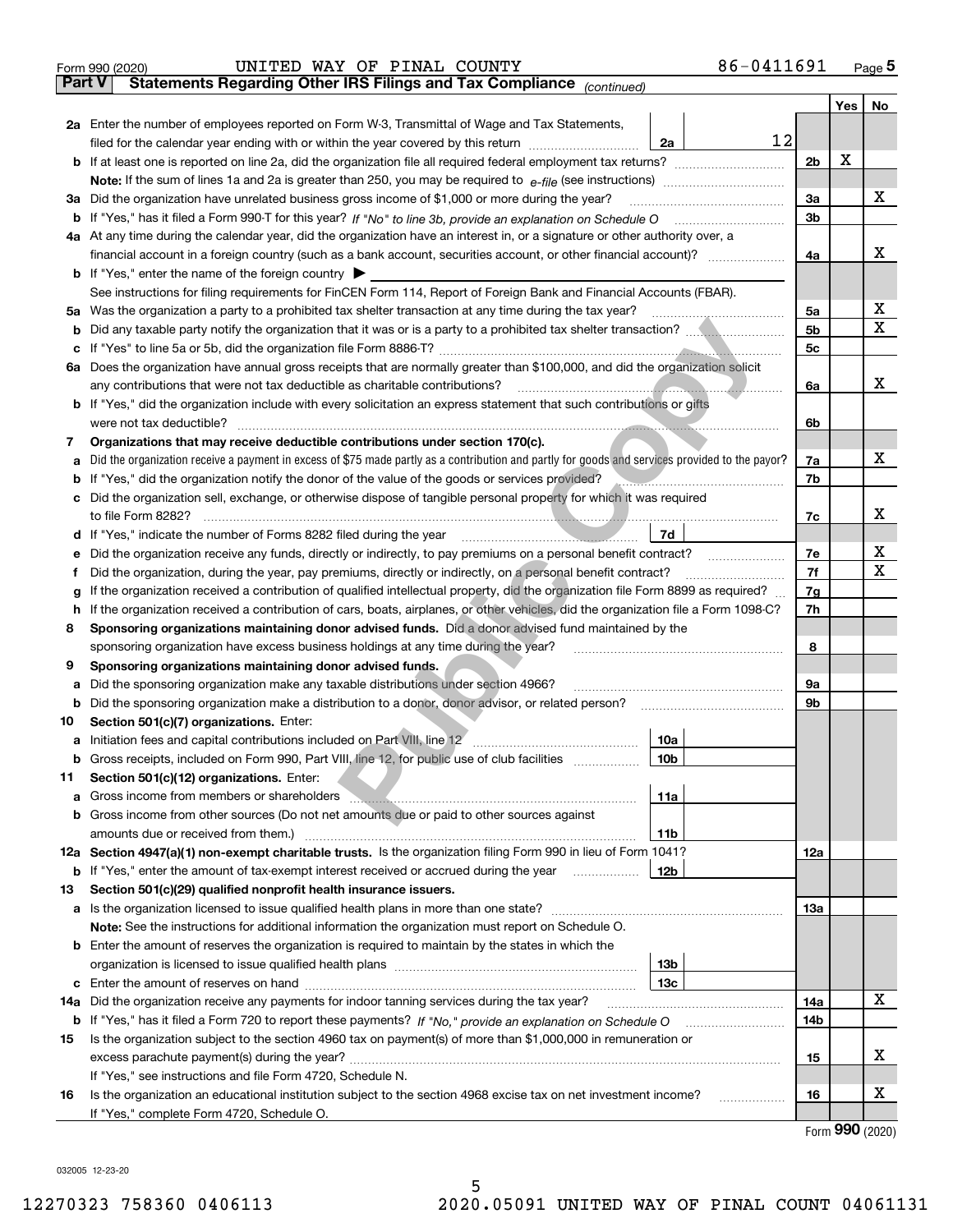|  | Form 990 (2020) |
|--|-----------------|
|  |                 |

*For each "Yes" response to lines 2 through 7b below, and for a "No" response to line 8a, 8b, or 10b below, describe the circumstances, processes, or changes on Schedule O. See instructions.* Form 990 (2020) **CONFIGE BOOG TO BE A FIGURE 1999 COVERTLY** 1990 (2020) **Page 6**<br>**Part VI Governance, Management, and Disclosure** *For each "Yes" response to lines 2 through 7b below, and for a "No" response* 

|     | Check if Schedule O contains a response or note to any line in this Part VI                                                                                           |                 |     | $\mathbf{x}$    |  |  |  |  |  |  |  |  |
|-----|-----------------------------------------------------------------------------------------------------------------------------------------------------------------------|-----------------|-----|-----------------|--|--|--|--|--|--|--|--|
|     | Section A. Governing Body and Management                                                                                                                              |                 |     |                 |  |  |  |  |  |  |  |  |
|     |                                                                                                                                                                       |                 | Yes | No              |  |  |  |  |  |  |  |  |
|     | 1a Enter the number of voting members of the governing body at the end of the tax year<br>1a                                                                          |                 |     |                 |  |  |  |  |  |  |  |  |
|     | If there are material differences in voting rights among members of the governing body, or if the governing                                                           |                 |     |                 |  |  |  |  |  |  |  |  |
|     | body delegated broad authority to an executive committee or similar committee, explain on Schedule O.                                                                 |                 |     |                 |  |  |  |  |  |  |  |  |
| b   | 7<br>Enter the number of voting members included on line 1a, above, who are independent<br>1b                                                                         |                 |     |                 |  |  |  |  |  |  |  |  |
| 2   | Did any officer, director, trustee, or key employee have a family relationship or a business relationship with any other                                              |                 |     |                 |  |  |  |  |  |  |  |  |
|     | officer, director, trustee, or key employee?                                                                                                                          |                 |     |                 |  |  |  |  |  |  |  |  |
| 3   | Did the organization delegate control over management duties customarily performed by or under the direct supervision                                                 |                 |     |                 |  |  |  |  |  |  |  |  |
|     | of officers, directors, trustees, or key employees to a management company or other person?                                                                           |                 |     |                 |  |  |  |  |  |  |  |  |
| 4   | Did the organization make any significant changes to its governing documents since the prior Form 990 was filed?                                                      |                 |     |                 |  |  |  |  |  |  |  |  |
| 5   | Did the organization become aware during the year of a significant diversion of the organization's assets?                                                            |                 |     |                 |  |  |  |  |  |  |  |  |
| 6   | Did the organization have members or stockholders?                                                                                                                    |                 |     |                 |  |  |  |  |  |  |  |  |
| 7a  | Did the organization have members, stockholders, or other persons who had the power to elect or appoint one or                                                        |                 |     |                 |  |  |  |  |  |  |  |  |
|     | more members of the governing body?                                                                                                                                   | 7a              |     | х               |  |  |  |  |  |  |  |  |
| b   | Are any governance decisions of the organization reserved to (or subject to approval by) members, stockholders, or                                                    |                 |     |                 |  |  |  |  |  |  |  |  |
|     | persons other than the governing body?                                                                                                                                | 7b              |     | x               |  |  |  |  |  |  |  |  |
| 8   | Did the organization contemporaneously document the meetings held or written actions undertaken during the year by the following:                                     |                 |     |                 |  |  |  |  |  |  |  |  |
| a   | The governing body?                                                                                                                                                   | 8а              | х   |                 |  |  |  |  |  |  |  |  |
| b   |                                                                                                                                                                       | 8b              | X   |                 |  |  |  |  |  |  |  |  |
| 9   | Is there any officer, director, trustee, or key employee listed in Part VII, Section A, who cannot be reached at the                                                  |                 |     |                 |  |  |  |  |  |  |  |  |
|     |                                                                                                                                                                       | 9               |     | x               |  |  |  |  |  |  |  |  |
|     | <b>Section B. Policies</b> (This Section B requests information about policies not required by the Internal Revenue Code.)                                            |                 |     |                 |  |  |  |  |  |  |  |  |
|     |                                                                                                                                                                       |                 | Yes | No              |  |  |  |  |  |  |  |  |
|     |                                                                                                                                                                       | 10a             |     | x               |  |  |  |  |  |  |  |  |
|     | <b>b</b> If "Yes," did the organization have written policies and procedures governing the activities of such chapters, affiliates,                                   |                 |     |                 |  |  |  |  |  |  |  |  |
|     | and branches to ensure their operations are consistent with the organization's exempt purposes?                                                                       | 10 <sub>b</sub> |     |                 |  |  |  |  |  |  |  |  |
|     | 11a Has the organization provided a complete copy of this Form 990 to all members of its governing body before filing the form?                                       |                 |     |                 |  |  |  |  |  |  |  |  |
| b   | Describe in Schedule O the process, if any, used by the organization to review this Form 990.                                                                         |                 |     |                 |  |  |  |  |  |  |  |  |
| 12a |                                                                                                                                                                       |                 |     |                 |  |  |  |  |  |  |  |  |
| b   | Were officers, directors, or trustees, and key employees required to disclose annually interests that could give rise to conflicts?                                   |                 |     |                 |  |  |  |  |  |  |  |  |
| с   | Did the organization regularly and consistently monitor and enforce compliance with the policy? If "Yes," describe                                                    |                 |     |                 |  |  |  |  |  |  |  |  |
|     |                                                                                                                                                                       | 12c             | х   |                 |  |  |  |  |  |  |  |  |
| 13  | Did the organization have a written whistleblower policy?                                                                                                             | 13              | X   |                 |  |  |  |  |  |  |  |  |
| 14  | Did the organization have a written document retention and destruction policy?                                                                                        | 14              | X   |                 |  |  |  |  |  |  |  |  |
| 15  | Did the process for determining compensation of the following persons include a review and approval by independent                                                    |                 |     |                 |  |  |  |  |  |  |  |  |
|     | persons, comparability data, and contemporaneous substantiation of the deliberation and decision?                                                                     |                 |     |                 |  |  |  |  |  |  |  |  |
| а   | The organization's CEO, Executive Director, or top management official manufactured content of the organization's CEO, Executive Director, or top management official | 15a             | Χ   |                 |  |  |  |  |  |  |  |  |
| b   | Other officers or key employees of the organization                                                                                                                   | 15 <sub>b</sub> | X   |                 |  |  |  |  |  |  |  |  |
|     | If "Yes" to line 15a or 15b, describe the process in Schedule O (see instructions).                                                                                   |                 |     |                 |  |  |  |  |  |  |  |  |
|     | 16a Did the organization invest in, contribute assets to, or participate in a joint venture or similar arrangement with a                                             |                 |     |                 |  |  |  |  |  |  |  |  |
|     | taxable entity during the year?                                                                                                                                       | 16a             |     | х               |  |  |  |  |  |  |  |  |
|     | b If "Yes," did the organization follow a written policy or procedure requiring the organization to evaluate its participation                                        |                 |     |                 |  |  |  |  |  |  |  |  |
|     | in joint venture arrangements under applicable federal tax law, and take steps to safeguard the organization's                                                        |                 |     |                 |  |  |  |  |  |  |  |  |
|     | exempt status with respect to such arrangements?                                                                                                                      | 16b             |     |                 |  |  |  |  |  |  |  |  |
|     | <b>Section C. Disclosure</b>                                                                                                                                          |                 |     |                 |  |  |  |  |  |  |  |  |
| 17  | NONE<br>List the states with which a copy of this Form 990 is required to be filed $\blacktriangleright$                                                              |                 |     |                 |  |  |  |  |  |  |  |  |
| 18  | Section 6104 requires an organization to make its Forms 1023 (1024 or 1024-A, if applicable), 990, and 990-T (Section 501(c)(3)s only) available                      |                 |     |                 |  |  |  |  |  |  |  |  |
|     | for public inspection. Indicate how you made these available. Check all that apply.                                                                                   |                 |     |                 |  |  |  |  |  |  |  |  |
|     | $\lfloor X \rfloor$ Own website<br>$\lfloor X \rfloor$ Upon request<br>Another's website<br>Other (explain on Schedule O)                                             |                 |     |                 |  |  |  |  |  |  |  |  |
| 19  | Describe on Schedule O whether (and if so, how) the organization made its governing documents, conflict of interest policy, and financial                             |                 |     |                 |  |  |  |  |  |  |  |  |
|     | statements available to the public during the tax year.                                                                                                               |                 |     |                 |  |  |  |  |  |  |  |  |
| 20  | State the name, address, and telephone number of the person who possesses the organization's books and records                                                        |                 |     |                 |  |  |  |  |  |  |  |  |
|     | UNITED WAY OF PINAL COUNTY -<br>$520 - 836 - 0736$<br>85130<br>PO BOX 10541,<br>CASA GRANDE,<br>AZ                                                                    |                 |     |                 |  |  |  |  |  |  |  |  |
|     |                                                                                                                                                                       |                 |     | Form 990 (2020) |  |  |  |  |  |  |  |  |
|     | 032006 12-23-20<br>6                                                                                                                                                  |                 |     |                 |  |  |  |  |  |  |  |  |
|     |                                                                                                                                                                       |                 |     |                 |  |  |  |  |  |  |  |  |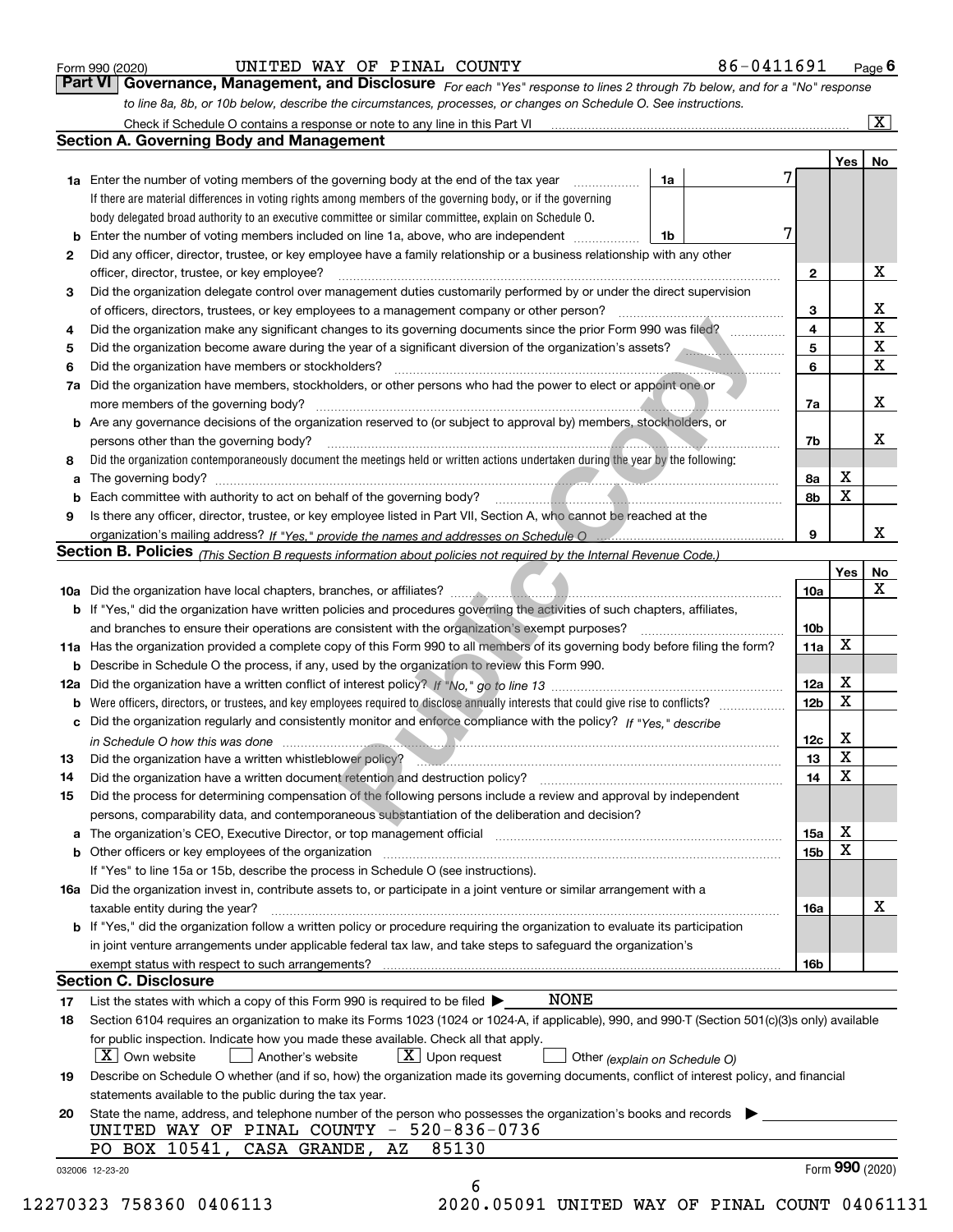$\mathcal{L}^{\text{max}}$ 

# **7Part VII Compensation of Officers, Directors, Trustees, Key Employees, Highest Compensated Employees, and Independent Contractors**

Check if Schedule O contains a response or note to any line in this Part VII

**Section A. Officers, Directors, Trustees, Key Employees, and Highest Compensated Employees**

**1a**  Complete this table for all persons required to be listed. Report compensation for the calendar year ending with or within the organization's tax year. **•** List all of the organization's current officers, directors, trustees (whether individuals or organizations), regardless of amount of compensation.

Enter -0- in columns (D), (E), and (F) if no compensation was paid.

 $\bullet$  List all of the organization's  $\,$ current key employees, if any. See instructions for definition of "key employee."

**•** List the organization's five current highest compensated employees (other than an officer, director, trustee, or key employee) who received reportable compensation (Box 5 of Form W-2 and/or Box 7 of Form 1099-MISC) of more than \$100,000 from the organization and any related organizations.

**•** List all of the organization's former officers, key employees, and highest compensated employees who received more than \$100,000 of reportable compensation from the organization and any related organizations.

**former directors or trustees**  ¥ List all of the organization's that received, in the capacity as a former director or trustee of the organization, more than \$10,000 of reportable compensation from the organization and any related organizations.

| See instructions for the order in which to list the persons above.                                                             |                        |                                |                                                                  |             |              |                                 |        |                     |                                  |                          |
|--------------------------------------------------------------------------------------------------------------------------------|------------------------|--------------------------------|------------------------------------------------------------------|-------------|--------------|---------------------------------|--------|---------------------|----------------------------------|--------------------------|
| Check this box if neither the organization nor any related organization compensated any current officer, director, or trustee. |                        |                                |                                                                  |             |              |                                 |        |                     |                                  |                          |
| (A)                                                                                                                            | (B)<br>(C)             |                                |                                                                  |             |              |                                 | (D)    | (E)                 | (F)                              |                          |
| Name and title                                                                                                                 | Average                |                                | (do not check more than one                                      |             | Position     |                                 |        | Reportable          | Reportable                       | Estimated                |
|                                                                                                                                | hours per              |                                | box, unless person is both an<br>officer and a director/trustee) |             |              |                                 |        | compensation        | compensation                     | amount of                |
|                                                                                                                                | week                   |                                |                                                                  |             |              |                                 |        | from                | from related                     | other                    |
|                                                                                                                                | (list any<br>hours for |                                |                                                                  |             |              |                                 |        | the<br>organization | organizations<br>(W-2/1099-MISC) | compensation<br>from the |
|                                                                                                                                | related                |                                |                                                                  |             |              |                                 |        | (W-2/1099-MISC)     |                                  | organization             |
|                                                                                                                                | organizations          |                                |                                                                  |             |              |                                 |        |                     |                                  | and related              |
|                                                                                                                                | below                  | Individual trustee or director | Institutional trustee                                            |             | Key employee | Highest compensated<br>employee |        |                     |                                  | organizations            |
|                                                                                                                                | line)                  |                                |                                                                  | Officer     |              |                                 | Former |                     |                                  |                          |
| (1) ALLEN VILLALOBOS                                                                                                           | 40.00                  |                                |                                                                  |             |              |                                 |        |                     |                                  |                          |
| EXECUTIVE DIRECTOR                                                                                                             |                        |                                |                                                                  | $\mathbf X$ |              |                                 |        | 64,481.             | 0.                               | 16,455.                  |
| (2) MARLENE PEARCE                                                                                                             | 1.00                   |                                |                                                                  |             |              |                                 |        |                     |                                  |                          |
| BOARD MEMBER                                                                                                                   |                        | $\mathbf X$                    |                                                                  |             |              |                                 |        | $0$ .               | 0.                               | 0.                       |
| (3) MICHAEL WORLEY                                                                                                             | 1.00                   |                                |                                                                  |             |              |                                 |        |                     |                                  |                          |
| BOARD MEMBER                                                                                                                   |                        | $\mathbf X$                    |                                                                  |             |              |                                 |        | $\mathbf 0$ .       | 0.                               | $0_{.}$                  |
| (4) SUSAN AGUILAR                                                                                                              | 1.00                   |                                |                                                                  |             |              |                                 |        |                     |                                  |                          |
| BOARD MEMBER                                                                                                                   |                        | $\overline{\textbf{X}}$        |                                                                  |             |              |                                 |        | $\mathbf 0$ .       | 0.                               | $0_{.}$                  |
| (5) MICHAEL CRUZ                                                                                                               | 1.00                   |                                |                                                                  |             |              |                                 |        |                     |                                  |                          |
| BOARD MEMBER                                                                                                                   |                        | $\mathbf X$                    |                                                                  |             |              |                                 |        | $\mathbf 0$ .       | 0.                               | $0_{.}$                  |
| (6) MARIA ROBERTS                                                                                                              | 1.00                   |                                |                                                                  |             |              |                                 |        |                     |                                  |                          |
| BOARD MEMBER                                                                                                                   |                        | $\mathbf X$                    |                                                                  |             |              |                                 |        | $\mathbf 0$ .       | 0.                               | $0_{.}$                  |
| (7) RACHAEL REED                                                                                                               | 1.00                   |                                |                                                                  |             |              |                                 |        |                     |                                  |                          |
| TREASURER                                                                                                                      |                        | $\mathbf X$                    |                                                                  | $\mathbf X$ |              |                                 |        | $\mathbf 0$ .       | 0.                               | 0.                       |
| (8) HUGO STEINCAMP                                                                                                             | 2.00                   |                                |                                                                  |             |              |                                 |        |                     |                                  |                          |
| PRESIDENT                                                                                                                      |                        | $\mathbf X$                    |                                                                  | $\mathbf X$ |              |                                 |        | 0.                  | 0.                               | 0.                       |
|                                                                                                                                |                        |                                |                                                                  |             |              |                                 |        |                     |                                  |                          |
|                                                                                                                                |                        |                                |                                                                  |             |              |                                 |        |                     |                                  |                          |
|                                                                                                                                |                        |                                |                                                                  |             |              |                                 |        |                     |                                  |                          |
|                                                                                                                                |                        |                                |                                                                  |             |              |                                 |        |                     |                                  |                          |
|                                                                                                                                |                        |                                |                                                                  |             |              |                                 |        |                     |                                  |                          |
|                                                                                                                                |                        |                                |                                                                  |             |              |                                 |        |                     |                                  |                          |
|                                                                                                                                |                        |                                |                                                                  |             |              |                                 |        |                     |                                  |                          |
|                                                                                                                                |                        |                                |                                                                  |             |              |                                 |        |                     |                                  |                          |
|                                                                                                                                |                        |                                |                                                                  |             |              |                                 |        |                     |                                  |                          |
|                                                                                                                                |                        |                                |                                                                  |             |              |                                 |        |                     |                                  |                          |
|                                                                                                                                |                        |                                |                                                                  |             |              |                                 |        |                     |                                  |                          |
|                                                                                                                                |                        |                                |                                                                  |             |              |                                 |        |                     |                                  |                          |
|                                                                                                                                |                        |                                |                                                                  |             |              |                                 |        |                     |                                  |                          |
|                                                                                                                                |                        |                                |                                                                  |             |              |                                 |        |                     |                                  |                          |
|                                                                                                                                |                        |                                |                                                                  |             |              |                                 |        |                     |                                  |                          |
|                                                                                                                                |                        |                                |                                                                  |             |              |                                 |        |                     |                                  |                          |
|                                                                                                                                |                        |                                |                                                                  |             |              |                                 |        |                     |                                  |                          |
|                                                                                                                                |                        |                                |                                                                  |             |              |                                 |        |                     |                                  |                          |
|                                                                                                                                |                        |                                |                                                                  |             |              |                                 |        |                     |                                  |                          |

7

032007 12-23-20

Form (2020) **990**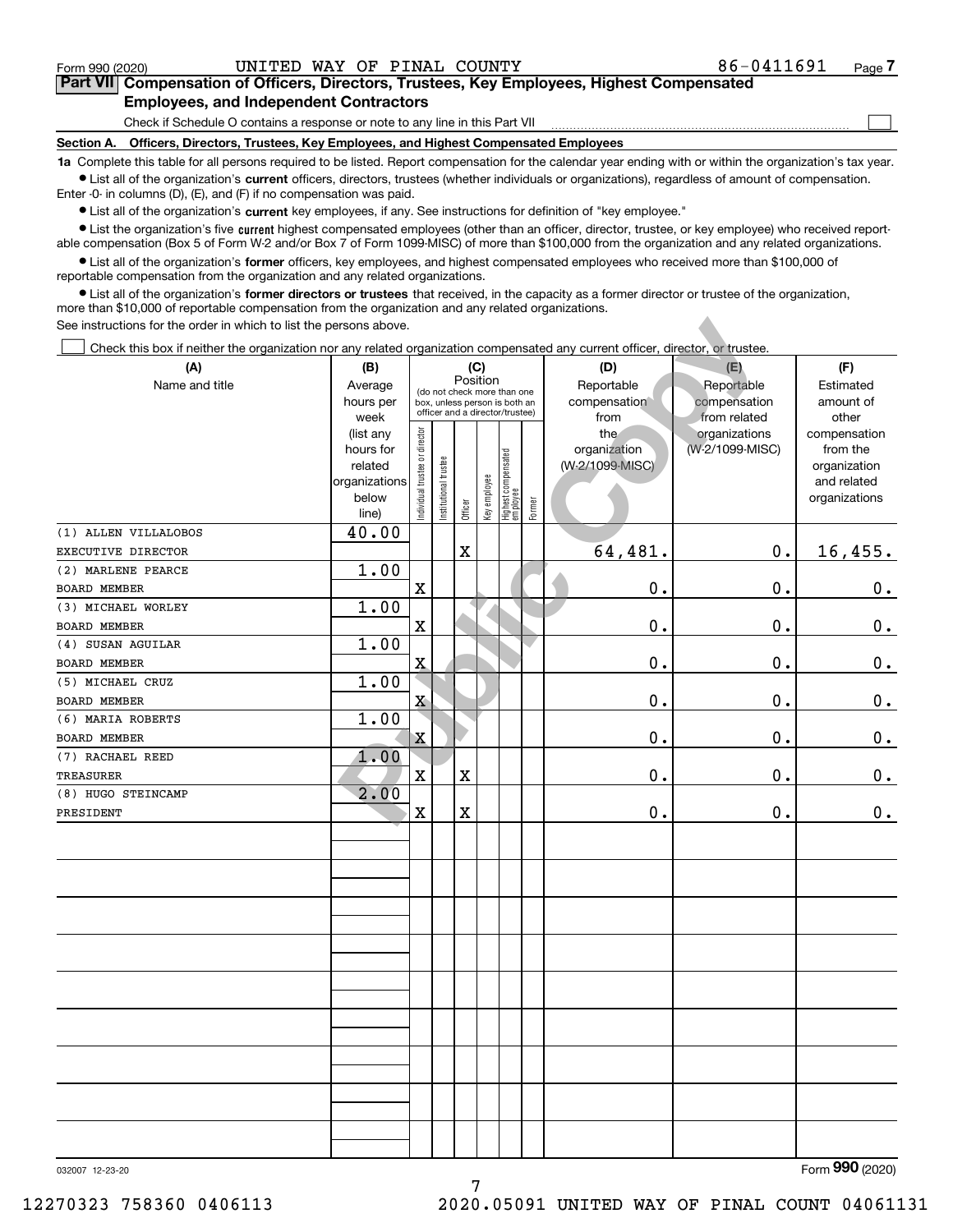|                 | UNITED WAY OF PINAL COUNTY<br>Form 990 (2020)                                                                                                                                                                                                                              |                          |                                |                                                              |          |              |                                  |        |                         | 86-0411691      |                  |     |                 | Page 8 |
|-----------------|----------------------------------------------------------------------------------------------------------------------------------------------------------------------------------------------------------------------------------------------------------------------------|--------------------------|--------------------------------|--------------------------------------------------------------|----------|--------------|----------------------------------|--------|-------------------------|-----------------|------------------|-----|-----------------|--------|
| <b>Part VII</b> | Section A. Officers, Directors, Trustees, Key Employees, and Highest Compensated Employees (continued)                                                                                                                                                                     |                          |                                |                                                              |          |              |                                  |        |                         |                 |                  |     |                 |        |
|                 | (A)                                                                                                                                                                                                                                                                        | (B)                      |                                |                                                              | (C)      |              |                                  |        | (D)                     | (E)             |                  |     | (F)             |        |
|                 | Name and title                                                                                                                                                                                                                                                             | Average                  |                                |                                                              | Position |              |                                  |        | Reportable              | Reportable      |                  |     | Estimated       |        |
|                 |                                                                                                                                                                                                                                                                            | hours per                |                                | (do not check more than one<br>box, unless person is both an |          |              |                                  |        | compensation            | compensation    |                  |     | amount of       |        |
|                 |                                                                                                                                                                                                                                                                            | week                     |                                | officer and a director/trustee)                              |          |              |                                  |        | from                    | from related    |                  |     | other           |        |
|                 |                                                                                                                                                                                                                                                                            | (list any                |                                |                                                              |          |              |                                  |        | the                     | organizations   |                  |     | compensation    |        |
|                 |                                                                                                                                                                                                                                                                            | hours for                |                                |                                                              |          |              |                                  |        | organization            | (W-2/1099-MISC) |                  |     | from the        |        |
|                 |                                                                                                                                                                                                                                                                            | related<br>organizations |                                |                                                              |          |              |                                  |        | (W-2/1099-MISC)         |                 |                  |     | organization    |        |
|                 |                                                                                                                                                                                                                                                                            | below                    |                                |                                                              |          |              |                                  |        |                         |                 |                  |     | and related     |        |
|                 |                                                                                                                                                                                                                                                                            | line)                    | Individual trustee or director | Institutional trustee                                        | Officer  | Key employee | Highest compensated<br> employee | Former |                         |                 |                  |     | organizations   |        |
|                 |                                                                                                                                                                                                                                                                            |                          |                                |                                                              |          |              |                                  |        |                         |                 |                  |     |                 |        |
|                 |                                                                                                                                                                                                                                                                            |                          |                                |                                                              |          |              |                                  |        |                         |                 |                  |     |                 |        |
|                 |                                                                                                                                                                                                                                                                            |                          |                                |                                                              |          |              |                                  |        |                         |                 |                  |     |                 |        |
|                 |                                                                                                                                                                                                                                                                            |                          |                                |                                                              |          |              |                                  |        |                         |                 |                  |     |                 |        |
|                 |                                                                                                                                                                                                                                                                            |                          |                                |                                                              |          |              |                                  |        |                         |                 |                  |     |                 |        |
|                 |                                                                                                                                                                                                                                                                            |                          |                                |                                                              |          |              |                                  |        |                         |                 |                  |     |                 |        |
|                 |                                                                                                                                                                                                                                                                            |                          |                                |                                                              |          |              |                                  |        |                         |                 |                  |     |                 |        |
|                 |                                                                                                                                                                                                                                                                            |                          |                                |                                                              |          |              |                                  |        |                         |                 |                  |     |                 |        |
|                 |                                                                                                                                                                                                                                                                            |                          |                                |                                                              |          |              |                                  |        |                         |                 |                  |     |                 |        |
|                 |                                                                                                                                                                                                                                                                            |                          |                                |                                                              |          |              |                                  |        |                         |                 |                  |     |                 |        |
|                 |                                                                                                                                                                                                                                                                            |                          |                                |                                                              |          |              |                                  |        |                         |                 |                  |     |                 |        |
|                 |                                                                                                                                                                                                                                                                            |                          |                                |                                                              |          |              |                                  |        |                         |                 |                  |     |                 |        |
|                 |                                                                                                                                                                                                                                                                            |                          |                                |                                                              |          |              |                                  |        |                         |                 |                  |     |                 |        |
|                 |                                                                                                                                                                                                                                                                            |                          |                                |                                                              |          |              |                                  |        |                         |                 |                  |     |                 |        |
|                 |                                                                                                                                                                                                                                                                            |                          |                                |                                                              |          |              |                                  |        |                         |                 |                  |     |                 |        |
|                 |                                                                                                                                                                                                                                                                            |                          |                                |                                                              |          |              |                                  |        |                         |                 |                  |     |                 |        |
|                 |                                                                                                                                                                                                                                                                            |                          |                                |                                                              |          |              |                                  |        |                         |                 |                  |     |                 |        |
|                 |                                                                                                                                                                                                                                                                            |                          |                                |                                                              |          |              |                                  |        |                         |                 |                  |     |                 |        |
|                 |                                                                                                                                                                                                                                                                            |                          |                                |                                                              |          |              |                                  |        | 64,481.                 |                 | $0$ .            |     | 16,455.         |        |
|                 | 1b Subtotal                                                                                                                                                                                                                                                                |                          |                                |                                                              |          |              |                                  |        | 0.                      |                 | $\overline{0}$ . |     |                 | 0.     |
|                 | c Total from continuation sheets to Part VII, Section A <b>Constitution</b>                                                                                                                                                                                                |                          |                                |                                                              |          |              |                                  |        | 64, 481.                |                 | $\overline{0}$ . |     | 16,455.         |        |
| $\mathbf{2}$    |                                                                                                                                                                                                                                                                            |                          |                                |                                                              |          |              |                                  |        |                         |                 |                  |     |                 |        |
|                 | Total number of individuals (including but not limited to those listed above) who received more than \$100,000 of reportable<br>compensation from the organization $\blacktriangleright$                                                                                   |                          |                                |                                                              |          |              |                                  |        |                         |                 |                  |     |                 | 0      |
|                 |                                                                                                                                                                                                                                                                            |                          |                                |                                                              |          |              |                                  |        |                         |                 |                  |     | Yes             | No     |
| 3               | Did the organization list any former officer, director, trustee, key employee, or highest compensated employee on                                                                                                                                                          |                          |                                |                                                              |          |              |                                  |        |                         |                 |                  |     |                 |        |
|                 |                                                                                                                                                                                                                                                                            |                          |                                |                                                              |          |              |                                  |        |                         |                 |                  | 3   |                 | X      |
|                 | line 1a? If "Yes," complete Schedule J for such individual manufactured contains and the 1a? If "Yes," complete Schedule J for such individual<br>For any individual listed on line 1a, is the sum of reportable compensation and other compensation from the organization |                          |                                |                                                              |          |              |                                  |        |                         |                 |                  |     |                 |        |
|                 |                                                                                                                                                                                                                                                                            |                          |                                |                                                              |          |              |                                  |        |                         |                 |                  | 4   |                 | х      |
| 5               | Did any person listed on line 1a receive or accrue compensation from any unrelated organization or individual for services                                                                                                                                                 |                          |                                |                                                              |          |              |                                  |        |                         |                 |                  |     |                 |        |
|                 |                                                                                                                                                                                                                                                                            |                          |                                |                                                              |          |              |                                  |        |                         |                 |                  | 5   |                 | х      |
|                 | <b>Section B. Independent Contractors</b>                                                                                                                                                                                                                                  |                          |                                |                                                              |          |              |                                  |        |                         |                 |                  |     |                 |        |
| 1               | Complete this table for your five highest compensated independent contractors that received more than \$100,000 of compensation from                                                                                                                                       |                          |                                |                                                              |          |              |                                  |        |                         |                 |                  |     |                 |        |
|                 | the organization. Report compensation for the calendar year ending with or within the organization's tax year.                                                                                                                                                             |                          |                                |                                                              |          |              |                                  |        |                         |                 |                  |     |                 |        |
|                 | (A)                                                                                                                                                                                                                                                                        |                          |                                |                                                              |          |              |                                  |        | (B)                     |                 |                  | (C) |                 |        |
|                 | Name and business address                                                                                                                                                                                                                                                  |                          |                                | <b>NONE</b>                                                  |          |              |                                  |        | Description of services |                 |                  |     | Compensation    |        |
|                 |                                                                                                                                                                                                                                                                            |                          |                                |                                                              |          |              |                                  |        |                         |                 |                  |     |                 |        |
|                 |                                                                                                                                                                                                                                                                            |                          |                                |                                                              |          |              |                                  |        |                         |                 |                  |     |                 |        |
|                 |                                                                                                                                                                                                                                                                            |                          |                                |                                                              |          |              |                                  |        |                         |                 |                  |     |                 |        |
|                 |                                                                                                                                                                                                                                                                            |                          |                                |                                                              |          |              |                                  |        |                         |                 |                  |     |                 |        |
|                 |                                                                                                                                                                                                                                                                            |                          |                                |                                                              |          |              |                                  |        |                         |                 |                  |     |                 |        |
|                 |                                                                                                                                                                                                                                                                            |                          |                                |                                                              |          |              |                                  |        |                         |                 |                  |     |                 |        |
|                 |                                                                                                                                                                                                                                                                            |                          |                                |                                                              |          |              |                                  |        |                         |                 |                  |     |                 |        |
|                 |                                                                                                                                                                                                                                                                            |                          |                                |                                                              |          |              |                                  |        |                         |                 |                  |     |                 |        |
|                 |                                                                                                                                                                                                                                                                            |                          |                                |                                                              |          |              |                                  |        |                         |                 |                  |     |                 |        |
|                 |                                                                                                                                                                                                                                                                            |                          |                                |                                                              |          |              |                                  |        |                         |                 |                  |     |                 |        |
| 2               | Total number of independent contractors (including but not limited to those listed above) who received more than                                                                                                                                                           |                          |                                |                                                              |          |              |                                  |        |                         |                 |                  |     |                 |        |
|                 | \$100,000 of compensation from the organization                                                                                                                                                                                                                            |                          |                                |                                                              |          | 0            |                                  |        |                         |                 |                  |     |                 |        |
|                 |                                                                                                                                                                                                                                                                            |                          |                                |                                                              |          |              |                                  |        |                         |                 |                  |     | Form 990 (2020) |        |

032008 12-23-20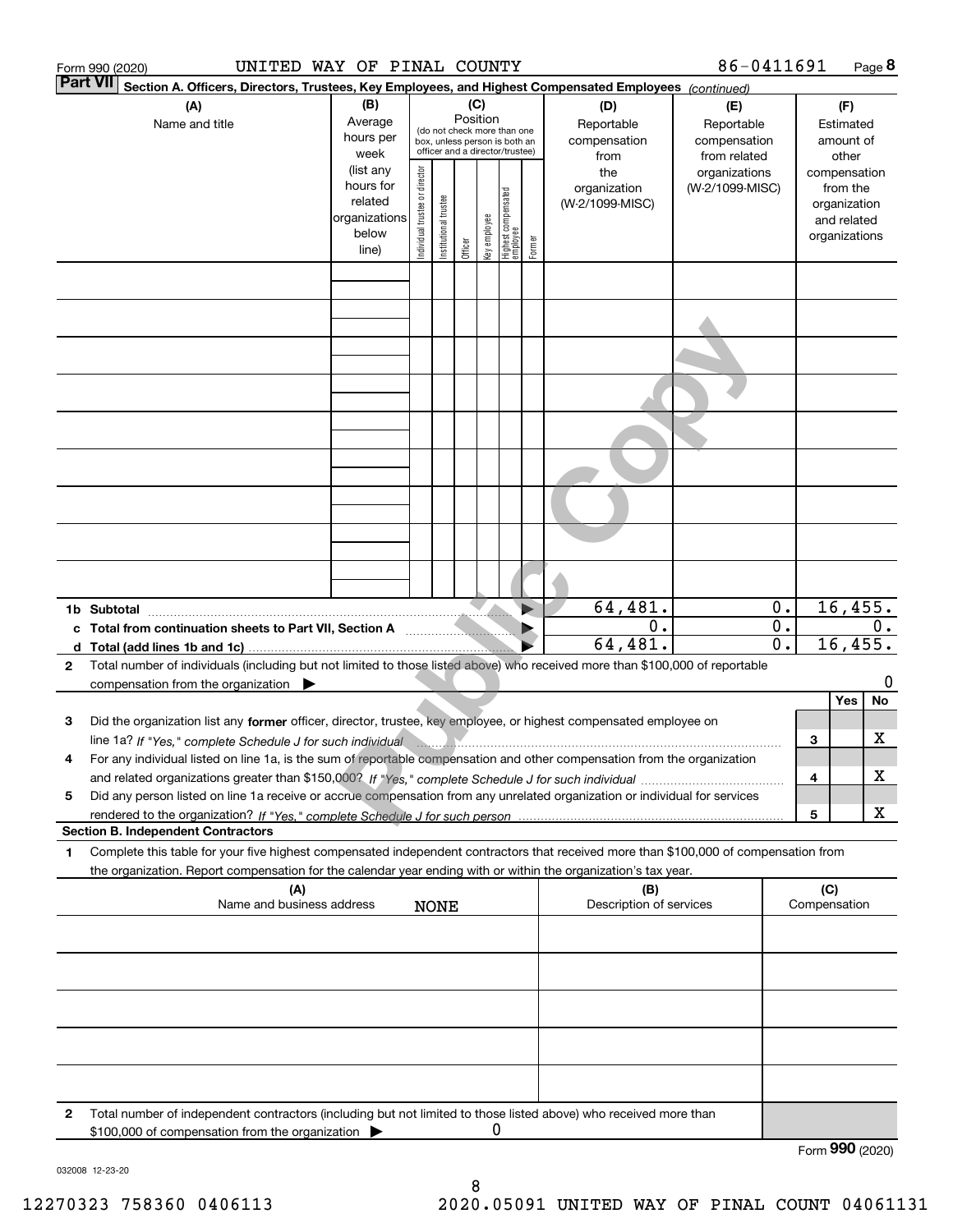|                                                           |                  |    | UNITED WAY OF PINAL COUNTY<br>Form 990 (2020)                                                  |      |                       |                                  |                                              | 86-0411691                                      | Page 9                                                          |
|-----------------------------------------------------------|------------------|----|------------------------------------------------------------------------------------------------|------|-----------------------|----------------------------------|----------------------------------------------|-------------------------------------------------|-----------------------------------------------------------------|
|                                                           | <b>Part VIII</b> |    | <b>Statement of Revenue</b>                                                                    |      |                       |                                  |                                              |                                                 |                                                                 |
|                                                           |                  |    | Check if Schedule O contains a response or note to any line in this Part VIII                  |      |                       |                                  |                                              |                                                 |                                                                 |
|                                                           |                  |    |                                                                                                |      |                       | (A)<br>Total revenue             | (B)<br>Related or exempt<br>function revenue | $\overline{C}$<br>Unrelated<br>business revenue | (D)<br>Revenue excluded<br>from tax under<br>sections 512 - 514 |
|                                                           |                  |    | 1a<br>1 a Federated campaigns                                                                  |      |                       |                                  |                                              |                                                 |                                                                 |
| Contributions, Gifts, Grants<br>and Other Similar Amounts |                  |    | 1 <sub>b</sub><br><b>b</b> Membership dues                                                     |      |                       |                                  |                                              |                                                 |                                                                 |
|                                                           |                  | с  | 1c<br>Fundraising events                                                                       |      |                       |                                  |                                              |                                                 |                                                                 |
|                                                           |                  |    | 1 <sub>d</sub><br>d Related organizations                                                      |      |                       |                                  |                                              |                                                 |                                                                 |
|                                                           |                  | е  | Government grants (contributions)<br>1e                                                        |      | 729,991.              |                                  |                                              |                                                 |                                                                 |
|                                                           |                  |    | f All other contributions, gifts, grants, and                                                  |      |                       |                                  |                                              |                                                 |                                                                 |
|                                                           |                  |    | similar amounts not included above<br>1f                                                       |      | 294,625.              |                                  |                                              |                                                 |                                                                 |
|                                                           |                  |    | $1g$ \$<br>Noncash contributions included in lines 1a-1f                                       |      |                       |                                  |                                              |                                                 |                                                                 |
|                                                           |                  |    |                                                                                                |      | <b>Business Code</b>  | $\blacktriangleright$ 1,024,616. |                                              |                                                 |                                                                 |
|                                                           |                  | 2a | PROGRAM FEES                                                                                   |      | 900099                | 4,000.                           | $4,000 -$                                    |                                                 |                                                                 |
|                                                           |                  | b  |                                                                                                |      |                       |                                  |                                              |                                                 |                                                                 |
|                                                           |                  | c  | <u> 1980 - Andrea Andrew Maria (h. 1980).</u><br><u> 1989 - Andrea Andrew Maria (h. 1989).</u> |      |                       |                                  |                                              |                                                 |                                                                 |
| Program Service<br>Revenue                                |                  | d  | <u> 1989 - Johann Stein, mars an deus Amerikaansk kommunister (</u>                            |      |                       |                                  |                                              |                                                 |                                                                 |
|                                                           |                  | е  |                                                                                                |      |                       |                                  |                                              |                                                 |                                                                 |
|                                                           |                  | f  | All other program service revenue                                                              |      |                       |                                  |                                              |                                                 |                                                                 |
|                                                           |                  | a  |                                                                                                |      | $\blacktriangleright$ | 4,000.                           |                                              |                                                 |                                                                 |
|                                                           | 3                |    | Investment income (including dividends, interest, and                                          |      |                       |                                  |                                              |                                                 |                                                                 |
|                                                           |                  |    |                                                                                                |      |                       | 5,816.                           |                                              |                                                 | 5,816.                                                          |
|                                                           | 4                |    | Income from investment of tax-exempt bond proceeds                                             |      |                       |                                  |                                              |                                                 |                                                                 |
|                                                           | 5                |    | (i) Real                                                                                       |      | (ii) Personal         |                                  |                                              |                                                 |                                                                 |
|                                                           |                  |    | 6a<br>6 a Gross rents                                                                          |      |                       |                                  |                                              |                                                 |                                                                 |
|                                                           |                  | b  | .<br>6b<br>Less: rental expenses                                                               |      |                       |                                  |                                              |                                                 |                                                                 |
|                                                           |                  | c  | 6c<br>Rental income or (loss)                                                                  |      |                       |                                  |                                              |                                                 |                                                                 |
|                                                           |                  |    | d Net rental income or (loss)                                                                  |      |                       |                                  |                                              |                                                 |                                                                 |
|                                                           |                  |    | (i) Securities<br>7 a Gross amount from sales of                                               |      | (ii) Other            |                                  |                                              |                                                 |                                                                 |
|                                                           |                  |    | assets other than inventory<br>7a                                                              |      |                       |                                  |                                              |                                                 |                                                                 |
|                                                           |                  |    | <b>b</b> Less: cost or other basis                                                             |      |                       |                                  |                                              |                                                 |                                                                 |
| venue                                                     |                  |    | 7b<br>and sales expenses                                                                       |      |                       |                                  |                                              |                                                 |                                                                 |
|                                                           |                  |    | 7c<br>c Gain or (loss)                                                                         |      |                       |                                  |                                              |                                                 |                                                                 |
|                                                           |                  |    | 8 a Gross income from fundraising events (not                                                  |      |                       |                                  |                                              |                                                 |                                                                 |
| Other Re                                                  |                  |    | including \$<br><u>of</u> of                                                                   |      |                       |                                  |                                              |                                                 |                                                                 |
|                                                           |                  |    | contributions reported on line 1c). See                                                        |      |                       |                                  |                                              |                                                 |                                                                 |
|                                                           |                  |    |                                                                                                | 8a   |                       |                                  |                                              |                                                 |                                                                 |
|                                                           |                  | b  | Less: direct expenses                                                                          | l 8b |                       |                                  |                                              |                                                 |                                                                 |
|                                                           |                  | с  | Net income or (loss) from fundraising events                                                   |      |                       |                                  |                                              |                                                 |                                                                 |
|                                                           |                  |    | 9 a Gross income from gaming activities. See                                                   |      |                       |                                  |                                              |                                                 |                                                                 |
|                                                           |                  |    |                                                                                                | 9а   |                       |                                  |                                              |                                                 |                                                                 |
|                                                           |                  |    |                                                                                                | 9b   |                       |                                  |                                              |                                                 |                                                                 |
|                                                           |                  |    | c Net income or (loss) from gaming activities                                                  |      | .                     |                                  |                                              |                                                 |                                                                 |
|                                                           |                  |    | 10 a Gross sales of inventory, less returns                                                    | 10a  |                       |                                  |                                              |                                                 |                                                                 |
|                                                           |                  |    | <b>b</b> Less: cost of goods sold                                                              | 10b  |                       |                                  |                                              |                                                 |                                                                 |
|                                                           |                  |    | c Net income or (loss) from sales of inventory                                                 |      |                       |                                  |                                              |                                                 |                                                                 |
|                                                           |                  |    |                                                                                                |      | <b>Business Code</b>  |                                  |                                              |                                                 |                                                                 |
| Miscellaneous<br>Revenue                                  | 11 $a$           |    |                                                                                                |      |                       |                                  |                                              |                                                 |                                                                 |
|                                                           |                  | b  |                                                                                                |      |                       |                                  |                                              |                                                 |                                                                 |
|                                                           |                  | с  |                                                                                                |      |                       |                                  |                                              |                                                 |                                                                 |
|                                                           |                  |    |                                                                                                |      |                       |                                  |                                              |                                                 |                                                                 |
|                                                           |                  |    |                                                                                                |      | ▶                     | $\blacktriangleright$ 1,034,432. | 4,000.                                       | 0.                                              | 5,816.                                                          |
| 032009 12-23-20                                           | 12               |    |                                                                                                |      |                       |                                  |                                              |                                                 | Form 990 (2020)                                                 |

032009 12-23-20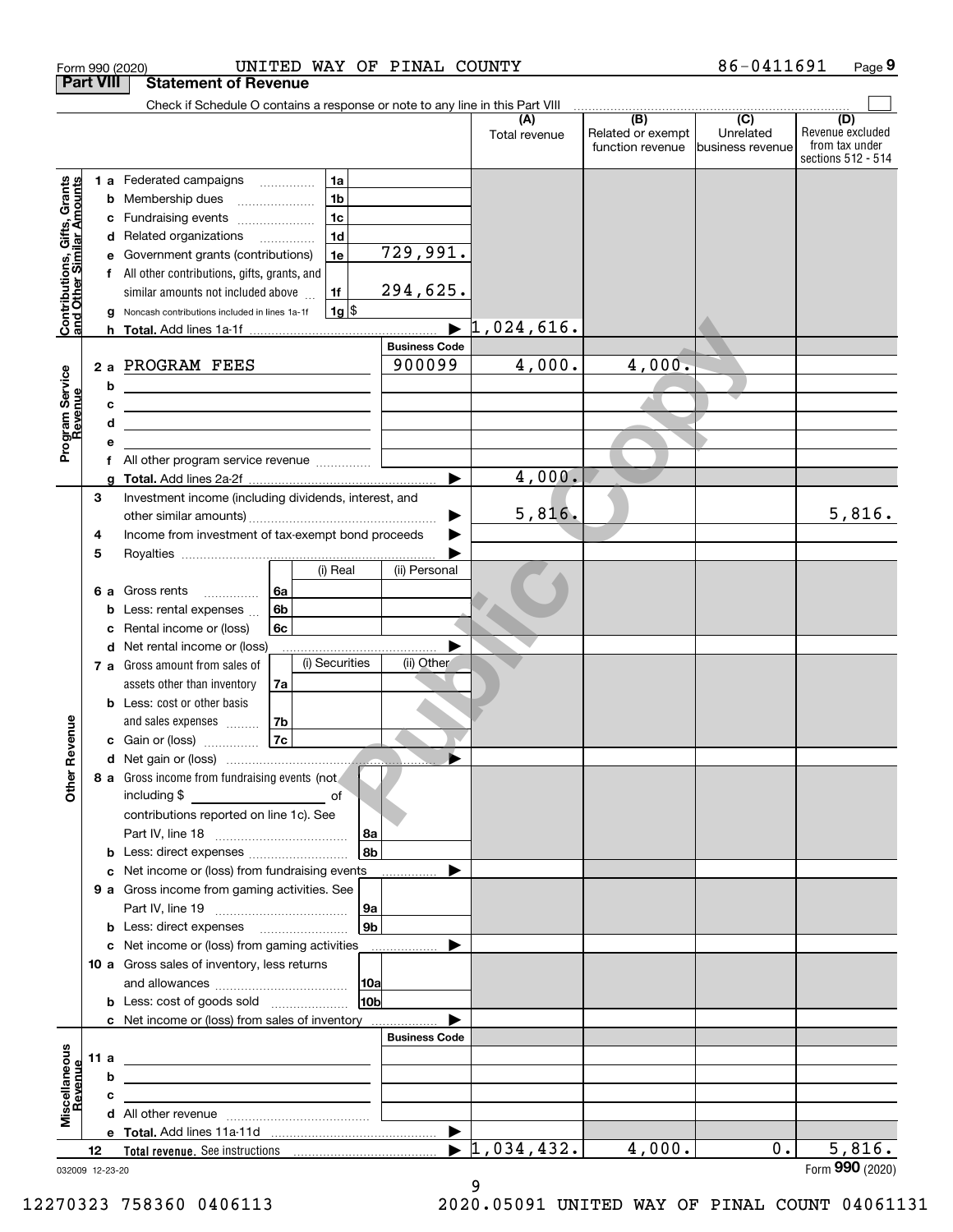$_{\rm Form}$   $_{990}$  (2020) <code>UNITED</code> WAY OF <code>PINAL COUNTY</code>  $86-0411691$   $_{\rm Page}$ **Part IX Statement of Functional Expenses**

|              | Section 501(c)(3) and 501(c)(4) organizations must complete all columns. All other organizations must complete column (A).                                                                                 |                       |                                    |                                           |                                |
|--------------|------------------------------------------------------------------------------------------------------------------------------------------------------------------------------------------------------------|-----------------------|------------------------------------|-------------------------------------------|--------------------------------|
|              | Check if Schedule O contains a response or note to any line in this Part IX                                                                                                                                |                       |                                    |                                           |                                |
|              | Do not include amounts reported on lines 6b,<br>7b, 8b, 9b, and 10b of Part VIII.                                                                                                                          | (A)<br>Total expenses | (B)<br>Program service<br>expenses | (C)<br>Management and<br>general expenses | (D)<br>Fundraising<br>expenses |
| 1.           | Grants and other assistance to domestic organizations                                                                                                                                                      |                       |                                    |                                           |                                |
|              | and domestic governments. See Part IV, line 21                                                                                                                                                             | 9,494.                | 9,494.                             |                                           |                                |
| $\mathbf{2}$ | Grants and other assistance to domestic                                                                                                                                                                    |                       |                                    |                                           |                                |
|              | individuals. See Part IV, line 22                                                                                                                                                                          |                       |                                    |                                           |                                |
| 3            | Grants and other assistance to foreign                                                                                                                                                                     |                       |                                    |                                           |                                |
|              | organizations, foreign governments, and foreign                                                                                                                                                            |                       |                                    |                                           |                                |
|              | individuals. See Part IV, lines 15 and 16                                                                                                                                                                  |                       |                                    |                                           |                                |
| 4            | Benefits paid to or for members                                                                                                                                                                            |                       |                                    |                                           |                                |
| 5            | Compensation of current officers, directors,                                                                                                                                                               |                       |                                    |                                           |                                |
|              | trustees, and key employees                                                                                                                                                                                | 86,546.               | 69,238.                            | 8,654.                                    | 8,654.                         |
| 6            | Compensation not included above to disqualified                                                                                                                                                            |                       |                                    |                                           |                                |
|              | persons (as defined under section 4958(f)(1)) and                                                                                                                                                          |                       |                                    |                                           |                                |
|              | persons described in section $4958(c)(3)(B)$<br>.                                                                                                                                                          |                       |                                    |                                           |                                |
| 7            |                                                                                                                                                                                                            | 326,779.              | 278, 373.                          | 47,563.                                   | 843.                           |
| 8            | Pension plan accruals and contributions (include                                                                                                                                                           |                       |                                    |                                           |                                |
|              | section 401(k) and 403(b) employer contributions)                                                                                                                                                          |                       |                                    |                                           |                                |
| 9            |                                                                                                                                                                                                            | 21,752.               |                                    | 21,752.                                   |                                |
| 10           |                                                                                                                                                                                                            | 28, 366.              | 24, 265.                           | 4,101.                                    |                                |
| 11           | Fees for services (nonemployees):                                                                                                                                                                          |                       |                                    |                                           |                                |
| a            |                                                                                                                                                                                                            |                       |                                    |                                           |                                |
| b            |                                                                                                                                                                                                            |                       |                                    |                                           |                                |
| c            |                                                                                                                                                                                                            |                       |                                    |                                           |                                |
| d            |                                                                                                                                                                                                            |                       |                                    |                                           |                                |
| е            | Professional fundraising services. See Part IV, line 17                                                                                                                                                    |                       |                                    |                                           |                                |
| f            | Investment management fees                                                                                                                                                                                 |                       |                                    |                                           |                                |
| g            | Other. (If line 11g amount exceeds 10% of line 25,                                                                                                                                                         |                       |                                    |                                           |                                |
|              | column (A) amount, list line 11g expenses on Sch O.)                                                                                                                                                       | 32,398.               | 10,799.                            | $21,599$ .                                |                                |
| 12           |                                                                                                                                                                                                            | 2,927.                | 1,467.                             | 618.                                      | 842.                           |
| 13           |                                                                                                                                                                                                            | 34, 266.              | 12,860.                            | 21,406.                                   |                                |
| 14           |                                                                                                                                                                                                            |                       |                                    |                                           |                                |
| 15           |                                                                                                                                                                                                            |                       |                                    |                                           |                                |
| 16           |                                                                                                                                                                                                            | 11,376.               |                                    | 11,376.                                   |                                |
| 17           |                                                                                                                                                                                                            | 7,658.                | 3,892.                             | 3,766.                                    |                                |
| 18           | Payments of travel or entertainment expenses                                                                                                                                                               |                       |                                    |                                           |                                |
|              | for any federal, state, or local public officials                                                                                                                                                          |                       |                                    |                                           |                                |
| 19           | Conferences, conventions, and meetings                                                                                                                                                                     | 150.                  | 150.                               |                                           |                                |
| 20           | Interest                                                                                                                                                                                                   |                       |                                    |                                           |                                |
| 21           |                                                                                                                                                                                                            |                       |                                    |                                           |                                |
| 22           | Depreciation, depletion, and amortization                                                                                                                                                                  | 8,935.                |                                    | 8,935.                                    |                                |
| 23           | Insurance                                                                                                                                                                                                  | 12,680.               | 7,608.                             | 3,804.                                    | 1,268.                         |
| 24           | Other expenses. Itemize expenses not covered<br>above (List miscellaneous expenses on line 24e. If<br>line 24e amount exceeds 10% of line 25, column (A)<br>amount, list line 24e expenses on Schedule O.) |                       |                                    |                                           |                                |
| a            | IMPROVEMENT GRANTS AND                                                                                                                                                                                     | 375,857.              | 375,857.                           |                                           |                                |
| b            | MEMBERSHIPS                                                                                                                                                                                                | 22,109.               | $\overline{11, 494}$ .             | 8,007.                                    | 2,608.                         |
|              | MISCELLANEOUS EXPENSE                                                                                                                                                                                      | 2,031.                |                                    | 78.                                       | 1,953.                         |
| d            |                                                                                                                                                                                                            |                       |                                    |                                           |                                |
|              | e All other expenses                                                                                                                                                                                       |                       |                                    |                                           |                                |
| 25           | Total functional expenses. Add lines 1 through 24e                                                                                                                                                         | 983, 324.             | 805,497.                           | 161,659.                                  | 16, 168.                       |
| 26           | <b>Joint costs.</b> Complete this line only if the organization                                                                                                                                            |                       |                                    |                                           |                                |
|              | reported in column (B) joint costs from a combined                                                                                                                                                         |                       |                                    |                                           |                                |
|              | educational campaign and fundraising solicitation.                                                                                                                                                         |                       |                                    |                                           |                                |
|              | Check here $\blacktriangleright$<br>if following SOP 98-2 (ASC 958-720)                                                                                                                                    |                       |                                    |                                           |                                |

10

032010 12-23-20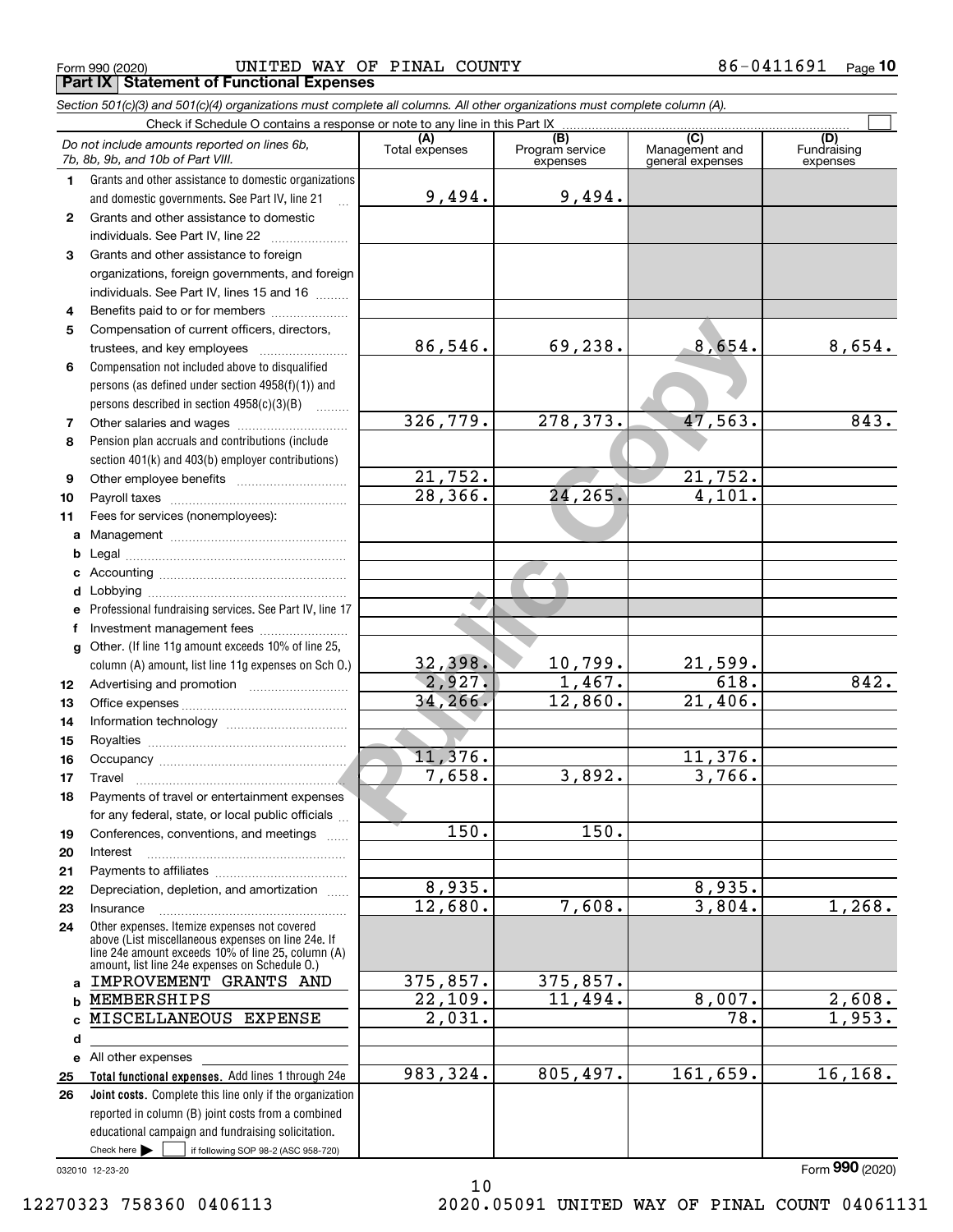**33**

Total liabilities and net assets/fund balances

#### $_{\rm Form}$   $_{990}$  (2020) <code>UNITED</code> WAY OF <code>PINAL COUNTY</code>  $86-0411691$   $_{\rm Page}$ **Part X** Balance Sheet

Check if Schedule O contains a response or note to any line in this Part X

**(A) (B)** Beginning of year | | End of year  $27,798.$  14,472. **11**Cash - non-interest-bearing ~~~~~~~~~~~~~~~~~~~~~~~~~  $252, 269$ .  $2 \mid 246, 811$ . **22**Savings and temporary cash investments ~~~~~~~~~~~~~~~~~~ $128,546.$   $3 \mid 191,547.$ **33** Pledges and grants receivable, net  $\ldots$  **multimes contained and grants receivable**, net **multimes contained and grants receivable**, net **multimes contained and grants receivable** Accounts receivable, net ~~~~~~~~~~~~~~~~~~~~~~~~~~ **445**Loans and other receivables from any current or former officer, director, trustee, key employee, creator or founder, substantial contributor, or 35% controlled entity or family member of any of these persons ............................ **5**Loans and other receivables from other disqualified persons (as defined **6**under section  $4958(f)(1)$ , and persons described in section  $4958(c)(3)(B)$ **6**For other<br> **Public Copyright:** 500. 9<br>
Public Copyright: 500. 9<br>
Public Copyright: 51, 284. 10c<br>
Public Copyright: 51, 284. 10c<br>
Public Copyright: 51, 284. 10c<br>
Public Copyright: 51, 284. 10c<br>
Public Copyright: 51<br>
Public **77**Notes and loans receivable, net ~~~~~~~~~~~~~~~~~~~~~~~**Assets 88**Inventories for sale or use ~~~~~~~~~~~~~~~~~~~~~~~~~~ $500.$  9  $11,773.$ **99**Prepaid expenses and deferred charges ~~~~~~~~~~~~~~~~~~ **10a**Land, buildings, and equipment: cost or other 56,014. basis. Complete Part VI of Schedule D will aller  $9,361.$   $51,284.$   $10c$   $46,653.$ **10cb** Less: accumulated depreciation  $\ldots$  **10b**  $167,374.$  11 223,546. **1111**Investments - publicly traded securities ~~~~~~~~~~~~~~~~~~~ **1212**Investments - other securities. See Part IV, line 11 ~~~~~~~~~~~~~~ **1313**Investments - program-related. See Part IV, line 11 ~~~~~~~~~~~~~**1414**Intangible assets ~~~~~~~~~~~~~~~~~~~~~~~~~~~~~~Other assets. See Part IV, line 11 ~~~~~~~~~~~~~~~~~~~~~~ **1515**627,771. 734,802. **1616Total assets.**  Add lines 1 through 15 (must equal line 33)  $44,667$ .  $17$  50,455. **1717**Accounts payable and accrued expenses ~~~~~~~~~~~~~~~~~~ **1818**9,494. Grants payable ~~~~~~~~~~~~~~~~~~~~~~~~~~~~~~~ **1919**Deferred revenue ~~~~~~~~~~~~~~~~~~~~~~~~~~~~~~**2020**Tax-exempt bond liabilities ~~~~~~~~~~~~~~~~~~~~~~~~~Escrow or custodial account liability. Complete Part IV of Schedule D **2121**~~~~**22**Loans and other payables to any current or former officer, director, iabilities **Liabilities** trustee, key employee, creator or founder, substantial contributor, or 35% controlled entity or family member of any of these persons **22**Secured mortgages and notes payable to unrelated third parties **2323**Unsecured notes and loans payable to unrelated third parties **2424**Other liabilities (including federal income tax, payables to related third **25**parties, and other liabilities not included on lines 17-24). Complete Part X of Schedule D ~~~~~~~~~~~~~~~~~~~~~~~~~~~~~~~ **25** $44,667$ .  $26$  59,949. **2626Total liabilities.**  Add lines 17 through 25 **Organizations that follow FASB ASC 958, check here** | X Assets or Fund Balances **Net Assets or Fund Balances and complete lines 27, 28, 32, and 33.**  $583, 104. |27|$  664, 152. **2727**Net assets without donor restrictions ~~~~~~~~~~~~~~~~~~~~ 10,701. **2828**Net assets with donor restrictions ~~~~~~~~~~~~~~~~~~~~~~ **Organizations that do not follow FASB ASC 958, check here** | **and complete lines 29 through 33. 2929**Capital stock or trust principal, or current funds ~~~~~~~~~~~~~~~Paid-in or capital surplus, or land, building, or equipment fund **303031**Retained earnings, endowment, accumulated income, or other funds **31**ğ Total net assets or fund balances ~~~~~~~~~~~~~~~~~~~~~~  $583, 104. |32|$  674,853. **3232** $627,771.$  33 734,802. **33**

 $\mathcal{L}^{\text{max}}$ 

Form (2020) **990**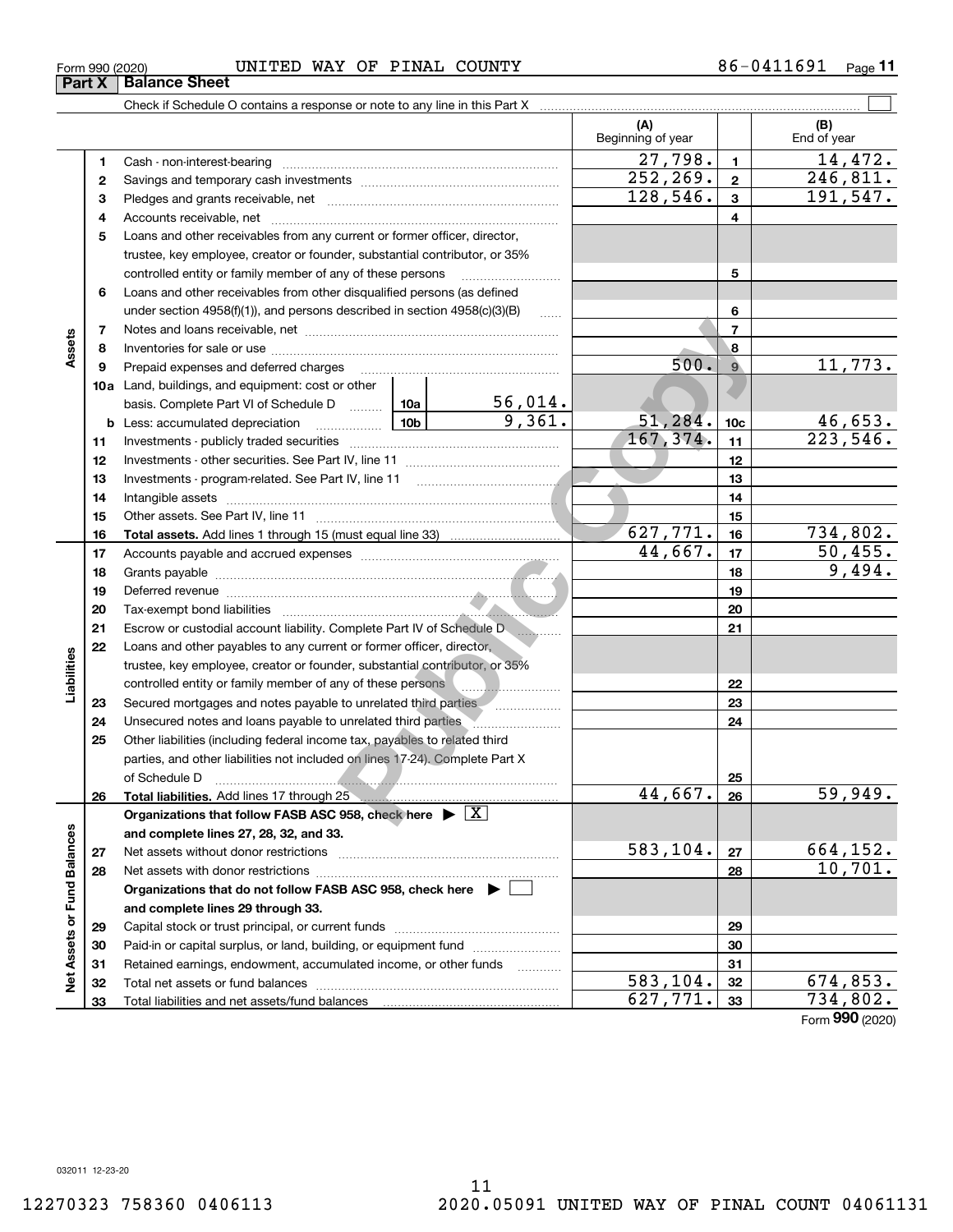|    | UNITED WAY OF PINAL COUNTY<br>Form 990 (2020)                                                                                                                                                                                  |                | 86-0411691     |   | Page 12                |
|----|--------------------------------------------------------------------------------------------------------------------------------------------------------------------------------------------------------------------------------|----------------|----------------|---|------------------------|
|    | Part XI<br><b>Reconciliation of Net Assets</b>                                                                                                                                                                                 |                |                |   |                        |
|    |                                                                                                                                                                                                                                |                |                |   |                        |
|    |                                                                                                                                                                                                                                |                |                |   |                        |
| 1  | Total revenue (must equal Part VIII, column (A), line 12)                                                                                                                                                                      | 1              |                |   | 1,034,432.             |
| 2  |                                                                                                                                                                                                                                | $\mathbf{2}$   |                |   | 983, 324.              |
| з  | Revenue less expenses. Subtract line 2 from line 1                                                                                                                                                                             | 3              |                |   | 51,108.                |
| 4  |                                                                                                                                                                                                                                | 4              |                |   | 583,104.               |
| 5  |                                                                                                                                                                                                                                | 5              |                |   | 44,357.                |
| 6  | Donated services and use of facilities [111] Donated and the service of facilities [11] Donated services and use of facilities [11] Donated and the service of the service of the service of the service of the service of the | 6              |                |   |                        |
| 7  | Investment expenses                                                                                                                                                                                                            | $\overline{7}$ |                |   |                        |
| 8  | Prior period adjustments                                                                                                                                                                                                       | 8              |                |   | $-3,716.$              |
| 9  | Other changes in net assets or fund balances (explain on Schedule O)                                                                                                                                                           | 9              |                |   | 0.                     |
| 10 | Net assets or fund balances at end of year. Combine lines 3 through 9 (must equal Part X, line 32,                                                                                                                             |                |                |   |                        |
|    | column (B))                                                                                                                                                                                                                    | 10             |                |   | 674,853.               |
|    | Part XII Financial Statements and Reporting                                                                                                                                                                                    |                |                |   |                        |
|    |                                                                                                                                                                                                                                |                |                |   | $\vert \text{X} \vert$ |
|    |                                                                                                                                                                                                                                |                |                |   | Yes<br><b>No</b>       |
| 1. | $\boxed{\text{X}}$ Accrual<br>Other<br>Accounting method used to prepare the Form 990: <u>I</u> Cash                                                                                                                           |                |                |   |                        |
|    | If the organization changed its method of accounting from a prior year or checked "Other," explain in Schedule O.                                                                                                              |                |                |   |                        |
|    | 2a Were the organization's financial statements compiled or reviewed by an independent accountant?                                                                                                                             |                | 2a             |   | x                      |
|    | If "Yes," check a box below to indicate whether the financial statements for the year were compiled or reviewed on a                                                                                                           |                |                |   |                        |
|    | separate basis, consolidated basis, or both:                                                                                                                                                                                   |                |                |   |                        |
|    | Separate basis<br>Consolidated basis<br>Both consolidated and separate basis                                                                                                                                                   |                |                |   |                        |
|    | <b>b</b> Were the organization's financial statements audited by an independent accountant?                                                                                                                                    |                | 2 <sub>b</sub> | X |                        |
|    | If "Yes," check a box below to indicate whether the financial statements for the year were audited on a separate basis,                                                                                                        |                |                |   |                        |
|    | consolidated basis, or both:                                                                                                                                                                                                   |                |                |   |                        |
|    | $X$ Separate basis<br><b>Consolidated basis</b><br>Both consolidated and separate basis                                                                                                                                        |                |                |   |                        |
|    | c If "Yes" to line 2a or 2b, does the organization have a committee that assumes responsibility for oversight of the audit,                                                                                                    |                |                |   |                        |
|    |                                                                                                                                                                                                                                |                | 2c             | X |                        |
|    | If the organization changed either its oversight process or selection process during the tax year, explain on Schedule O.                                                                                                      |                |                |   |                        |
|    | 3a As a result of a federal award, was the organization required to undergo an audit or audits as set forth in the Single Audit                                                                                                |                |                |   |                        |
|    |                                                                                                                                                                                                                                |                | 3a             |   | x                      |
|    | b If "Yes," did the organization undergo the required audit or audits? If the organization did not undergo the required audit                                                                                                  |                |                |   |                        |
|    |                                                                                                                                                                                                                                |                | 3b             |   |                        |
|    |                                                                                                                                                                                                                                |                |                |   | Form 990 (2020)        |
|    |                                                                                                                                                                                                                                |                |                |   |                        |
|    |                                                                                                                                                                                                                                |                |                |   |                        |
|    |                                                                                                                                                                                                                                |                |                |   |                        |
|    |                                                                                                                                                                                                                                |                |                |   |                        |
|    |                                                                                                                                                                                                                                |                |                |   |                        |

032012 12-23-20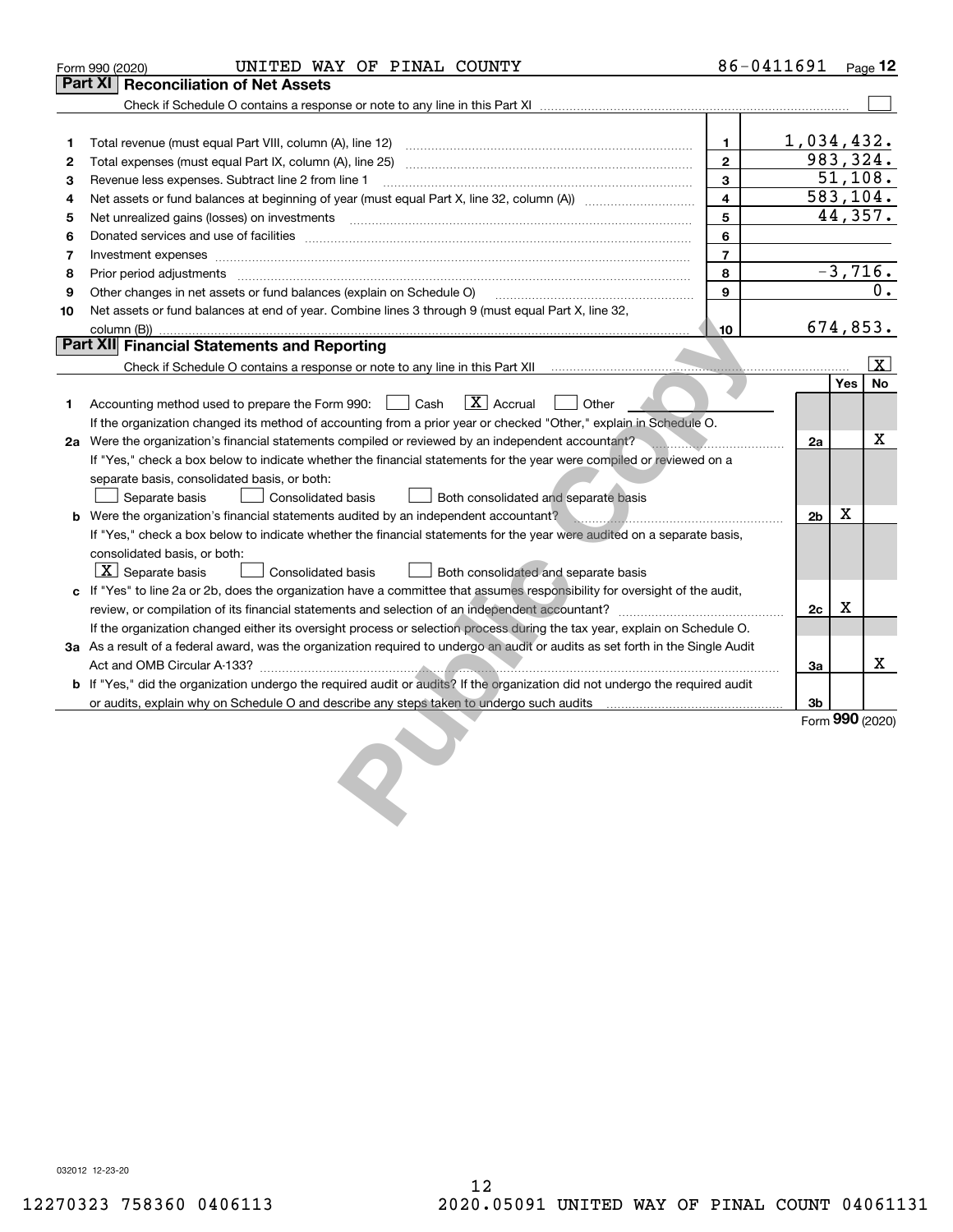| <b>SCHEDULE A</b> |
|-------------------|
|-------------------|

Department of the Treasury Internal Revenue Service

ſ

**(Form 990 or 990-EZ)**

## **Public Charity Status and Public Support**

**Complete if the organization is a section 501(c)(3) organization or a section 4947(a)(1) nonexempt charitable trust.**

| ▶ Attach to Form 990 or Form 990-EZ. |  |  |  |  |  |
|--------------------------------------|--|--|--|--|--|
|                                      |  |  |  |  |  |

**| Go to www.irs.gov/Form990 for instructions and the latest information.**

| OMB No. 1545-0047                   |
|-------------------------------------|
| U20                                 |
| <b>Open to Public</b><br>Inspection |

|            |                                                                                                                                                                            | Name of the organization                                                                                                                                                                                                                           |          |                            |                                    |    |                            |  | <b>Employer identification number</b> |  |  |  |  |  |
|------------|----------------------------------------------------------------------------------------------------------------------------------------------------------------------------|----------------------------------------------------------------------------------------------------------------------------------------------------------------------------------------------------------------------------------------------------|----------|----------------------------|------------------------------------|----|----------------------------|--|---------------------------------------|--|--|--|--|--|
| Part I     |                                                                                                                                                                            | Reason for Public Charity Status. (All organizations must complete this part.) See instructions.                                                                                                                                                   |          | UNITED WAY OF PINAL COUNTY |                                    |    |                            |  | 86-0411691                            |  |  |  |  |  |
|            |                                                                                                                                                                            |                                                                                                                                                                                                                                                    |          |                            |                                    |    |                            |  |                                       |  |  |  |  |  |
|            |                                                                                                                                                                            | The organization is not a private foundation because it is: (For lines 1 through 12, check only one box.)                                                                                                                                          |          |                            |                                    |    |                            |  |                                       |  |  |  |  |  |
| 1          |                                                                                                                                                                            | A church, convention of churches, or association of churches described in section 170(b)(1)(A)(i).                                                                                                                                                 |          |                            |                                    |    |                            |  |                                       |  |  |  |  |  |
| 2          |                                                                                                                                                                            | A school described in section 170(b)(1)(A)(ii). (Attach Schedule E (Form 990 or 990-EZ).)                                                                                                                                                          |          |                            |                                    |    |                            |  |                                       |  |  |  |  |  |
| 3          |                                                                                                                                                                            | A hospital or a cooperative hospital service organization described in section $170(b)(1)(A)(iii)$ .<br>A medical research organization operated in conjunction with a hospital described in section 170(b)(1)(A)(iii). Enter the hospital's name, |          |                            |                                    |    |                            |  |                                       |  |  |  |  |  |
| 4          |                                                                                                                                                                            | city, and state:                                                                                                                                                                                                                                   |          |                            |                                    |    |                            |  |                                       |  |  |  |  |  |
| 5          |                                                                                                                                                                            |                                                                                                                                                                                                                                                    |          |                            |                                    |    |                            |  |                                       |  |  |  |  |  |
|            | An organization operated for the benefit of a college or university owned or operated by a governmental unit described in<br>section 170(b)(1)(A)(iv). (Complete Part II.) |                                                                                                                                                                                                                                                    |          |                            |                                    |    |                            |  |                                       |  |  |  |  |  |
| 6          | A federal, state, or local government or governmental unit described in section 170(b)(1)(A)(v).                                                                           |                                                                                                                                                                                                                                                    |          |                            |                                    |    |                            |  |                                       |  |  |  |  |  |
| $7 \times$ |                                                                                                                                                                            | An organization that normally receives a substantial part of its support from a governmental unit or from the general public described in                                                                                                          |          |                            |                                    |    |                            |  |                                       |  |  |  |  |  |
|            |                                                                                                                                                                            | section 170(b)(1)(A)(vi). (Complete Part II.)                                                                                                                                                                                                      |          |                            |                                    |    |                            |  |                                       |  |  |  |  |  |
| 8          |                                                                                                                                                                            |                                                                                                                                                                                                                                                    |          |                            |                                    |    |                            |  |                                       |  |  |  |  |  |
| 9          |                                                                                                                                                                            | A community trust described in section 170(b)(1)(A)(vi). (Complete Part II.)<br>An agricultural research organization described in section 170(b)(1)(A)(ix) operated in conjunction with a land-grant college                                      |          |                            |                                    |    |                            |  |                                       |  |  |  |  |  |
|            |                                                                                                                                                                            | or university or a non-land-grant college of agriculture (see instructions). Enter the name, city, and state of the college or                                                                                                                     |          |                            |                                    |    |                            |  |                                       |  |  |  |  |  |
|            |                                                                                                                                                                            | university:                                                                                                                                                                                                                                        |          |                            |                                    |    |                            |  |                                       |  |  |  |  |  |
| 10         |                                                                                                                                                                            | An organization that normally receives (1) more than 33 1/3% of its support from contributions, membership fees, and gross receipts from                                                                                                           |          |                            |                                    |    |                            |  |                                       |  |  |  |  |  |
|            |                                                                                                                                                                            | activities related to its exempt functions, subject to certain exceptions; and (2) no more than 33 1/3% of its support from gross investment                                                                                                       |          |                            |                                    |    |                            |  |                                       |  |  |  |  |  |
|            |                                                                                                                                                                            | income and unrelated business taxable income (less section 511 tax) from businesses acquired by the organization after June 30, 1975.                                                                                                              |          |                            |                                    |    |                            |  |                                       |  |  |  |  |  |
|            |                                                                                                                                                                            | See section 509(a)(2). (Complete Part III.)                                                                                                                                                                                                        |          |                            |                                    |    |                            |  |                                       |  |  |  |  |  |
| 11         |                                                                                                                                                                            | An organization organized and operated exclusively to test for public safety. See section 509(a)(4).                                                                                                                                               |          |                            |                                    |    |                            |  |                                       |  |  |  |  |  |
| 12         |                                                                                                                                                                            | An organization organized and operated exclusively for the benefit of, to perform the functions of, or to carry out the purposes of one or                                                                                                         |          |                            |                                    |    |                            |  |                                       |  |  |  |  |  |
|            |                                                                                                                                                                            | more publicly supported organizations described in section 509(a)(1) or section 509(a)(2). See section 509(a)(3). Check the box in                                                                                                                 |          |                            |                                    |    |                            |  |                                       |  |  |  |  |  |
|            |                                                                                                                                                                            | lines 12a through 12d that describes the type of supporting organization and complete lines 12e, 12f, and 12g.                                                                                                                                     |          |                            |                                    |    |                            |  |                                       |  |  |  |  |  |
| а          |                                                                                                                                                                            | Type I. A supporting organization operated, supervised, or controlled by its supported organization(s), typically by giving                                                                                                                        |          |                            |                                    |    |                            |  |                                       |  |  |  |  |  |
|            |                                                                                                                                                                            | the supported organization(s) the power to regularly appoint or elect a majority of the directors or trustees of the supporting                                                                                                                    |          |                            |                                    |    |                            |  |                                       |  |  |  |  |  |
|            |                                                                                                                                                                            | organization. You must complete Part IV, Sections A and B.                                                                                                                                                                                         |          |                            |                                    |    |                            |  |                                       |  |  |  |  |  |
| b          |                                                                                                                                                                            | Type II. A supporting organization supervised or controlled in connection with its supported organization(s), by having                                                                                                                            |          |                            |                                    |    |                            |  |                                       |  |  |  |  |  |
|            |                                                                                                                                                                            | control or management of the supporting organization vested in the same persons that control or manage the supported                                                                                                                               |          |                            |                                    |    |                            |  |                                       |  |  |  |  |  |
|            |                                                                                                                                                                            | organization(s). You must complete Part IV, Sections A and C.                                                                                                                                                                                      |          |                            |                                    |    |                            |  |                                       |  |  |  |  |  |
| с          |                                                                                                                                                                            | Type III functionally integrated. A supporting organization operated in connection with, and functionally integrated with,                                                                                                                         |          |                            |                                    |    |                            |  |                                       |  |  |  |  |  |
|            |                                                                                                                                                                            | its supported organization(s) (see instructions). You must complete Part IV, Sections A, D, and E.                                                                                                                                                 |          |                            |                                    |    |                            |  |                                       |  |  |  |  |  |
| d          |                                                                                                                                                                            | Type III non-functionally integrated. A supporting organization operated in connection with its supported organization(s)                                                                                                                          |          |                            |                                    |    |                            |  |                                       |  |  |  |  |  |
|            |                                                                                                                                                                            | that is not functionally integrated. The organization generally must satisfy a distribution requirement and an attentiveness                                                                                                                       |          |                            |                                    |    |                            |  |                                       |  |  |  |  |  |
|            |                                                                                                                                                                            | requirement (see instructions). You must complete Part IV, Sections A and D, and Part V.                                                                                                                                                           |          |                            |                                    |    |                            |  |                                       |  |  |  |  |  |
|            |                                                                                                                                                                            | Check this box if the organization received a written determination from the IRS that it is a Type I, Type II, Type III                                                                                                                            |          |                            |                                    |    |                            |  |                                       |  |  |  |  |  |
|            |                                                                                                                                                                            | functionally integrated, or Type III non-functionally integrated supporting organization.                                                                                                                                                          |          |                            |                                    |    |                            |  |                                       |  |  |  |  |  |
|            |                                                                                                                                                                            | f Enter the number of supported organizations                                                                                                                                                                                                      |          |                            |                                    |    |                            |  |                                       |  |  |  |  |  |
|            |                                                                                                                                                                            | g Provide the following information about the supported organization(s).<br>(i) Name of supported                                                                                                                                                  | (ii) EIN | (iii) Type of organization | (iv) Is the organization listed    |    | (v) Amount of monetary     |  | (vi) Amount of other                  |  |  |  |  |  |
|            |                                                                                                                                                                            | organization                                                                                                                                                                                                                                       |          | (described on lines 1-10   | in your governing document?<br>Yes | No | support (see instructions) |  | support (see instructions)            |  |  |  |  |  |
|            |                                                                                                                                                                            |                                                                                                                                                                                                                                                    |          | above (see instructions))  |                                    |    |                            |  |                                       |  |  |  |  |  |
|            |                                                                                                                                                                            |                                                                                                                                                                                                                                                    |          |                            |                                    |    |                            |  |                                       |  |  |  |  |  |
|            |                                                                                                                                                                            |                                                                                                                                                                                                                                                    |          |                            |                                    |    |                            |  |                                       |  |  |  |  |  |
|            |                                                                                                                                                                            |                                                                                                                                                                                                                                                    |          |                            |                                    |    |                            |  |                                       |  |  |  |  |  |
|            |                                                                                                                                                                            |                                                                                                                                                                                                                                                    |          |                            |                                    |    |                            |  |                                       |  |  |  |  |  |
|            |                                                                                                                                                                            |                                                                                                                                                                                                                                                    |          |                            |                                    |    |                            |  |                                       |  |  |  |  |  |
|            |                                                                                                                                                                            |                                                                                                                                                                                                                                                    |          |                            |                                    |    |                            |  |                                       |  |  |  |  |  |
|            |                                                                                                                                                                            |                                                                                                                                                                                                                                                    |          |                            |                                    |    |                            |  |                                       |  |  |  |  |  |
|            |                                                                                                                                                                            |                                                                                                                                                                                                                                                    |          |                            |                                    |    |                            |  |                                       |  |  |  |  |  |
|            |                                                                                                                                                                            |                                                                                                                                                                                                                                                    |          |                            |                                    |    |                            |  |                                       |  |  |  |  |  |
| Total      |                                                                                                                                                                            |                                                                                                                                                                                                                                                    |          |                            |                                    |    |                            |  |                                       |  |  |  |  |  |

LHA For Paperwork Reduction Act Notice, see the Instructions for Form 990 or 990-EZ. <sub>032021</sub> o1-25-21 Schedule A (Form 990 or 990-EZ) 2020 13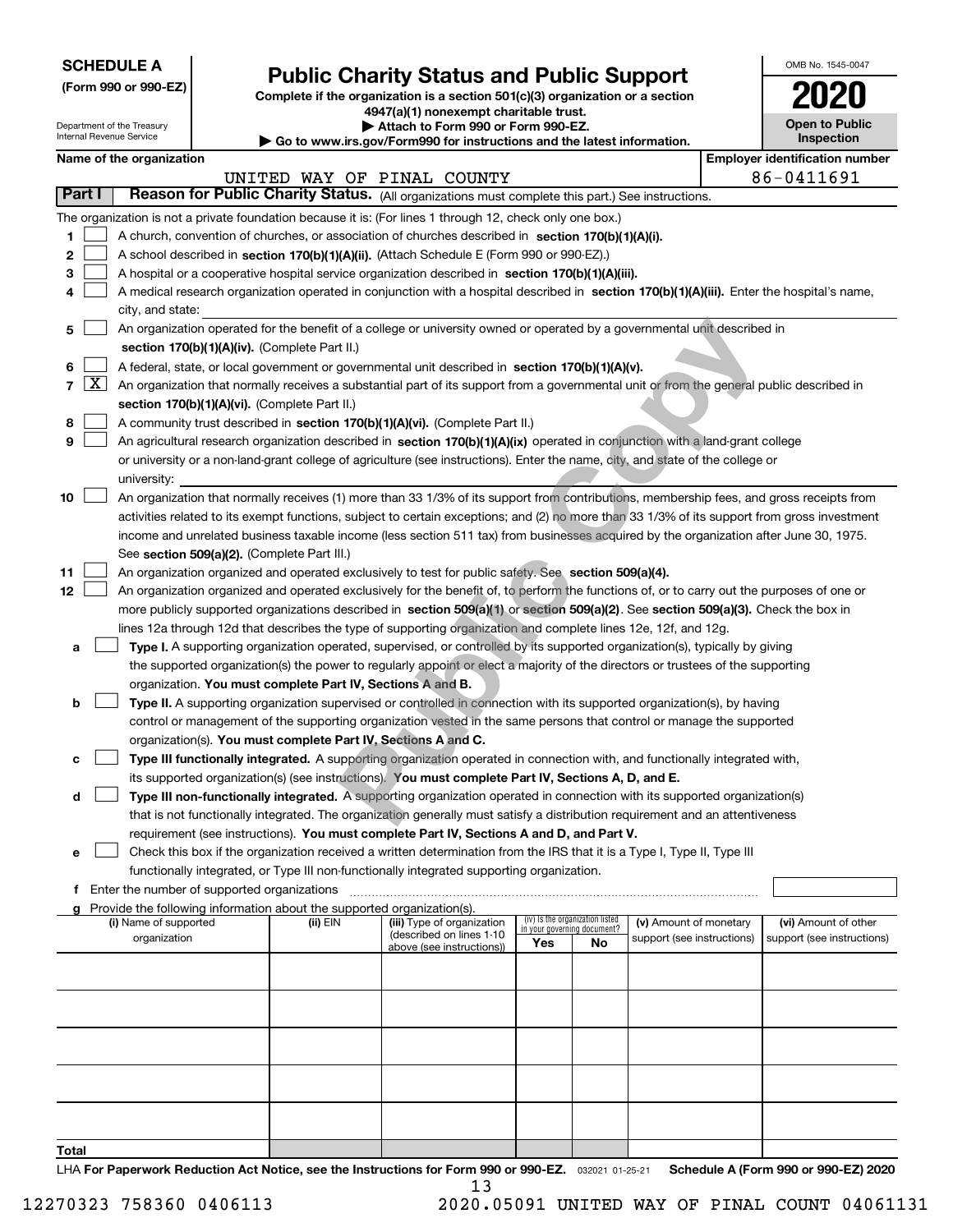#### Schedule A (Form 990 or 990-EZ) 2020 <code>UNITED WAY OF PINAL COUNTY</code>  $86-0411691$  <code>Page</code>

86-0411691 <sub>Page 2</sub>

(Complete only if you checked the box on line 5, 7, or 8 of Part I or if the organization failed to qualify under Part III. If the organization fails to qualify under the tests listed below, please complete Part III.) **Part II Support Schedule for Organizations Described in Sections 170(b)(1)(A)(iv) and 170(b)(1)(A)(vi)**

| <b>Section A. Public Support</b>                                                                                                               |           |          |            |            |                                      |                                         |
|------------------------------------------------------------------------------------------------------------------------------------------------|-----------|----------|------------|------------|--------------------------------------|-----------------------------------------|
| Calendar year (or fiscal year beginning in)                                                                                                    | (a) 2016  | (b) 2017 | $(c)$ 2018 | $(d)$ 2019 | (e) 2020                             | (f) Total                               |
| 1 Gifts, grants, contributions, and                                                                                                            |           |          |            |            |                                      |                                         |
| membership fees received. (Do not                                                                                                              |           |          |            |            |                                      |                                         |
| include any "unusual grants.")                                                                                                                 | 802, 392. | 831,670. | 873,410.   | 1122388.   | 1024616.                             | 4654476.                                |
| 2 Tax revenues levied for the organ-                                                                                                           |           |          |            |            |                                      |                                         |
| ization's benefit and either paid to                                                                                                           |           |          |            |            |                                      |                                         |
| or expended on its behalf                                                                                                                      |           |          |            |            |                                      |                                         |
| 3 The value of services or facilities                                                                                                          |           |          |            |            |                                      |                                         |
| furnished by a governmental unit to                                                                                                            |           |          |            |            |                                      |                                         |
| the organization without charge                                                                                                                |           |          |            |            |                                      |                                         |
| 4 Total. Add lines 1 through 3                                                                                                                 | 802, 392. | 831,670. | 873,410.   | 1122388.   | 1024616.                             | 4654476.                                |
| 5 The portion of total contributions                                                                                                           |           |          |            |            |                                      |                                         |
| by each person (other than a                                                                                                                   |           |          |            |            |                                      |                                         |
| governmental unit or publicly                                                                                                                  |           |          |            |            |                                      |                                         |
| supported organization) included                                                                                                               |           |          |            |            |                                      |                                         |
| on line 1 that exceeds 2% of the                                                                                                               |           |          |            |            |                                      |                                         |
| amount shown on line 11,                                                                                                                       |           |          |            |            |                                      |                                         |
| column (f)                                                                                                                                     |           |          |            |            |                                      |                                         |
| 6 Public support. Subtract line 5 from line 4.                                                                                                 |           |          |            |            |                                      | 4654476.                                |
| <b>Section B. Total Support</b>                                                                                                                |           |          |            |            |                                      |                                         |
| Calendar year (or fiscal year beginning in)                                                                                                    | (a) 2016  | (b) 2017 | $(c)$ 2018 | $(d)$ 2019 | (e) 2020                             | (f) Total                               |
| <b>7</b> Amounts from line 4                                                                                                                   | 802,392.  | 831,670. | 873,410.   | 1122388.   | 1024616.                             | 4654476.                                |
| 8 Gross income from interest,                                                                                                                  |           |          |            |            |                                      |                                         |
| dividends, payments received on                                                                                                                |           |          |            |            |                                      |                                         |
| securities loans, rents, royalties,                                                                                                            |           |          |            |            |                                      |                                         |
| and income from similar sources                                                                                                                | 1,078.    | 10.      |            | 3,186.     | 5,816.                               | 10,090.                                 |
| <b>9</b> Net income from unrelated business                                                                                                    |           |          |            |            |                                      |                                         |
| activities, whether or not the                                                                                                                 |           |          |            |            |                                      |                                         |
| business is regularly carried on                                                                                                               |           |          |            | 440.       |                                      | 440.                                    |
| 10 Other income. Do not include gain                                                                                                           |           |          |            |            |                                      |                                         |
| or loss from the sale of capital                                                                                                               |           |          |            |            |                                      |                                         |
| assets (Explain in Part VI.)                                                                                                                   | 11,121.   | 6,140.   | 21,182.    | 3,437.     |                                      | 41,880.                                 |
| 11 Total support. Add lines 7 through 10                                                                                                       |           |          |            |            |                                      | 4706886.                                |
| <b>12</b> Gross receipts from related activities, etc. (see instructions)                                                                      |           |          |            |            | 12                                   | 100,091.                                |
| 13 First 5 years. If the Form 990 is for the organization's first, second, third, fourth, or fifth tax year as a section 501(c)(3)             |           |          |            |            |                                      |                                         |
| organization, check this box and stop here                                                                                                     |           |          |            |            |                                      |                                         |
| <b>Section C. Computation of Public Support Percentage</b>                                                                                     |           |          |            |            |                                      |                                         |
|                                                                                                                                                |           |          |            |            | 14                                   | 98.89<br>$\frac{9}{6}$                  |
|                                                                                                                                                |           |          |            |            | 15                                   | 98.34<br>%                              |
| 16a 33 1/3% support test - 2020. If the organization did not check the box on line 13, and line 14 is 33 1/3% or more, check this box and      |           |          |            |            |                                      |                                         |
| stop here. The organization qualifies as a publicly supported organization                                                                     |           |          |            |            |                                      | $\blacktriangleright$ $\vert$ X $\vert$ |
| b 33 1/3% support test - 2019. If the organization did not check a box on line 13 or 16a, and line 15 is 33 1/3% or more, check this box       |           |          |            |            |                                      |                                         |
| and stop here. The organization qualifies as a publicly supported organization                                                                 |           |          |            |            |                                      |                                         |
| 17a 10% -facts-and-circumstances test - 2020. If the organization did not check a box on line 13, 16a, or 16b, and line 14 is 10% or more,     |           |          |            |            |                                      |                                         |
| and if the organization meets the facts-and-circumstances test, check this box and stop here. Explain in Part VI how the organization          |           |          |            |            |                                      |                                         |
| meets the facts-and-circumstances test. The organization qualifies as a publicly supported organization                                        |           |          |            |            |                                      |                                         |
| <b>b 10% -facts-and-circumstances test - 2019.</b> If the organization did not check a box on line 13, 16a, 16b, or 17a, and line 15 is 10% or |           |          |            |            |                                      |                                         |
| more, and if the organization meets the facts-and-circumstances test, check this box and stop here. Explain in Part VI how the                 |           |          |            |            |                                      |                                         |
| organization meets the facts-and-circumstances test. The organization qualifies as a publicly supported organization                           |           |          |            |            |                                      |                                         |
| 18 Private foundation. If the organization did not check a box on line 13, 16a, 16b, 17a, or 17b, check this box and see instructions          |           |          |            |            |                                      |                                         |
|                                                                                                                                                |           |          |            |            | Schedule A (Form 990 or 990-EZ) 2020 |                                         |

032022 01-25-21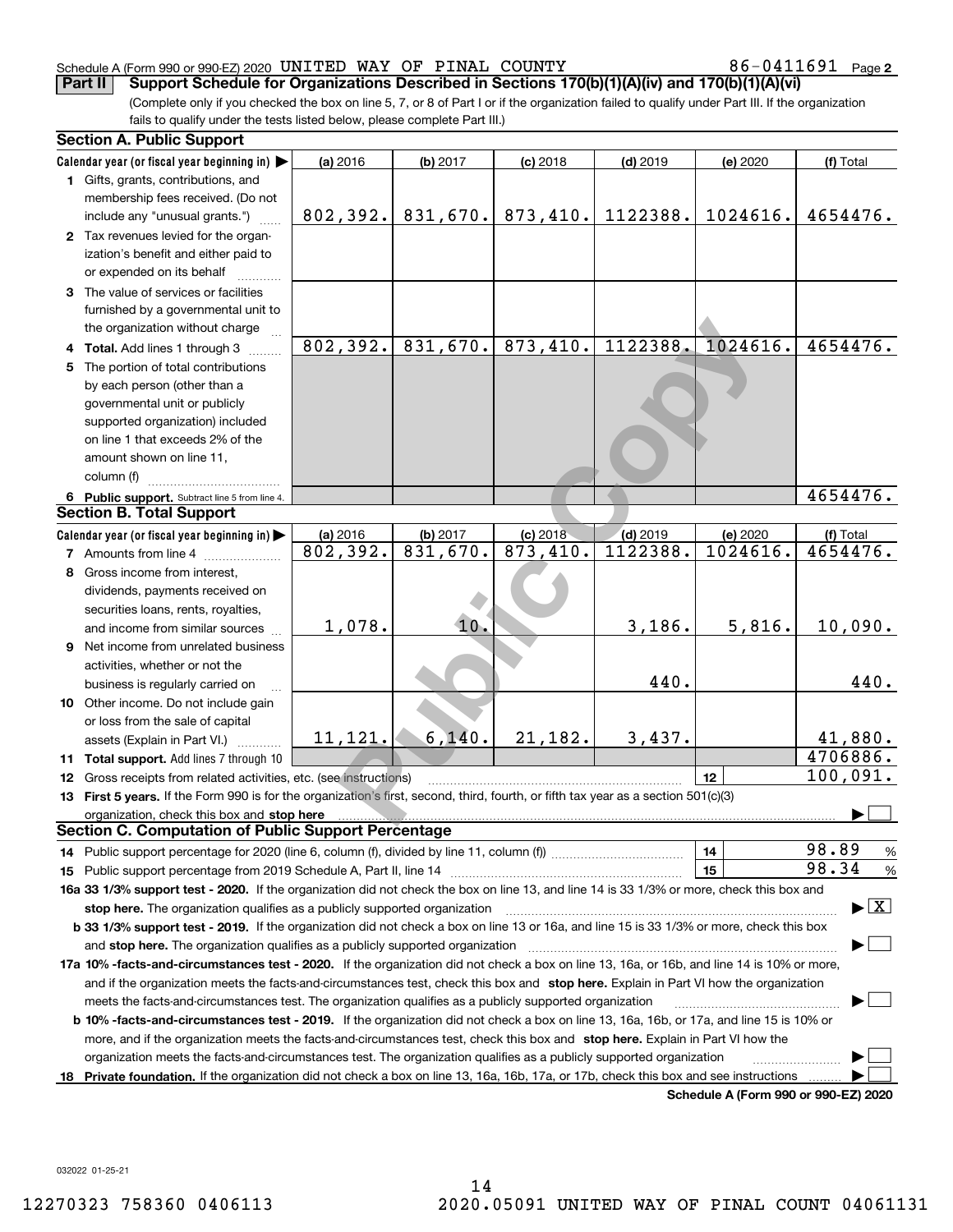#### Schedule A (Form 990 or 990-EZ) 2020 <code>UNITED WAY OF PINAL COUNTY</code>  $86-0411691$  <code>Page</code> **Part III Support Schedule for Organizations Described in Section 509(a)(2)**

(Complete only if you checked the box on line 10 of Part I or if the organization failed to qualify under Part II. If the organization fails to qualify under the tests listed below, please complete Part II.)

|    | <b>Section A. Public Support</b>                                                                                                                                                                |            |          |            |            |          |                                      |
|----|-------------------------------------------------------------------------------------------------------------------------------------------------------------------------------------------------|------------|----------|------------|------------|----------|--------------------------------------|
|    | Calendar year (or fiscal year beginning in) $\blacktriangleright$                                                                                                                               | (a) 2016   | (b) 2017 | $(c)$ 2018 | $(d)$ 2019 | (e) 2020 | (f) Total                            |
|    | 1 Gifts, grants, contributions, and                                                                                                                                                             |            |          |            |            |          |                                      |
|    | membership fees received. (Do not                                                                                                                                                               |            |          |            |            |          |                                      |
|    | include any "unusual grants.")                                                                                                                                                                  |            |          |            |            |          |                                      |
|    | <b>2</b> Gross receipts from admissions,<br>merchandise sold or services per-<br>formed, or facilities furnished in<br>any activity that is related to the<br>organization's tax-exempt purpose |            |          |            |            |          |                                      |
|    | 3 Gross receipts from activities that                                                                                                                                                           |            |          |            |            |          |                                      |
|    | are not an unrelated trade or bus-                                                                                                                                                              |            |          |            |            |          |                                      |
|    | iness under section 513                                                                                                                                                                         |            |          |            |            |          |                                      |
|    | 4 Tax revenues levied for the organ-                                                                                                                                                            |            |          |            |            |          |                                      |
|    | ization's benefit and either paid to<br>or expended on its behalf<br>.                                                                                                                          |            |          |            |            |          |                                      |
|    | 5 The value of services or facilities                                                                                                                                                           |            |          |            |            |          |                                      |
|    | furnished by a governmental unit to                                                                                                                                                             |            |          |            |            |          |                                      |
|    | the organization without charge                                                                                                                                                                 |            |          |            |            |          |                                      |
|    | <b>6 Total.</b> Add lines 1 through 5                                                                                                                                                           |            |          |            |            |          |                                      |
|    | 7a Amounts included on lines 1, 2, and                                                                                                                                                          |            |          |            |            |          |                                      |
|    | 3 received from disqualified persons                                                                                                                                                            |            |          |            |            |          |                                      |
|    | <b>b</b> Amounts included on lines 2 and 3 received<br>from other than disqualified persons that<br>exceed the greater of \$5,000 or 1% of the                                                  |            |          |            |            |          |                                      |
|    | amount on line 13 for the year<br>c Add lines 7a and 7b                                                                                                                                         |            |          |            |            |          |                                      |
|    | 8 Public support. (Subtract line 7c from line 6.)                                                                                                                                               |            |          |            |            |          |                                      |
|    | <b>Section B. Total Support</b>                                                                                                                                                                 |            |          |            |            |          |                                      |
|    | Calendar year (or fiscal year beginning in)                                                                                                                                                     | $(a)$ 2016 | (b) 2017 | $(c)$ 2018 | $(d)$ 2019 | (e) 2020 | (f) Total                            |
|    | 9 Amounts from line 6                                                                                                                                                                           |            |          |            |            |          |                                      |
|    | 10a Gross income from interest,<br>dividends, payments received on<br>securities loans, rents, royalties,<br>and income from similar sources                                                    |            |          |            |            |          |                                      |
|    | <b>b</b> Unrelated business taxable income<br>(less section 511 taxes) from businesses<br>acquired after June 30, 1975                                                                          |            |          |            |            |          |                                      |
|    |                                                                                                                                                                                                 |            |          |            |            |          |                                      |
|    | c Add lines 10a and 10b<br>11 Net income from unrelated business<br>activities not included in line 10b,<br>whether or not the business is<br>regularly carried on                              |            |          |            |            |          |                                      |
|    | 12 Other income. Do not include gain<br>or loss from the sale of capital<br>assets (Explain in Part VI.)                                                                                        |            |          |            |            |          |                                      |
|    | <b>13</b> Total support. (Add lines 9, 10c, 11, and 12.)                                                                                                                                        |            |          |            |            |          |                                      |
|    | 14 First 5 years. If the Form 990 is for the organization's first, second, third, fourth, or fifth tax year as a section 501(c)(3) organization,                                                |            |          |            |            |          |                                      |
|    | check this box and stop here measurements are constructed as the state of the state of the state of the state o                                                                                 |            |          |            |            |          |                                      |
|    | <b>Section C. Computation of Public Support Percentage</b>                                                                                                                                      |            |          |            |            |          |                                      |
|    | 15 Public support percentage for 2020 (line 8, column (f), divided by line 13, column (f))                                                                                                      |            |          |            |            | 15       | %                                    |
|    | 16 Public support percentage from 2019 Schedule A, Part III, line 15                                                                                                                            |            |          |            |            | 16       | %                                    |
|    | <b>Section D. Computation of Investment Income Percentage</b>                                                                                                                                   |            |          |            |            |          |                                      |
|    | 17 Investment income percentage for 2020 (line 10c, column (f), divided by line 13, column (f))                                                                                                 |            |          |            |            | 17       | %                                    |
|    | <b>18</b> Investment income percentage from <b>2019</b> Schedule A, Part III, line 17                                                                                                           |            |          |            |            | 18       | %                                    |
|    | 19a 33 1/3% support tests - 2020. If the organization did not check the box on line 14, and line 15 is more than 33 1/3%, and line 17 is not                                                    |            |          |            |            |          |                                      |
|    | more than 33 1/3%, check this box and stop here. The organization qualifies as a publicly supported organization                                                                                |            |          |            |            |          | ▶                                    |
|    | b 33 1/3% support tests - 2019. If the organization did not check a box on line 14 or line 19a, and line 16 is more than 33 1/3%, and                                                           |            |          |            |            |          |                                      |
|    | line 18 is not more than 33 1/3%, check this box and stop here. The organization qualifies as a publicly supported organization                                                                 |            |          |            |            |          |                                      |
| 20 | <b>Private foundation.</b> If the organization did not check a box on line 14, 19a, or 19b, check this box and see instructions                                                                 |            |          |            |            |          |                                      |
|    | 032023 01-25-21                                                                                                                                                                                 |            | 15       |            |            |          | Schedule A (Form 990 or 990-EZ) 2020 |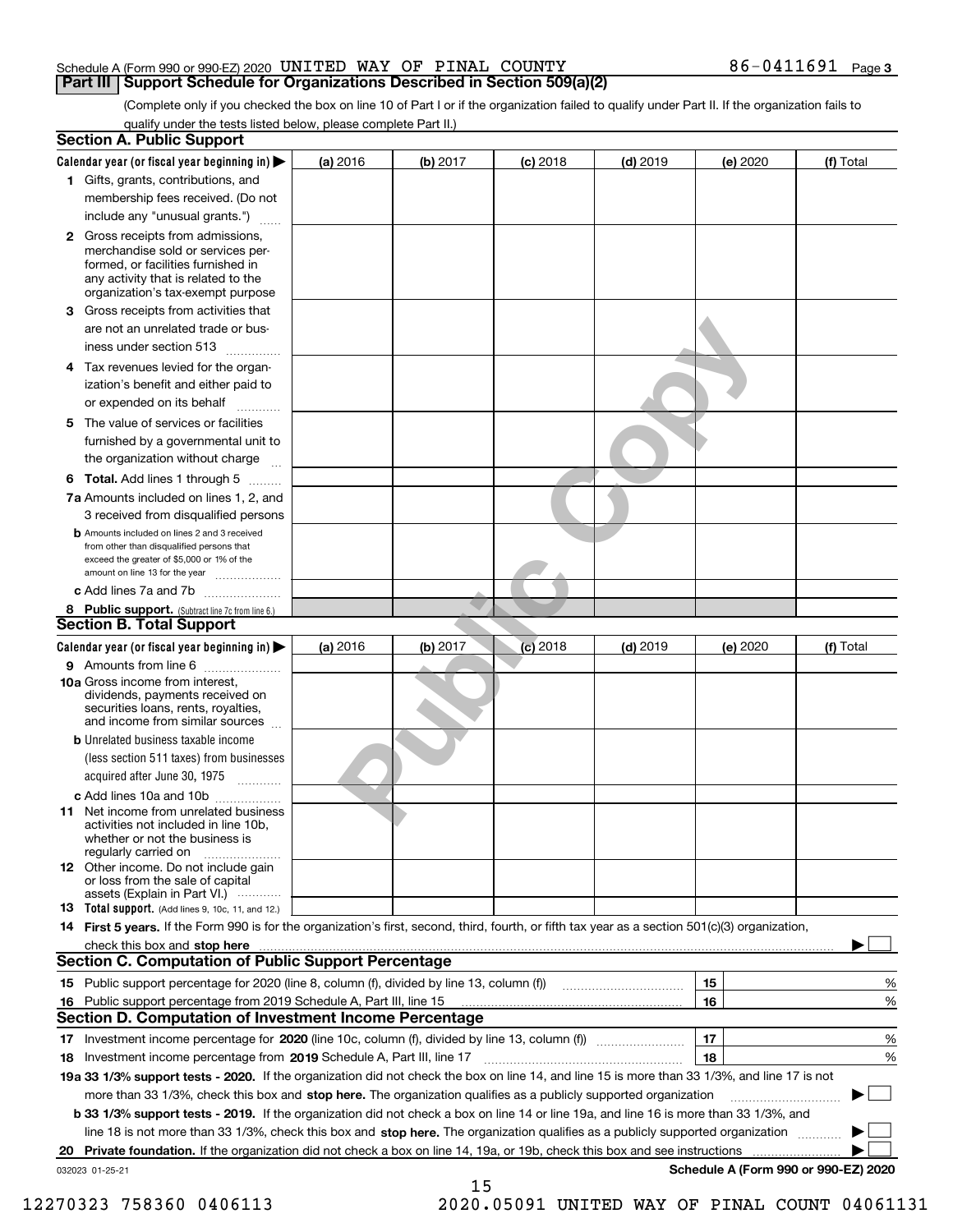## Schedule A (Form 990 or 990-EZ) 2020 <code>UNITED WAY OF PINAL COUNTY</code>  $86-0411691$  <code>Page</code>

## **Part IV Supporting Organizations**

(Complete only if you checked a box in line 12 on Part I. If you checked box 12a, Part I, complete Sections A and B. If you checked box 12b, Part I, complete Sections A and C. If you checked box 12c, Part I, complete Sections A, D, and E. If you checked box 12d, Part I, complete Sections A and D, and complete Part V.)

## **Section A. All Supporting Organizations**

- **1** Are all of the organization's supported organizations listed by name in the organization's governing documents? If "No," describe in **Part VI** how the supported organizations are designated. If designated by *class or purpose, describe the designation. If historic and continuing relationship, explain.*
- **2** Did the organization have any supported organization that does not have an IRS determination of status under section 509(a)(1) or (2)? If "Yes," explain in Part VI how the organization determined that the supported *organization was described in section 509(a)(1) or (2).*
- **3a** Did the organization have a supported organization described in section 501(c)(4), (5), or (6)? If "Yes," answer *lines 3b and 3c below.*
- **b** Did the organization confirm that each supported organization qualified under section 501(c)(4), (5), or (6) and satisfied the public support tests under section 509(a)(2)? If "Yes," describe in **Part VI** when and how the *organization made the determination.*
- **c** Did the organization ensure that all support to such organizations was used exclusively for section 170(c)(2)(B) purposes? If "Yes," explain in **Part VI** what controls the organization put in place to ensure such use.
- **4a** *If* Was any supported organization not organized in the United States ("foreign supported organization")? *"Yes," and if you checked box 12a or 12b in Part I, answer lines 4b and 4c below.*
- **b** Did the organization have ultimate control and discretion in deciding whether to make grants to the foreign supported organization? If "Yes," describe in **Part VI** how the organization had such control and discretion *despite being controlled or supervised by or in connection with its supported organizations.*
- **c** Did the organization support any foreign supported organization that does not have an IRS determination under sections 501(c)(3) and 509(a)(1) or (2)? If "Yes," explain in **Part VI** what co<u>n</u>trols the organization used *to ensure that all support to the foreign supported organization was used exclusively for section 170(c)(2)(B) purposes.*
- **5a***If "Yes,"* Did the organization add, substitute, or remove any supported organizations during the tax year? answer lines 5b and 5c below (if applicable). Also, provide detail in **Part VI,** including (i) the names and EIN *numbers of the supported organizations added, substituted, or removed; (ii) the reasons for each such action; (iii) the authority under the organization's organizing document authorizing such action; and (iv) how the action was accomplished (such as by amendment to the organizing document).* brted organization qualified under section 501(c)(4), (5), or (6) and<br>on 509(a)(2)? If "Yes," describe in **Part VI** when and how the<br>o such organizations was used exclusively for section 170(c)(2)(B)<br>ontrols the organizati
- **b** Type I or Type II only. Was any added or substituted supported organization part of a class already designated in the organization's organizing document?
- **cSubstitutions only.**  Was the substitution the result of an event beyond the organization's control?
- **6** Did the organization provide support (whether in the form of grants or the provision of services or facilities) to **Part VI.** *If "Yes," provide detail in* support or benefit one or more of the filing organization's supported organizations? anyone other than (i) its supported organizations, (ii) individuals that are part of the charitable class benefited by one or more of its supported organizations, or (iii) other supporting organizations that also
- **7**Did the organization provide a grant, loan, compensation, or other similar payment to a substantial contributor *If "Yes," complete Part I of Schedule L (Form 990 or 990-EZ).* regard to a substantial contributor? (as defined in section 4958(c)(3)(C)), a family member of a substantial contributor, or a 35% controlled entity with
- **8** Did the organization make a loan to a disqualified person (as defined in section 4958) not described in line 7? *If "Yes," complete Part I of Schedule L (Form 990 or 990-EZ).*
- **9a** Was the organization controlled directly or indirectly at any time during the tax year by one or more in section 509(a)(1) or (2))? If "Yes," *provide detail in* <code>Part VI.</code> disqualified persons, as defined in section 4946 (other than foundation managers and organizations described
- **b** Did one or more disqualified persons (as defined in line 9a) hold a controlling interest in any entity in which the supporting organization had an interest? If "Yes," provide detail in P**art VI**.
- **c**Did a disqualified person (as defined in line 9a) have an ownership interest in, or derive any personal benefit from, assets in which the supporting organization also had an interest? If "Yes," provide detail in P**art VI.**
- **10a** Was the organization subject to the excess business holdings rules of section 4943 because of section supporting organizations)? If "Yes," answer line 10b below. 4943(f) (regarding certain Type II supporting organizations, and all Type III non-functionally integrated
- **b** Did the organization have any excess business holdings in the tax year? (Use Schedule C, Form 4720, to *determine whether the organization had excess business holdings.)*

16

032024 01-25-21

**6789a**

**Schedule A (Form 990 or 990-EZ) 2020**

**9b**

**9c**

**10a**

**10b**

12270323 758360 0406113 2020.05091 UNITED WAY OF PINAL COUNT 04061131

**1**

**2**

**3a**

**3b**

**3c**

**4a**

**4b**

**4c**

**5a**

**5b5c** **YesNo**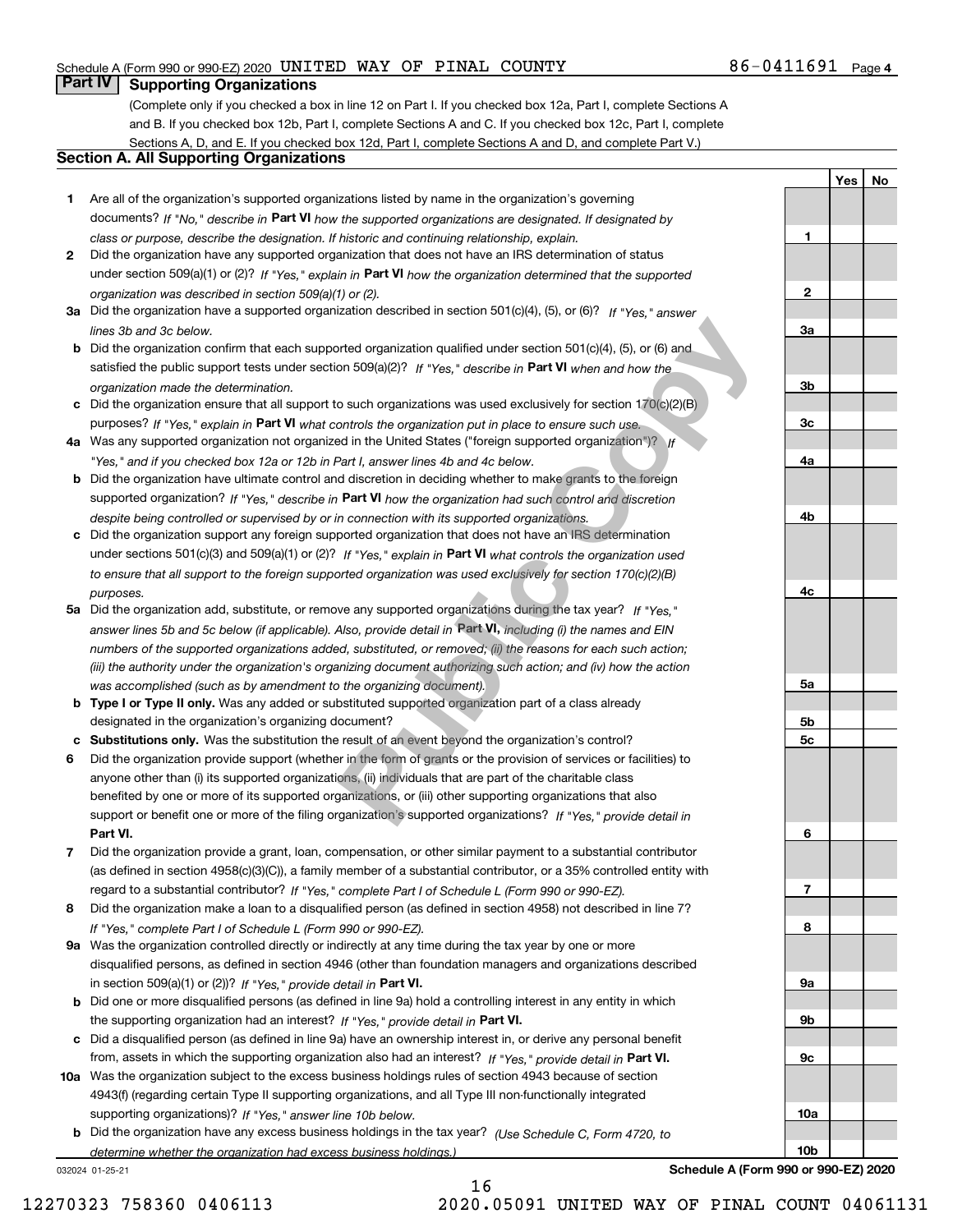## Schedule A (Form 990 or 990-EZ) 2020 <code>UNITED WAY OF PINAL COUNTY</code>  $86-0411691$  <code>Page</code>

|                                                                                                                                                                                                                                                                                                                                                                                                                                                                                                                                                                                                                                                                                                                                                                                                                                                                                                                                                                                                                                                                                                                                                                                                                                                                                                                                                                                                                                                                                                                                                                                                                                                                                                                                                                                                                                                                                                                                                                                                                                                                                                                                                                                                                                                                                                                                                                                                                                                                                                                                                                                                                                                                                                                                                                                                                                                                                                                           |                                                                                                                                                                                                                                                                                                                                                                                                                                                                                                                           |                 |     | r aye J   |
|---------------------------------------------------------------------------------------------------------------------------------------------------------------------------------------------------------------------------------------------------------------------------------------------------------------------------------------------------------------------------------------------------------------------------------------------------------------------------------------------------------------------------------------------------------------------------------------------------------------------------------------------------------------------------------------------------------------------------------------------------------------------------------------------------------------------------------------------------------------------------------------------------------------------------------------------------------------------------------------------------------------------------------------------------------------------------------------------------------------------------------------------------------------------------------------------------------------------------------------------------------------------------------------------------------------------------------------------------------------------------------------------------------------------------------------------------------------------------------------------------------------------------------------------------------------------------------------------------------------------------------------------------------------------------------------------------------------------------------------------------------------------------------------------------------------------------------------------------------------------------------------------------------------------------------------------------------------------------------------------------------------------------------------------------------------------------------------------------------------------------------------------------------------------------------------------------------------------------------------------------------------------------------------------------------------------------------------------------------------------------------------------------------------------------------------------------------------------------------------------------------------------------------------------------------------------------------------------------------------------------------------------------------------------------------------------------------------------------------------------------------------------------------------------------------------------------------------------------------------------------------------------------------------------------|---------------------------------------------------------------------------------------------------------------------------------------------------------------------------------------------------------------------------------------------------------------------------------------------------------------------------------------------------------------------------------------------------------------------------------------------------------------------------------------------------------------------------|-----------------|-----|-----------|
|                                                                                                                                                                                                                                                                                                                                                                                                                                                                                                                                                                                                                                                                                                                                                                                                                                                                                                                                                                                                                                                                                                                                                                                                                                                                                                                                                                                                                                                                                                                                                                                                                                                                                                                                                                                                                                                                                                                                                                                                                                                                                                                                                                                                                                                                                                                                                                                                                                                                                                                                                                                                                                                                                                                                                                                                                                                                                                                           |                                                                                                                                                                                                                                                                                                                                                                                                                                                                                                                           |                 |     |           |
|                                                                                                                                                                                                                                                                                                                                                                                                                                                                                                                                                                                                                                                                                                                                                                                                                                                                                                                                                                                                                                                                                                                                                                                                                                                                                                                                                                                                                                                                                                                                                                                                                                                                                                                                                                                                                                                                                                                                                                                                                                                                                                                                                                                                                                                                                                                                                                                                                                                                                                                                                                                                                                                                                                                                                                                                                                                                                                                           |                                                                                                                                                                                                                                                                                                                                                                                                                                                                                                                           |                 | Yes | <b>No</b> |
| 11                                                                                                                                                                                                                                                                                                                                                                                                                                                                                                                                                                                                                                                                                                                                                                                                                                                                                                                                                                                                                                                                                                                                                                                                                                                                                                                                                                                                                                                                                                                                                                                                                                                                                                                                                                                                                                                                                                                                                                                                                                                                                                                                                                                                                                                                                                                                                                                                                                                                                                                                                                                                                                                                                                                                                                                                                                                                                                                        | Has the organization accepted a gift or contribution from any of the following persons?                                                                                                                                                                                                                                                                                                                                                                                                                                   |                 |     |           |
|                                                                                                                                                                                                                                                                                                                                                                                                                                                                                                                                                                                                                                                                                                                                                                                                                                                                                                                                                                                                                                                                                                                                                                                                                                                                                                                                                                                                                                                                                                                                                                                                                                                                                                                                                                                                                                                                                                                                                                                                                                                                                                                                                                                                                                                                                                                                                                                                                                                                                                                                                                                                                                                                                                                                                                                                                                                                                                                           |                                                                                                                                                                                                                                                                                                                                                                                                                                                                                                                           |                 |     |           |
|                                                                                                                                                                                                                                                                                                                                                                                                                                                                                                                                                                                                                                                                                                                                                                                                                                                                                                                                                                                                                                                                                                                                                                                                                                                                                                                                                                                                                                                                                                                                                                                                                                                                                                                                                                                                                                                                                                                                                                                                                                                                                                                                                                                                                                                                                                                                                                                                                                                                                                                                                                                                                                                                                                                                                                                                                                                                                                                           | 11c below, the governing body of a supported organization?                                                                                                                                                                                                                                                                                                                                                                                                                                                                | 11a             |     |           |
|                                                                                                                                                                                                                                                                                                                                                                                                                                                                                                                                                                                                                                                                                                                                                                                                                                                                                                                                                                                                                                                                                                                                                                                                                                                                                                                                                                                                                                                                                                                                                                                                                                                                                                                                                                                                                                                                                                                                                                                                                                                                                                                                                                                                                                                                                                                                                                                                                                                                                                                                                                                                                                                                                                                                                                                                                                                                                                                           |                                                                                                                                                                                                                                                                                                                                                                                                                                                                                                                           | 11 <sub>b</sub> |     |           |
|                                                                                                                                                                                                                                                                                                                                                                                                                                                                                                                                                                                                                                                                                                                                                                                                                                                                                                                                                                                                                                                                                                                                                                                                                                                                                                                                                                                                                                                                                                                                                                                                                                                                                                                                                                                                                                                                                                                                                                                                                                                                                                                                                                                                                                                                                                                                                                                                                                                                                                                                                                                                                                                                                                                                                                                                                                                                                                                           |                                                                                                                                                                                                                                                                                                                                                                                                                                                                                                                           |                 |     |           |
|                                                                                                                                                                                                                                                                                                                                                                                                                                                                                                                                                                                                                                                                                                                                                                                                                                                                                                                                                                                                                                                                                                                                                                                                                                                                                                                                                                                                                                                                                                                                                                                                                                                                                                                                                                                                                                                                                                                                                                                                                                                                                                                                                                                                                                                                                                                                                                                                                                                                                                                                                                                                                                                                                                                                                                                                                                                                                                                           |                                                                                                                                                                                                                                                                                                                                                                                                                                                                                                                           | 11c             |     |           |
| ັັ<br>$+ 111111 $<br><b>Part IV   Supporting Organizations (continued)</b><br>a A person who directly or indirectly controls, either alone or together with persons described in lines 11b and<br><b>b</b> A family member of a person described in line 11a above?<br>c A 35% controlled entity of a person described in line 11a or 11b above? If "Yes" to line 11a, 11b, or 11c, provide<br>detail in Part VI.<br><b>Section B. Type I Supporting Organizations</b><br>1<br>directors, or trustees at all times during the tax year? If "No," describe in Part VI how the supported organization(s)<br>supported organizations and what conditions or restrictions, if any, applied to such powers during the tax year.<br>$\mathbf{2}$<br>Did the organization operate for the benefit of any supported organization other than the supported<br>organization(s) that operated, supervised, or controlled the supporting organization? If "Yes," explain in<br>Part VI how providing such benefit carried out the purposes of the supported organization(s) that operated,<br>supervised, or controlled the supporting organization.<br><b>Section C. Type II Supporting Organizations</b><br>Were a majority of the organization's directors or trustees during the tax year also a majority of the directors<br>1.<br>or trustees of each of the organization's supported organization(s)? If "No," describe in Part VI how control<br>or management of the supporting organization was vested in the same persons that controlled or managed<br>the supported organization(s).<br>Section D. All Type III Supporting Organizations<br>Did the organization provide to each of its supported organizations, by the last day of the fifth month of the<br>1.<br>organization's tax year, (i) a written notice describing the type and amount of support provided during the prior tax<br>year, (ii) a copy of the Form 990 that was most recently filed as of the date of notification, and (iii) copies of the<br>organization's governing documents in effect on the date of notification, to the extent not previously provided?<br>Were any of the organization's officers, directors, or trustees either (i) appointed or elected by the supported<br>$\mathbf{2}$<br>organization(s) or (ii) serving on the governing body of a supported organization? If "No," explain in Part VI how<br>the organization maintained a close and continuous working relationship with the supported organization(s).<br>By reason of the relationship described in line 2, above, did the organization's supported organizations have a<br>3<br>significant voice in the organization's investment policies and in directing the use of the organization's<br>income or assets at all times during the tax year? If "Yes," describe in Part VI the role the organization's<br>supported organizations played in this regard. |                                                                                                                                                                                                                                                                                                                                                                                                                                                                                                                           |                 |     |           |
|                                                                                                                                                                                                                                                                                                                                                                                                                                                                                                                                                                                                                                                                                                                                                                                                                                                                                                                                                                                                                                                                                                                                                                                                                                                                                                                                                                                                                                                                                                                                                                                                                                                                                                                                                                                                                                                                                                                                                                                                                                                                                                                                                                                                                                                                                                                                                                                                                                                                                                                                                                                                                                                                                                                                                                                                                                                                                                                           |                                                                                                                                                                                                                                                                                                                                                                                                                                                                                                                           |                 |     | No        |
|                                                                                                                                                                                                                                                                                                                                                                                                                                                                                                                                                                                                                                                                                                                                                                                                                                                                                                                                                                                                                                                                                                                                                                                                                                                                                                                                                                                                                                                                                                                                                                                                                                                                                                                                                                                                                                                                                                                                                                                                                                                                                                                                                                                                                                                                                                                                                                                                                                                                                                                                                                                                                                                                                                                                                                                                                                                                                                                           | Did the governing body, members of the governing body, officers acting in their official capacity, or membership of one or<br>more supported organizations have the power to regularly appoint or elect at least a majority of the organization's officers,<br>effectively operated, supervised, or controlled the organization's activities. If the organization had more than one supported<br>organization, describe how the powers to appoint and/or remove officers, directors, or trustees were allocated among the |                 |     |           |
|                                                                                                                                                                                                                                                                                                                                                                                                                                                                                                                                                                                                                                                                                                                                                                                                                                                                                                                                                                                                                                                                                                                                                                                                                                                                                                                                                                                                                                                                                                                                                                                                                                                                                                                                                                                                                                                                                                                                                                                                                                                                                                                                                                                                                                                                                                                                                                                                                                                                                                                                                                                                                                                                                                                                                                                                                                                                                                                           |                                                                                                                                                                                                                                                                                                                                                                                                                                                                                                                           |                 |     |           |
|                                                                                                                                                                                                                                                                                                                                                                                                                                                                                                                                                                                                                                                                                                                                                                                                                                                                                                                                                                                                                                                                                                                                                                                                                                                                                                                                                                                                                                                                                                                                                                                                                                                                                                                                                                                                                                                                                                                                                                                                                                                                                                                                                                                                                                                                                                                                                                                                                                                                                                                                                                                                                                                                                                                                                                                                                                                                                                                           |                                                                                                                                                                                                                                                                                                                                                                                                                                                                                                                           |                 |     |           |
|                                                                                                                                                                                                                                                                                                                                                                                                                                                                                                                                                                                                                                                                                                                                                                                                                                                                                                                                                                                                                                                                                                                                                                                                                                                                                                                                                                                                                                                                                                                                                                                                                                                                                                                                                                                                                                                                                                                                                                                                                                                                                                                                                                                                                                                                                                                                                                                                                                                                                                                                                                                                                                                                                                                                                                                                                                                                                                                           |                                                                                                                                                                                                                                                                                                                                                                                                                                                                                                                           |                 |     |           |
|                                                                                                                                                                                                                                                                                                                                                                                                                                                                                                                                                                                                                                                                                                                                                                                                                                                                                                                                                                                                                                                                                                                                                                                                                                                                                                                                                                                                                                                                                                                                                                                                                                                                                                                                                                                                                                                                                                                                                                                                                                                                                                                                                                                                                                                                                                                                                                                                                                                                                                                                                                                                                                                                                                                                                                                                                                                                                                                           |                                                                                                                                                                                                                                                                                                                                                                                                                                                                                                                           |                 |     |           |
|                                                                                                                                                                                                                                                                                                                                                                                                                                                                                                                                                                                                                                                                                                                                                                                                                                                                                                                                                                                                                                                                                                                                                                                                                                                                                                                                                                                                                                                                                                                                                                                                                                                                                                                                                                                                                                                                                                                                                                                                                                                                                                                                                                                                                                                                                                                                                                                                                                                                                                                                                                                                                                                                                                                                                                                                                                                                                                                           |                                                                                                                                                                                                                                                                                                                                                                                                                                                                                                                           | $\mathbf{2}$    |     |           |
|                                                                                                                                                                                                                                                                                                                                                                                                                                                                                                                                                                                                                                                                                                                                                                                                                                                                                                                                                                                                                                                                                                                                                                                                                                                                                                                                                                                                                                                                                                                                                                                                                                                                                                                                                                                                                                                                                                                                                                                                                                                                                                                                                                                                                                                                                                                                                                                                                                                                                                                                                                                                                                                                                                                                                                                                                                                                                                                           |                                                                                                                                                                                                                                                                                                                                                                                                                                                                                                                           |                 |     |           |
|                                                                                                                                                                                                                                                                                                                                                                                                                                                                                                                                                                                                                                                                                                                                                                                                                                                                                                                                                                                                                                                                                                                                                                                                                                                                                                                                                                                                                                                                                                                                                                                                                                                                                                                                                                                                                                                                                                                                                                                                                                                                                                                                                                                                                                                                                                                                                                                                                                                                                                                                                                                                                                                                                                                                                                                                                                                                                                                           |                                                                                                                                                                                                                                                                                                                                                                                                                                                                                                                           |                 | Yes | No        |
|                                                                                                                                                                                                                                                                                                                                                                                                                                                                                                                                                                                                                                                                                                                                                                                                                                                                                                                                                                                                                                                                                                                                                                                                                                                                                                                                                                                                                                                                                                                                                                                                                                                                                                                                                                                                                                                                                                                                                                                                                                                                                                                                                                                                                                                                                                                                                                                                                                                                                                                                                                                                                                                                                                                                                                                                                                                                                                                           |                                                                                                                                                                                                                                                                                                                                                                                                                                                                                                                           |                 |     |           |
|                                                                                                                                                                                                                                                                                                                                                                                                                                                                                                                                                                                                                                                                                                                                                                                                                                                                                                                                                                                                                                                                                                                                                                                                                                                                                                                                                                                                                                                                                                                                                                                                                                                                                                                                                                                                                                                                                                                                                                                                                                                                                                                                                                                                                                                                                                                                                                                                                                                                                                                                                                                                                                                                                                                                                                                                                                                                                                                           |                                                                                                                                                                                                                                                                                                                                                                                                                                                                                                                           |                 |     |           |
|                                                                                                                                                                                                                                                                                                                                                                                                                                                                                                                                                                                                                                                                                                                                                                                                                                                                                                                                                                                                                                                                                                                                                                                                                                                                                                                                                                                                                                                                                                                                                                                                                                                                                                                                                                                                                                                                                                                                                                                                                                                                                                                                                                                                                                                                                                                                                                                                                                                                                                                                                                                                                                                                                                                                                                                                                                                                                                                           |                                                                                                                                                                                                                                                                                                                                                                                                                                                                                                                           |                 |     |           |
|                                                                                                                                                                                                                                                                                                                                                                                                                                                                                                                                                                                                                                                                                                                                                                                                                                                                                                                                                                                                                                                                                                                                                                                                                                                                                                                                                                                                                                                                                                                                                                                                                                                                                                                                                                                                                                                                                                                                                                                                                                                                                                                                                                                                                                                                                                                                                                                                                                                                                                                                                                                                                                                                                                                                                                                                                                                                                                                           |                                                                                                                                                                                                                                                                                                                                                                                                                                                                                                                           | 1               |     |           |
|                                                                                                                                                                                                                                                                                                                                                                                                                                                                                                                                                                                                                                                                                                                                                                                                                                                                                                                                                                                                                                                                                                                                                                                                                                                                                                                                                                                                                                                                                                                                                                                                                                                                                                                                                                                                                                                                                                                                                                                                                                                                                                                                                                                                                                                                                                                                                                                                                                                                                                                                                                                                                                                                                                                                                                                                                                                                                                                           |                                                                                                                                                                                                                                                                                                                                                                                                                                                                                                                           |                 |     |           |
|                                                                                                                                                                                                                                                                                                                                                                                                                                                                                                                                                                                                                                                                                                                                                                                                                                                                                                                                                                                                                                                                                                                                                                                                                                                                                                                                                                                                                                                                                                                                                                                                                                                                                                                                                                                                                                                                                                                                                                                                                                                                                                                                                                                                                                                                                                                                                                                                                                                                                                                                                                                                                                                                                                                                                                                                                                                                                                                           |                                                                                                                                                                                                                                                                                                                                                                                                                                                                                                                           |                 | Yes | No        |
|                                                                                                                                                                                                                                                                                                                                                                                                                                                                                                                                                                                                                                                                                                                                                                                                                                                                                                                                                                                                                                                                                                                                                                                                                                                                                                                                                                                                                                                                                                                                                                                                                                                                                                                                                                                                                                                                                                                                                                                                                                                                                                                                                                                                                                                                                                                                                                                                                                                                                                                                                                                                                                                                                                                                                                                                                                                                                                                           |                                                                                                                                                                                                                                                                                                                                                                                                                                                                                                                           |                 |     |           |
|                                                                                                                                                                                                                                                                                                                                                                                                                                                                                                                                                                                                                                                                                                                                                                                                                                                                                                                                                                                                                                                                                                                                                                                                                                                                                                                                                                                                                                                                                                                                                                                                                                                                                                                                                                                                                                                                                                                                                                                                                                                                                                                                                                                                                                                                                                                                                                                                                                                                                                                                                                                                                                                                                                                                                                                                                                                                                                                           |                                                                                                                                                                                                                                                                                                                                                                                                                                                                                                                           |                 |     |           |
|                                                                                                                                                                                                                                                                                                                                                                                                                                                                                                                                                                                                                                                                                                                                                                                                                                                                                                                                                                                                                                                                                                                                                                                                                                                                                                                                                                                                                                                                                                                                                                                                                                                                                                                                                                                                                                                                                                                                                                                                                                                                                                                                                                                                                                                                                                                                                                                                                                                                                                                                                                                                                                                                                                                                                                                                                                                                                                                           |                                                                                                                                                                                                                                                                                                                                                                                                                                                                                                                           |                 |     |           |
|                                                                                                                                                                                                                                                                                                                                                                                                                                                                                                                                                                                                                                                                                                                                                                                                                                                                                                                                                                                                                                                                                                                                                                                                                                                                                                                                                                                                                                                                                                                                                                                                                                                                                                                                                                                                                                                                                                                                                                                                                                                                                                                                                                                                                                                                                                                                                                                                                                                                                                                                                                                                                                                                                                                                                                                                                                                                                                                           |                                                                                                                                                                                                                                                                                                                                                                                                                                                                                                                           |                 |     |           |
|                                                                                                                                                                                                                                                                                                                                                                                                                                                                                                                                                                                                                                                                                                                                                                                                                                                                                                                                                                                                                                                                                                                                                                                                                                                                                                                                                                                                                                                                                                                                                                                                                                                                                                                                                                                                                                                                                                                                                                                                                                                                                                                                                                                                                                                                                                                                                                                                                                                                                                                                                                                                                                                                                                                                                                                                                                                                                                                           |                                                                                                                                                                                                                                                                                                                                                                                                                                                                                                                           |                 |     |           |
|                                                                                                                                                                                                                                                                                                                                                                                                                                                                                                                                                                                                                                                                                                                                                                                                                                                                                                                                                                                                                                                                                                                                                                                                                                                                                                                                                                                                                                                                                                                                                                                                                                                                                                                                                                                                                                                                                                                                                                                                                                                                                                                                                                                                                                                                                                                                                                                                                                                                                                                                                                                                                                                                                                                                                                                                                                                                                                                           |                                                                                                                                                                                                                                                                                                                                                                                                                                                                                                                           |                 |     |           |
|                                                                                                                                                                                                                                                                                                                                                                                                                                                                                                                                                                                                                                                                                                                                                                                                                                                                                                                                                                                                                                                                                                                                                                                                                                                                                                                                                                                                                                                                                                                                                                                                                                                                                                                                                                                                                                                                                                                                                                                                                                                                                                                                                                                                                                                                                                                                                                                                                                                                                                                                                                                                                                                                                                                                                                                                                                                                                                                           |                                                                                                                                                                                                                                                                                                                                                                                                                                                                                                                           |                 |     |           |
|                                                                                                                                                                                                                                                                                                                                                                                                                                                                                                                                                                                                                                                                                                                                                                                                                                                                                                                                                                                                                                                                                                                                                                                                                                                                                                                                                                                                                                                                                                                                                                                                                                                                                                                                                                                                                                                                                                                                                                                                                                                                                                                                                                                                                                                                                                                                                                                                                                                                                                                                                                                                                                                                                                                                                                                                                                                                                                                           |                                                                                                                                                                                                                                                                                                                                                                                                                                                                                                                           |                 |     |           |
|                                                                                                                                                                                                                                                                                                                                                                                                                                                                                                                                                                                                                                                                                                                                                                                                                                                                                                                                                                                                                                                                                                                                                                                                                                                                                                                                                                                                                                                                                                                                                                                                                                                                                                                                                                                                                                                                                                                                                                                                                                                                                                                                                                                                                                                                                                                                                                                                                                                                                                                                                                                                                                                                                                                                                                                                                                                                                                                           |                                                                                                                                                                                                                                                                                                                                                                                                                                                                                                                           |                 |     |           |
|                                                                                                                                                                                                                                                                                                                                                                                                                                                                                                                                                                                                                                                                                                                                                                                                                                                                                                                                                                                                                                                                                                                                                                                                                                                                                                                                                                                                                                                                                                                                                                                                                                                                                                                                                                                                                                                                                                                                                                                                                                                                                                                                                                                                                                                                                                                                                                                                                                                                                                                                                                                                                                                                                                                                                                                                                                                                                                                           |                                                                                                                                                                                                                                                                                                                                                                                                                                                                                                                           |                 |     |           |
|                                                                                                                                                                                                                                                                                                                                                                                                                                                                                                                                                                                                                                                                                                                                                                                                                                                                                                                                                                                                                                                                                                                                                                                                                                                                                                                                                                                                                                                                                                                                                                                                                                                                                                                                                                                                                                                                                                                                                                                                                                                                                                                                                                                                                                                                                                                                                                                                                                                                                                                                                                                                                                                                                                                                                                                                                                                                                                                           |                                                                                                                                                                                                                                                                                                                                                                                                                                                                                                                           |                 |     |           |
|                                                                                                                                                                                                                                                                                                                                                                                                                                                                                                                                                                                                                                                                                                                                                                                                                                                                                                                                                                                                                                                                                                                                                                                                                                                                                                                                                                                                                                                                                                                                                                                                                                                                                                                                                                                                                                                                                                                                                                                                                                                                                                                                                                                                                                                                                                                                                                                                                                                                                                                                                                                                                                                                                                                                                                                                                                                                                                                           |                                                                                                                                                                                                                                                                                                                                                                                                                                                                                                                           |                 |     |           |
|                                                                                                                                                                                                                                                                                                                                                                                                                                                                                                                                                                                                                                                                                                                                                                                                                                                                                                                                                                                                                                                                                                                                                                                                                                                                                                                                                                                                                                                                                                                                                                                                                                                                                                                                                                                                                                                                                                                                                                                                                                                                                                                                                                                                                                                                                                                                                                                                                                                                                                                                                                                                                                                                                                                                                                                                                                                                                                                           |                                                                                                                                                                                                                                                                                                                                                                                                                                                                                                                           |                 |     |           |
| 1                                                                                                                                                                                                                                                                                                                                                                                                                                                                                                                                                                                                                                                                                                                                                                                                                                                                                                                                                                                                                                                                                                                                                                                                                                                                                                                                                                                                                                                                                                                                                                                                                                                                                                                                                                                                                                                                                                                                                                                                                                                                                                                                                                                                                                                                                                                                                                                                                                                                                                                                                                                                                                                                                                                                                                                                                                                                                                                         | Yes<br>1<br>1<br>$\mathbf{2}$<br>3<br>Section E. Type III Functionally Integrated Supporting Organizations<br>Check the box next to the method that the organization used to satisfy the Integral Part Test during the year (see instructions).<br>$\sim$ . The contract of the contract of the contract of the contract of the contract of the contract of the contract of the contract of the contract of the contract of the contract of the contract of the contract of the co                                        |                 |     |           |

- **aline** The organization satisfied the Activities Test. Complete line 2 below.
- **bThe organization is the parent of each of its supported organizations. Complete line 3 below.**

|  |  | The organization supported a governmental entity. Describe in Part VI how you supported a governmental entity (see instructions) |  |
|--|--|----------------------------------------------------------------------------------------------------------------------------------|--|
|--|--|----------------------------------------------------------------------------------------------------------------------------------|--|

17

- **2Answer lines 2a and 2b below. Yes No** Activities Test.
- **a** Did substantially all of the organization's activities during the tax year directly further the exempt purposes of the supported organization(s) to which the organization was responsive? If "Yes," then in **Part VI identify those supported organizations and explain**  *how these activities directly furthered their exempt purposes, how the organization was responsive to those supported organizations, and how the organization determined that these activities constituted substantially all of its activities.*
- **b** Did the activities described in line 2a, above, constitute activities that, but for the organization's involvement, **Part VI**  *the reasons for the organization's position that its supported organization(s) would have engaged in* one or more of the organization's supported organization(s) would have been engaged in? If "Yes," e*xplain in these activities but for the organization's involvement.*
- **3** Parent of Supported Organizations. Answer lines 3a and 3b below.

**a** Did the organization have the power to regularly appoint or elect a majority of the officers, directors, or trustees of each of the supported organizations? If "Yes" or "No" provide details in **Part VI.** 

**b** Did the organization exercise a substantial degree of direction over the policies, programs, and activities of each of its supported organizations? If "Yes," describe in Part VI the role played by the organization in this regard.

032025 01-25-21

**Schedule A (Form 990 or 990-EZ) 2020**

**2a**

**2b**

**3a**

**3b**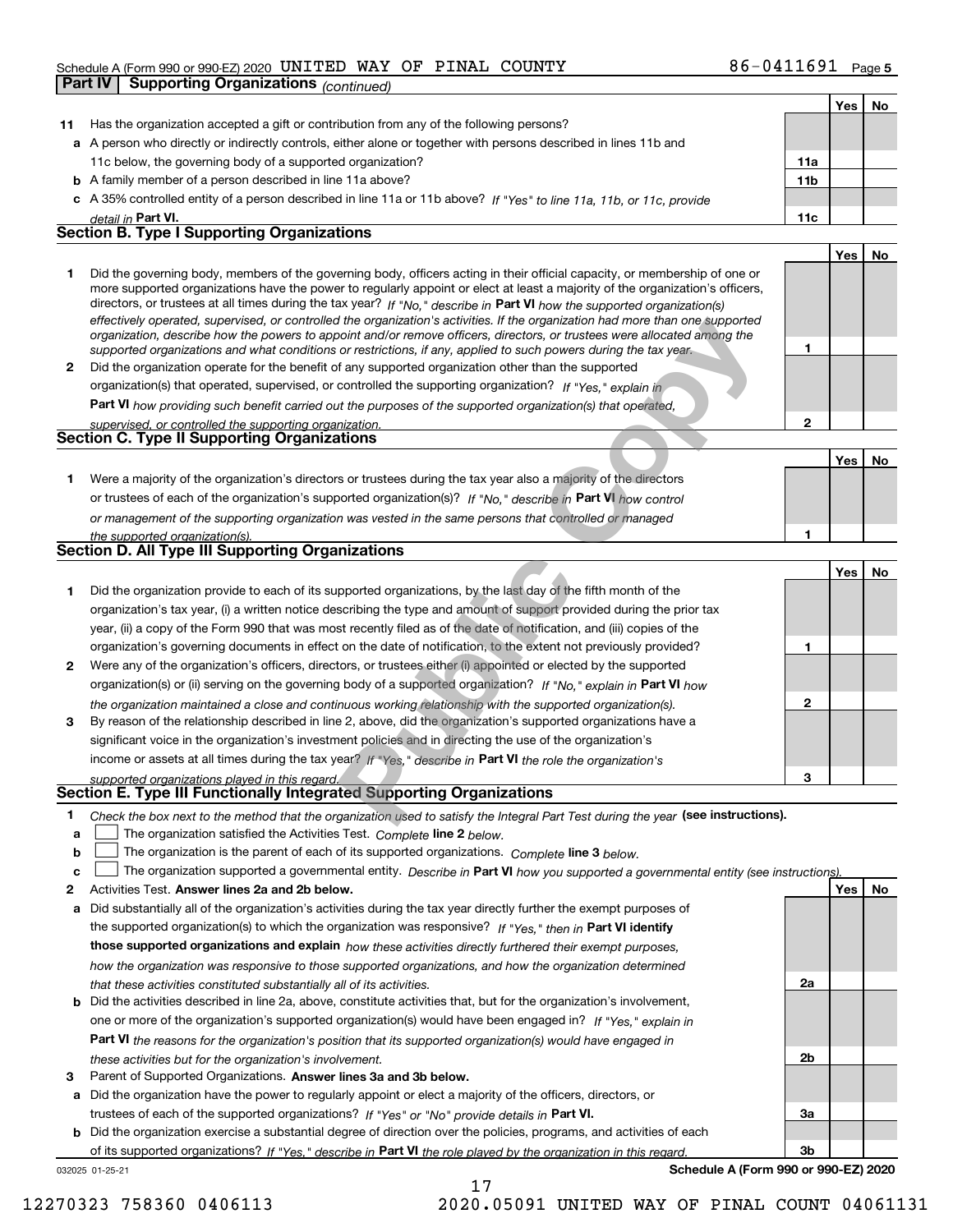|              | Section A - Adjusted Net Income                                             |                | (A) Prior Year | (B) Current Year<br>(optional) |
|--------------|-----------------------------------------------------------------------------|----------------|----------------|--------------------------------|
| 1            | Net short-term capital gain                                                 | 1              |                |                                |
| 2            | Recoveries of prior-year distributions                                      | $\overline{2}$ |                |                                |
| 3            | Other gross income (see instructions)                                       | 3              |                |                                |
| 4            | Add lines 1 through 3.                                                      | 4              |                |                                |
| 5            | Depreciation and depletion                                                  | 5              |                |                                |
| 6            | Portion of operating expenses paid or incurred for production or            |                |                |                                |
|              | collection of gross income or for management, conservation, or              |                |                |                                |
|              | maintenance of property held for production of income (see instructions)    | 6              |                |                                |
| $7^{\circ}$  | Other expenses (see instructions)                                           | $\overline{7}$ |                |                                |
| 8            | Adjusted Net Income (subtract lines 5, 6, and 7 from line 4)                | 8              |                |                                |
|              | <b>Section B - Minimum Asset Amount</b>                                     |                | (A) Prior Year | (B) Current Year<br>(optional) |
| 1            | Aggregate fair market value of all non-exempt-use assets (see               |                |                |                                |
|              | instructions for short tax year or assets held for part of year):           |                |                |                                |
|              | a Average monthly value of securities                                       | 1a             |                |                                |
|              | <b>b</b> Average monthly cash balances                                      | 1 <sub>b</sub> |                |                                |
|              | c Fair market value of other non-exempt-use assets                          | 1 <sub>c</sub> |                |                                |
|              | <b>d</b> Total (add lines 1a, 1b, and 1c)                                   | 1 <sub>d</sub> |                |                                |
|              | e Discount claimed for blockage or other factors                            |                |                |                                |
|              | (explain in detail in Part VI):                                             |                |                |                                |
| $\mathbf{2}$ | Acquisition indebtedness applicable to non-exempt-use assets                | $\mathbf{2}$   |                |                                |
| 3            | Subtract line 2 from line 1d.                                               | 3              |                |                                |
| 4            | Cash deemed held for exempt use. Enter 0.015 of line 3 (for greater amount, |                |                |                                |
|              | see instructions).                                                          | 4              |                |                                |
| 5            | Net value of non-exempt-use assets (subtract line 4 from line 3)            | 5              |                |                                |
| 6            | Multiply line 5 by 0.035.                                                   | 6              |                |                                |
| 7            | Recoveries of prior-year distributions                                      | $\overline{7}$ |                |                                |
| 8            | Minimum Asset Amount (add line 7 to line 6)                                 | 8              |                |                                |
|              | <b>Section C - Distributable Amount</b>                                     |                |                | <b>Current Year</b>            |
| 1            | Adjusted net income for prior year (from Section A, line 8, column A)       | 1              |                |                                |
| $\mathbf{2}$ | Enter 0.85 of line 1.                                                       | $\mathbf{2}$   |                |                                |
| 3            | Minimum asset amount for prior year (from Section B, line 8, column A)      | 3              |                |                                |
| 4            | Enter greater of line 2 or line 3.                                          | 4              |                |                                |
| 5            | Income tax imposed in prior year                                            | 5              |                |                                |
| 6            | <b>Distributable Amount.</b> Subtract line 5 from line 4, unless subject to |                |                |                                |

emergency temporary reduction (see instructions).

**7**Check here if the current year is the organization's first as a non-functionally integrated Type III supporting organization (see instructions).

**6**

**Schedule A (Form 990 or 990-EZ) 2020**

032026 01-25-21

Schedule A (Form 990 or 990-EZ) 2020 <code>UNITED WAY OF PINAL COUNTY</code>  $86-0411691$  <code>Page</code> **Part V Type III Non-Functionally Integrated 509(a)(3) Supporting Organizations** 

**1**1 Check here if the organization satisfied the Integral Part Test as a qualifying trust on Nov. 20, 1970 (explain in Part VI). See instructions.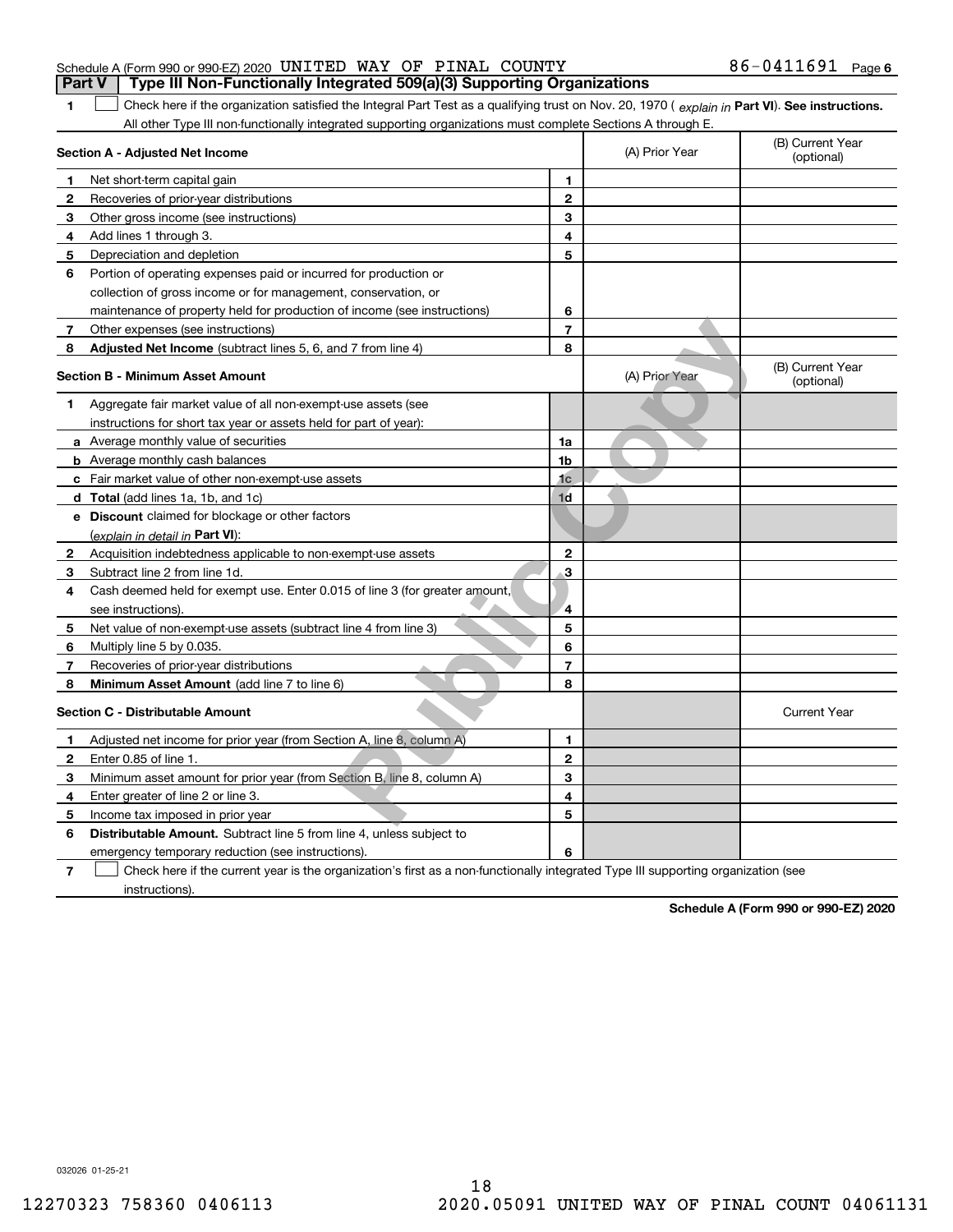#### Schedule A (Form 990 or 990-EZ) 2020 <code>UNITED WAY OF PINAL COUNTY</code>  $86-0411691$  <code>Page</code>

|    | Type III Non-Functionally Integrated 509(a)(3) Supporting Organizations<br>Part V<br>(continued) |                             |                                       |                |                                         |  |  |  |  |  |
|----|--------------------------------------------------------------------------------------------------|-----------------------------|---------------------------------------|----------------|-----------------------------------------|--|--|--|--|--|
|    | <b>Section D - Distributions</b>                                                                 |                             |                                       |                | <b>Current Year</b>                     |  |  |  |  |  |
| 1  | Amounts paid to supported organizations to accomplish exempt purposes                            |                             |                                       | 1              |                                         |  |  |  |  |  |
| 2  | Amounts paid to perform activity that directly furthers exempt purposes of supported             |                             |                                       |                |                                         |  |  |  |  |  |
|    | organizations, in excess of income from activity                                                 |                             |                                       | 2              |                                         |  |  |  |  |  |
| 3  | Administrative expenses paid to accomplish exempt purposes of supported organizations            |                             | 3                                     |                |                                         |  |  |  |  |  |
| 4  | Amounts paid to acquire exempt-use assets                                                        |                             |                                       | 4              |                                         |  |  |  |  |  |
| 5  | Qualified set-aside amounts (prior IRS approval required - provide details in Part VI)           |                             |                                       | 5              |                                         |  |  |  |  |  |
| 6  | Other distributions ( <i>describe in</i> Part VI). See instructions.                             |                             |                                       | 6              |                                         |  |  |  |  |  |
| 7  | Total annual distributions. Add lines 1 through 6.                                               |                             |                                       | $\overline{7}$ |                                         |  |  |  |  |  |
| 8  | Distributions to attentive supported organizations to which the organization is responsive       |                             |                                       |                |                                         |  |  |  |  |  |
|    | (provide details in Part VI). See instructions.                                                  |                             |                                       | 8              |                                         |  |  |  |  |  |
| 9  | Distributable amount for 2020 from Section C, line 6                                             |                             |                                       | 9              |                                         |  |  |  |  |  |
| 10 | Line 8 amount divided by line 9 amount                                                           |                             |                                       | 10             |                                         |  |  |  |  |  |
|    |                                                                                                  | (i)                         | (ii)                                  |                | (iii)                                   |  |  |  |  |  |
|    | <b>Section E - Distribution Allocations</b> (see instructions)                                   | <b>Excess Distributions</b> | <b>Underdistributions</b><br>Pre-2020 |                | <b>Distributable</b><br>Amount for 2020 |  |  |  |  |  |
| 1  | Distributable amount for 2020 from Section C, line 6                                             |                             |                                       |                |                                         |  |  |  |  |  |
| 2  | Underdistributions, if any, for years prior to 2020 (reason-                                     |                             |                                       |                |                                         |  |  |  |  |  |
|    | able cause required - explain in Part VI). See instructions.                                     |                             |                                       |                |                                         |  |  |  |  |  |
| 3  | Excess distributions carryover, if any, to 2020                                                  |                             |                                       |                |                                         |  |  |  |  |  |
|    | a From 2015                                                                                      |                             |                                       |                |                                         |  |  |  |  |  |
|    | <b>b</b> From 2016                                                                               |                             |                                       |                |                                         |  |  |  |  |  |
|    | $c$ From 2017                                                                                    |                             |                                       |                |                                         |  |  |  |  |  |
|    | <b>d</b> From 2018                                                                               |                             |                                       |                |                                         |  |  |  |  |  |
|    | e From 2019                                                                                      |                             |                                       |                |                                         |  |  |  |  |  |
|    | f Total of lines 3a through 3e                                                                   |                             |                                       |                |                                         |  |  |  |  |  |
|    | g Applied to underdistributions of prior years                                                   |                             |                                       |                |                                         |  |  |  |  |  |
|    | <b>h</b> Applied to 2020 distributable amount                                                    |                             |                                       |                |                                         |  |  |  |  |  |
|    | Carryover from 2015 not applied (see instructions)                                               |                             |                                       |                |                                         |  |  |  |  |  |
|    | Remainder. Subtract lines 3g, 3h, and 3i from line 3f.                                           |                             |                                       |                |                                         |  |  |  |  |  |
| 4  | Distributions for 2020 from Section D,                                                           |                             |                                       |                |                                         |  |  |  |  |  |
|    | line $7:$                                                                                        |                             |                                       |                |                                         |  |  |  |  |  |
|    | a Applied to underdistributions of prior years                                                   |                             |                                       |                |                                         |  |  |  |  |  |
|    | <b>b</b> Applied to 2020 distributable amount                                                    |                             |                                       |                |                                         |  |  |  |  |  |
|    | c Remainder. Subtract lines 4a and 4b from line 4.                                               |                             |                                       |                |                                         |  |  |  |  |  |
| 5  | Remaining underdistributions for years prior to 2020, if                                         |                             |                                       |                |                                         |  |  |  |  |  |
|    | any. Subtract lines 3g and 4a from line 2. For result greater                                    |                             |                                       |                |                                         |  |  |  |  |  |
|    | than zero, explain in Part VI. See instructions.                                                 |                             |                                       |                |                                         |  |  |  |  |  |
| 6  | Remaining underdistributions for 2020. Subtract lines 3h                                         |                             |                                       |                |                                         |  |  |  |  |  |
|    | and 4b from line 1. For result greater than zero, explain in                                     |                             |                                       |                |                                         |  |  |  |  |  |
|    | Part VI. See instructions.                                                                       |                             |                                       |                |                                         |  |  |  |  |  |
| 7  | Excess distributions carryover to 2021. Add lines 3j                                             |                             |                                       |                |                                         |  |  |  |  |  |
|    | and 4c.                                                                                          |                             |                                       |                |                                         |  |  |  |  |  |
| 8  | Breakdown of line 7:                                                                             |                             |                                       |                |                                         |  |  |  |  |  |
|    | a Excess from 2016                                                                               |                             |                                       |                |                                         |  |  |  |  |  |
|    | <b>b</b> Excess from 2017                                                                        |                             |                                       |                |                                         |  |  |  |  |  |
|    |                                                                                                  |                             |                                       |                |                                         |  |  |  |  |  |
|    |                                                                                                  |                             |                                       |                |                                         |  |  |  |  |  |
|    | e Excess from 2020                                                                               |                             |                                       |                |                                         |  |  |  |  |  |
|    | c Excess from 2018<br>d Excess from 2019                                                         |                             |                                       |                |                                         |  |  |  |  |  |

**Schedule A (Form 990 or 990-EZ) 2020**

032027 01-25-21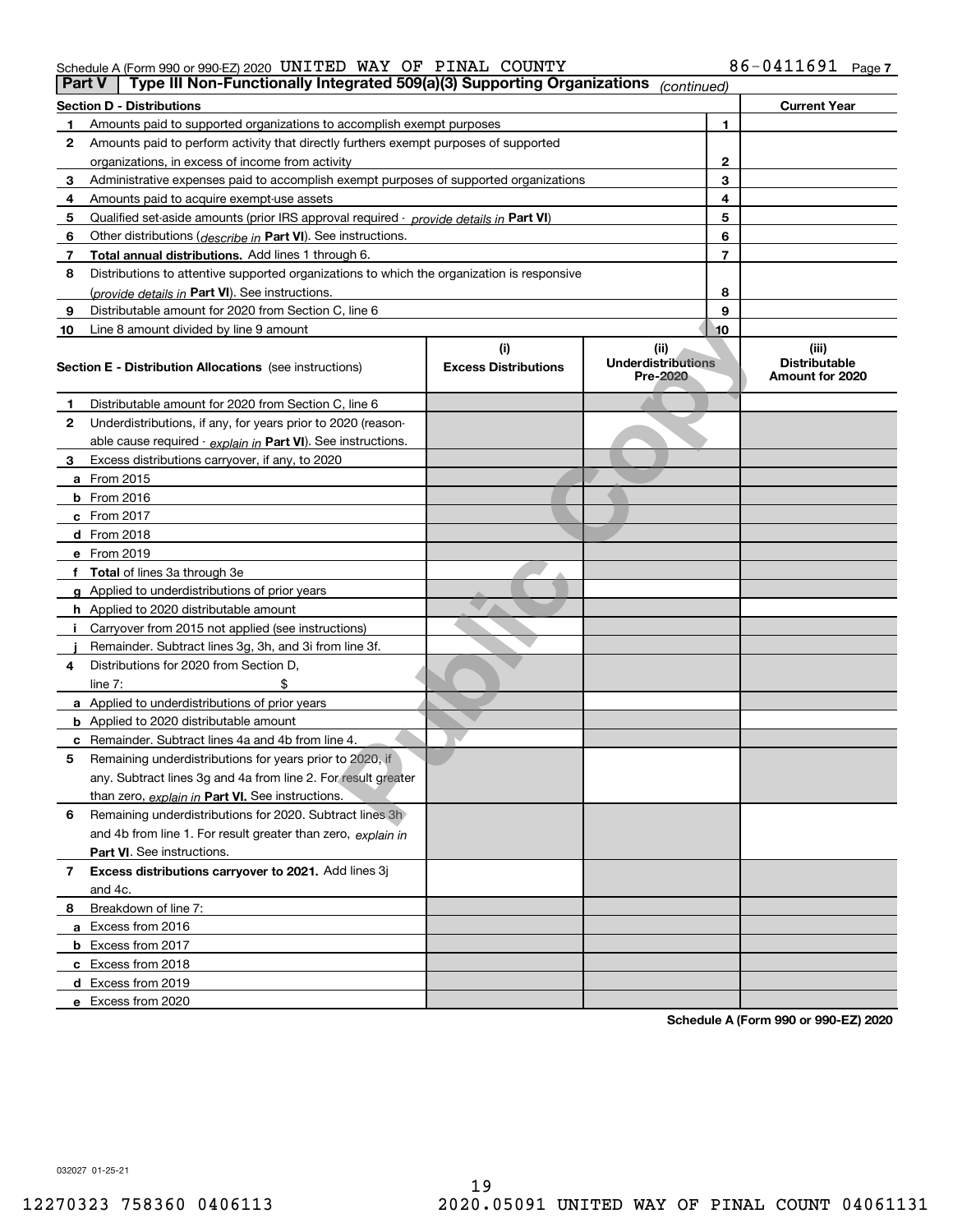|                 | Schedule A (Form 990 or 990-EZ) 2020 UNITED WAY OF PINAL COUNTY |  |  | 86-0411691 Page 8                                                                                                                                                                                                                                                                                                                                                                                                                                                                                                                                                    |
|-----------------|-----------------------------------------------------------------|--|--|----------------------------------------------------------------------------------------------------------------------------------------------------------------------------------------------------------------------------------------------------------------------------------------------------------------------------------------------------------------------------------------------------------------------------------------------------------------------------------------------------------------------------------------------------------------------|
| <b>Part VI</b>  | (See instructions.)                                             |  |  | Supplemental Information. Provide the explanations required by Part II, line 10; Part II, line 17a or 17b; Part III, line 12;<br>Part IV, Section A, lines 1, 2, 3b, 3c, 4b, 4c, 5a, 6, 9a, 9b, 9c, 11a, 11b, and 11c; Part IV, Section B, lines 1 and 2; Part IV, Section C,<br>line 1; Part IV, Section D, lines 2 and 3; Part IV, Section E, lines 1c, 2a, 2b, 3a, and 3b; Part V, line 1; Part V, Section B, line 1e; Part V,<br>Section D, lines 5, 6, and 8; and Part V, Section E, lines 2, 5, and 6. Also complete this part for any additional information. |
|                 |                                                                 |  |  |                                                                                                                                                                                                                                                                                                                                                                                                                                                                                                                                                                      |
|                 |                                                                 |  |  |                                                                                                                                                                                                                                                                                                                                                                                                                                                                                                                                                                      |
|                 |                                                                 |  |  |                                                                                                                                                                                                                                                                                                                                                                                                                                                                                                                                                                      |
|                 |                                                                 |  |  |                                                                                                                                                                                                                                                                                                                                                                                                                                                                                                                                                                      |
|                 |                                                                 |  |  |                                                                                                                                                                                                                                                                                                                                                                                                                                                                                                                                                                      |
|                 |                                                                 |  |  |                                                                                                                                                                                                                                                                                                                                                                                                                                                                                                                                                                      |
|                 |                                                                 |  |  |                                                                                                                                                                                                                                                                                                                                                                                                                                                                                                                                                                      |
|                 |                                                                 |  |  |                                                                                                                                                                                                                                                                                                                                                                                                                                                                                                                                                                      |
|                 |                                                                 |  |  |                                                                                                                                                                                                                                                                                                                                                                                                                                                                                                                                                                      |
|                 |                                                                 |  |  |                                                                                                                                                                                                                                                                                                                                                                                                                                                                                                                                                                      |
|                 |                                                                 |  |  |                                                                                                                                                                                                                                                                                                                                                                                                                                                                                                                                                                      |
|                 |                                                                 |  |  |                                                                                                                                                                                                                                                                                                                                                                                                                                                                                                                                                                      |
|                 |                                                                 |  |  |                                                                                                                                                                                                                                                                                                                                                                                                                                                                                                                                                                      |
|                 |                                                                 |  |  |                                                                                                                                                                                                                                                                                                                                                                                                                                                                                                                                                                      |
|                 |                                                                 |  |  |                                                                                                                                                                                                                                                                                                                                                                                                                                                                                                                                                                      |
|                 |                                                                 |  |  |                                                                                                                                                                                                                                                                                                                                                                                                                                                                                                                                                                      |
|                 |                                                                 |  |  |                                                                                                                                                                                                                                                                                                                                                                                                                                                                                                                                                                      |
|                 |                                                                 |  |  |                                                                                                                                                                                                                                                                                                                                                                                                                                                                                                                                                                      |
|                 |                                                                 |  |  |                                                                                                                                                                                                                                                                                                                                                                                                                                                                                                                                                                      |
|                 |                                                                 |  |  |                                                                                                                                                                                                                                                                                                                                                                                                                                                                                                                                                                      |
|                 |                                                                 |  |  |                                                                                                                                                                                                                                                                                                                                                                                                                                                                                                                                                                      |
|                 |                                                                 |  |  |                                                                                                                                                                                                                                                                                                                                                                                                                                                                                                                                                                      |
|                 |                                                                 |  |  |                                                                                                                                                                                                                                                                                                                                                                                                                                                                                                                                                                      |
|                 |                                                                 |  |  |                                                                                                                                                                                                                                                                                                                                                                                                                                                                                                                                                                      |
|                 |                                                                 |  |  |                                                                                                                                                                                                                                                                                                                                                                                                                                                                                                                                                                      |
|                 |                                                                 |  |  |                                                                                                                                                                                                                                                                                                                                                                                                                                                                                                                                                                      |
|                 |                                                                 |  |  |                                                                                                                                                                                                                                                                                                                                                                                                                                                                                                                                                                      |
|                 |                                                                 |  |  |                                                                                                                                                                                                                                                                                                                                                                                                                                                                                                                                                                      |
|                 |                                                                 |  |  |                                                                                                                                                                                                                                                                                                                                                                                                                                                                                                                                                                      |
|                 |                                                                 |  |  |                                                                                                                                                                                                                                                                                                                                                                                                                                                                                                                                                                      |
| 032028 01-25-21 |                                                                 |  |  | Schedule A (Form 990 or 990-EZ) 2020                                                                                                                                                                                                                                                                                                                                                                                                                                                                                                                                 |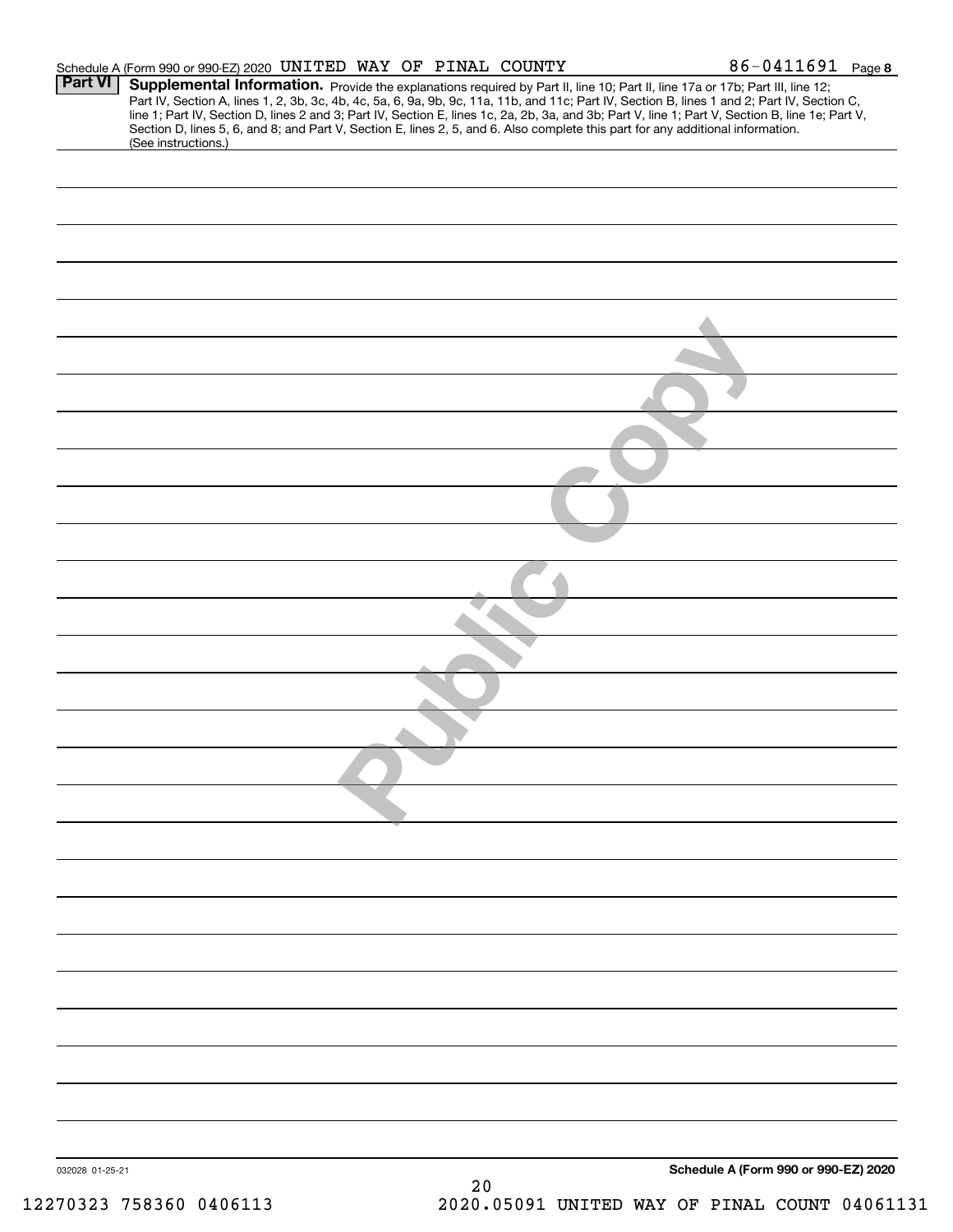| <b>SCHEDULE D</b> |  |  |
|-------------------|--|--|
|-------------------|--|--|

Department of the Treasury

| (Form 990) |  |
|------------|--|
|------------|--|

# **SCHEDULE D Supplemental Financial Statements**

(Form 990)<br>
Pepartment of the Treasury<br>
Department of the Treasury<br>
Department of the Treasury<br>
Department of the Treasury<br> **Co to www.irs.gov/Form990 for instructions and the latest information.**<br> **Co to www.irs.gov/Form9** 



Internal Revenue Service

**Name of the organization Employer identification number**

UNITED WAY OF PINAL COUNTY 86-0411691

| Part I  | <b>Organizations Maintaining Donor Advised Funds or Other Similar Funds or Accounts.</b> Complete if the                                       |                         |                                                              |
|---------|------------------------------------------------------------------------------------------------------------------------------------------------|-------------------------|--------------------------------------------------------------|
|         | organization answered "Yes" on Form 990, Part IV, line 6.                                                                                      | (a) Donor advised funds | (b) Funds and other accounts                                 |
|         |                                                                                                                                                |                         |                                                              |
| 1       |                                                                                                                                                |                         |                                                              |
| 2       | Aggregate value of contributions to (during year)                                                                                              |                         |                                                              |
| з       | Aggregate value of grants from (during year)                                                                                                   |                         |                                                              |
| 4       |                                                                                                                                                |                         |                                                              |
| 5       | Did the organization inform all donors and donor advisors in writing that the assets held in donor advised funds                               |                         |                                                              |
|         |                                                                                                                                                |                         | Yes                                                          |
| 6       | Did the organization inform all grantees, donors, and donor advisors in writing that grant funds can be used only                              |                         |                                                              |
|         | for charitable purposes and not for the benefit of the donor or donor advisor, or for any other purpose conferring                             |                         |                                                              |
| Part II | impermissible private benefit?                                                                                                                 |                         | Yes                                                          |
|         | Conservation Easements. Complete if the organization answered "Yes" on Form 990, Part IV, line 7.                                              |                         |                                                              |
| 1       | Purpose(s) of conservation easements held by the organization (check all that apply).                                                          |                         |                                                              |
|         | Preservation of land for public use (for example, recreation or education)                                                                     |                         | Preservation of a historically important land area           |
|         | Protection of natural habitat                                                                                                                  |                         | Preservation of a certified historic structure               |
|         | Preservation of open space                                                                                                                     |                         |                                                              |
| 2       | Complete lines 2a through 2d if the organization held a qualified conservation contribution in the form of a conservation easement on the last |                         |                                                              |
|         | day of the tax year.                                                                                                                           |                         | Held at the End of the Tax Year                              |
| a       |                                                                                                                                                |                         | 2a                                                           |
| b       | Total acreage restricted by conservation easements                                                                                             |                         | 2b                                                           |
| с       |                                                                                                                                                |                         | 2c                                                           |
| d       | Number of conservation easements included in (c) acquired after 7/25/06, and not on a historic structure                                       |                         |                                                              |
|         |                                                                                                                                                |                         | 2d                                                           |
| 3       | Number of conservation easements modified, transferred, released, extinguished, or terminated by the organization during the tax               |                         |                                                              |
|         | $year \blacktriangleright$                                                                                                                     |                         |                                                              |
| 4       | Number of states where property subject to conservation easement is located >                                                                  |                         |                                                              |
| 5       | Does the organization have a written policy regarding the periodic monitoring, inspection, handling of                                         |                         |                                                              |
|         | violations, and enforcement of the conservation easements it holds?                                                                            |                         | Yes                                                          |
| 6       | Staff and volunteer hours devoted to monitoring, inspecting, handling of violations, and enforcing conservation easements during the year      |                         |                                                              |
|         |                                                                                                                                                |                         |                                                              |
| 7       | Amount of expenses incurred in monitoring, inspecting, handling of violations, and enforcing conservation easements during the year            |                         |                                                              |
|         | $\blacktriangleright$ s                                                                                                                        |                         |                                                              |
| 8       | Does each conservation easement reported on line 2(d) above satisfy the requirements of section 170(h)(4)(B)(i)                                |                         |                                                              |
|         |                                                                                                                                                |                         | Yes                                                          |
| 9       | In Part XIII, describe how the organization reports conservation easements in its revenue and expense statement and                            |                         |                                                              |
|         | balance sheet, and include, if applicable, the text of the footnote to the organization's financial statements that describes the              |                         |                                                              |
|         | organization's accounting for conservation easements.                                                                                          |                         |                                                              |
|         | Organizations Maintaining Collections of Art, Historical Treasures, or Other Similar Assets.<br>Part III                                       |                         |                                                              |
|         | Complete if the organization answered "Yes" on Form 990, Part IV, line 8.                                                                      |                         |                                                              |
|         | 1a If the organization elected, as permitted under FASB ASC 958, not to report in its revenue statement and balance sheet works                |                         |                                                              |
|         | of art, historical treasures, or other similar assets held for public exhibition, education, or research in furtherance of public              |                         |                                                              |
|         | service, provide in Part XIII the text of the footnote to its financial statements that describes these items.                                 |                         |                                                              |
| b       | If the organization elected, as permitted under FASB ASC 958, to report in its revenue statement and balance sheet works of                    |                         |                                                              |
|         | art, historical treasures, or other similar assets held for public exhibition, education, or research in furtherance of public service,        |                         |                                                              |
|         | provide the following amounts relating to these items:                                                                                         |                         |                                                              |
|         |                                                                                                                                                |                         | $\frac{1}{2}$                                                |
|         | (ii) Assets included in Form 990, Part X                                                                                                       |                         | $\triangleright$ \$                                          |
| 2       | If the organization received or held works of art, historical treasures, or other similar assets for financial gain, provide                   |                         |                                                              |
|         | the following amounts required to be reported under FASB ASC 958 relating to these items:                                                      |                         |                                                              |
| а       | Revenue included on Form 990, Part VIII, line 1 [2000] [2000] [2000] [2000] [3000] [3000] [3000] [3000] [3000                                  |                         | \$<br><u> 1989 - Andrea Station, Amerikaansk politiker (</u> |
|         |                                                                                                                                                |                         | $\blacktriangleright$ s                                      |
|         | LHA For Paperwork Reduction Act Notice, see the Instructions for Form 990.                                                                     |                         | Schedule D (Form 990) 2020                                   |
|         | 032051 12-01-20                                                                                                                                |                         |                                                              |

|       | 25 |   |           |  |
|-------|----|---|-----------|--|
| n n n |    | ⌒ | <b>FA</b> |  |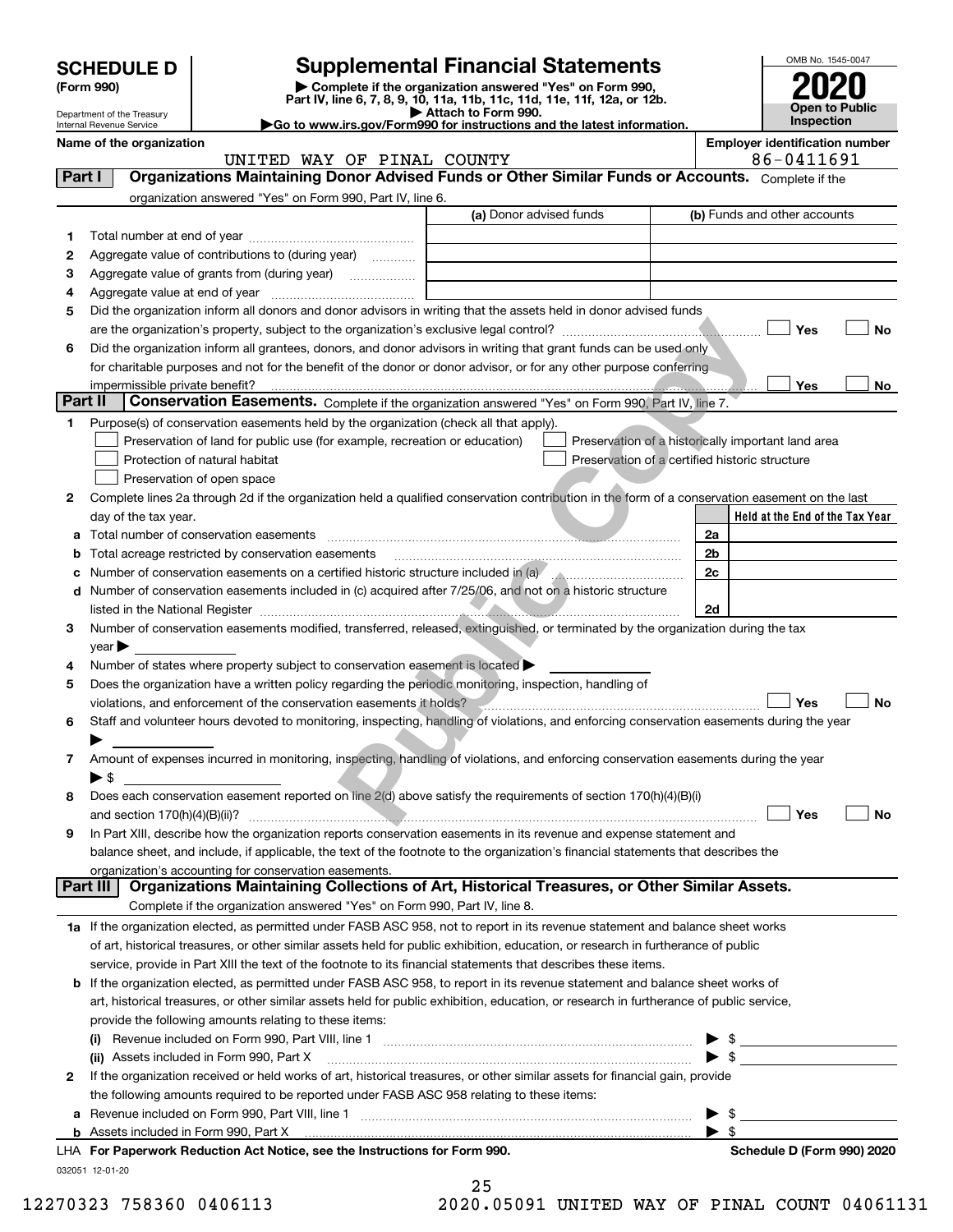|    | Schedule D (Form 990) 2020                                                                                                                                                                                                           | UNITED WAY OF PINAL COUNTY |   |                |                                                                                                                                                                                                                               |  |                 | 86-0411691 Page 2 |                     |         |    |
|----|--------------------------------------------------------------------------------------------------------------------------------------------------------------------------------------------------------------------------------------|----------------------------|---|----------------|-------------------------------------------------------------------------------------------------------------------------------------------------------------------------------------------------------------------------------|--|-----------------|-------------------|---------------------|---------|----|
|    | Part III<br>Organizations Maintaining Collections of Art, Historical Treasures, or Other Similar Assets (continued)                                                                                                                  |                            |   |                |                                                                                                                                                                                                                               |  |                 |                   |                     |         |    |
| з  | Using the organization's acquisition, accession, and other records, check any of the following that make significant use of its                                                                                                      |                            |   |                |                                                                                                                                                                                                                               |  |                 |                   |                     |         |    |
|    | collection items (check all that apply):                                                                                                                                                                                             |                            |   |                |                                                                                                                                                                                                                               |  |                 |                   |                     |         |    |
| а  | Public exhibition                                                                                                                                                                                                                    |                            |   |                | Loan or exchange program                                                                                                                                                                                                      |  |                 |                   |                     |         |    |
| b  | Scholarly research                                                                                                                                                                                                                   |                            |   |                | Other and the contract of the contract of the contract of the contract of the contract of the contract of the contract of the contract of the contract of the contract of the contract of the contract of the contract of the |  |                 |                   |                     |         |    |
| с  | Preservation for future generations                                                                                                                                                                                                  |                            |   |                |                                                                                                                                                                                                                               |  |                 |                   |                     |         |    |
| 4  | Provide a description of the organization's collections and explain how they further the organization's exempt purpose in Part XIII.                                                                                                 |                            |   |                |                                                                                                                                                                                                                               |  |                 |                   |                     |         |    |
| 5  | During the year, did the organization solicit or receive donations of art, historical treasures, or other similar assets                                                                                                             |                            |   |                |                                                                                                                                                                                                                               |  |                 |                   |                     |         |    |
|    |                                                                                                                                                                                                                                      |                            |   |                |                                                                                                                                                                                                                               |  |                 |                   | Yes                 |         | No |
|    | Part IV<br>Escrow and Custodial Arrangements. Complete if the organization answered "Yes" on Form 990, Part IV, line 9, or                                                                                                           |                            |   |                |                                                                                                                                                                                                                               |  |                 |                   |                     |         |    |
|    | reported an amount on Form 990, Part X, line 21.                                                                                                                                                                                     |                            |   |                |                                                                                                                                                                                                                               |  |                 |                   |                     |         |    |
|    | 1a Is the organization an agent, trustee, custodian or other intermediary for contributions or other assets not included                                                                                                             |                            |   |                |                                                                                                                                                                                                                               |  |                 |                   |                     |         |    |
|    |                                                                                                                                                                                                                                      |                            |   |                |                                                                                                                                                                                                                               |  |                 |                   | Yes                 |         | No |
|    | b If "Yes," explain the arrangement in Part XIII and complete the following table:                                                                                                                                                   |                            |   |                |                                                                                                                                                                                                                               |  |                 |                   |                     |         |    |
|    |                                                                                                                                                                                                                                      |                            |   |                |                                                                                                                                                                                                                               |  | 1 <sub>c</sub>  |                   | Amount              |         |    |
| c  | Beginning balance <b>with the contract of the contract of the contract of the contract of the contract of the contract of the contract of the contract of the contract of the contract of the contract of the contract of the co</b> |                            |   |                |                                                                                                                                                                                                                               |  | .1d             |                   |                     |         |    |
| е  | Distributions during the year measurement contains and all the year measurement of the state of the state of the                                                                                                                     |                            |   |                |                                                                                                                                                                                                                               |  | 1e              |                   |                     |         |    |
| f  |                                                                                                                                                                                                                                      |                            |   |                |                                                                                                                                                                                                                               |  | 1f              |                   |                     |         |    |
|    | 2a Did the organization include an amount on Form 990, Part X, line 21, for escrow or custodial account liability?                                                                                                                   |                            |   |                |                                                                                                                                                                                                                               |  |                 |                   | Yes                 |         | No |
|    | <b>b</b> If "Yes," explain the arrangement in Part XIII. Check here if the explanation has been provided on Part XIII                                                                                                                |                            |   |                |                                                                                                                                                                                                                               |  |                 |                   |                     |         |    |
|    | <b>Part V</b><br>Endowment Funds. Complete if the organization answered "Yes" on Form 990, Part IV, line 10.                                                                                                                         |                            |   |                |                                                                                                                                                                                                                               |  |                 |                   |                     |         |    |
|    |                                                                                                                                                                                                                                      | (a) Current year           |   | (b) Prior year | (c) Two years back $\vert$ (d) Three years back $\vert$                                                                                                                                                                       |  |                 |                   | (e) Four years back |         |    |
| 1a | Beginning of year balance                                                                                                                                                                                                            |                            |   |                |                                                                                                                                                                                                                               |  |                 |                   |                     |         |    |
| b  |                                                                                                                                                                                                                                      |                            |   |                |                                                                                                                                                                                                                               |  |                 |                   |                     |         |    |
|    | Net investment earnings, gains, and losses                                                                                                                                                                                           |                            |   |                |                                                                                                                                                                                                                               |  |                 |                   |                     |         |    |
|    | Grants or scholarships [ <i>[[[[[[[[[[[[[[[[[[[[[[[[[[[[[[[[[]]]]]</i>                                                                                                                                                               |                            |   |                |                                                                                                                                                                                                                               |  |                 |                   |                     |         |    |
|    | e Other expenditures for facilities                                                                                                                                                                                                  |                            |   |                |                                                                                                                                                                                                                               |  |                 |                   |                     |         |    |
|    | and programs                                                                                                                                                                                                                         |                            |   |                |                                                                                                                                                                                                                               |  |                 |                   |                     |         |    |
|    | f Administrative expenses                                                                                                                                                                                                            |                            |   |                |                                                                                                                                                                                                                               |  |                 |                   |                     |         |    |
| g  |                                                                                                                                                                                                                                      |                            |   |                |                                                                                                                                                                                                                               |  |                 |                   |                     |         |    |
| 2  | Provide the estimated percentage of the current year end balance (line 1g, column (a)) held as:                                                                                                                                      |                            |   |                |                                                                                                                                                                                                                               |  |                 |                   |                     |         |    |
| а  | Board designated or quasi-endowment                                                                                                                                                                                                  |                            | % |                |                                                                                                                                                                                                                               |  |                 |                   |                     |         |    |
|    | Permanent endowment >                                                                                                                                                                                                                | %                          |   |                |                                                                                                                                                                                                                               |  |                 |                   |                     |         |    |
|    | <b>c</b> Term endowment $\blacktriangleright$                                                                                                                                                                                        | %                          |   |                |                                                                                                                                                                                                                               |  |                 |                   |                     |         |    |
|    | The percentages on lines 2a, 2b, and 2c should equal 100%.                                                                                                                                                                           |                            |   |                |                                                                                                                                                                                                                               |  |                 |                   |                     |         |    |
|    | 3a Are there endowment funds not in the possession of the organization that are held and administered for the organization                                                                                                           |                            |   |                |                                                                                                                                                                                                                               |  |                 |                   |                     |         |    |
|    | by:                                                                                                                                                                                                                                  |                            |   |                |                                                                                                                                                                                                                               |  |                 |                   |                     | Yes     | No |
|    | (i)                                                                                                                                                                                                                                  |                            |   |                |                                                                                                                                                                                                                               |  |                 |                   | 3a(i)               |         |    |
|    |                                                                                                                                                                                                                                      |                            |   |                |                                                                                                                                                                                                                               |  |                 |                   | 3a(ii)              |         |    |
|    |                                                                                                                                                                                                                                      |                            |   |                |                                                                                                                                                                                                                               |  |                 |                   | 3b                  |         |    |
| 4  | Describe in Part XIII the intended uses of the organization's endowment funds.<br>Land, Buildings, and Equipment.<br><b>Part VI</b>                                                                                                  |                            |   |                |                                                                                                                                                                                                                               |  |                 |                   |                     |         |    |
|    | Complete if the organization answered "Yes" on Form 990, Part IV, line 11a. See Form 990, Part X, line 10.                                                                                                                           |                            |   |                |                                                                                                                                                                                                                               |  |                 |                   |                     |         |    |
|    | Description of property                                                                                                                                                                                                              | (a) Cost or other          |   |                | (b) Cost or other                                                                                                                                                                                                             |  | (c) Accumulated |                   | (d) Book value      |         |    |
|    |                                                                                                                                                                                                                                      | basis (investment)         |   |                | basis (other)                                                                                                                                                                                                                 |  | depreciation    |                   |                     |         |    |
|    |                                                                                                                                                                                                                                      |                            |   |                |                                                                                                                                                                                                                               |  |                 |                   |                     |         |    |
| b  |                                                                                                                                                                                                                                      |                            |   |                |                                                                                                                                                                                                                               |  |                 |                   |                     |         |    |
| c  |                                                                                                                                                                                                                                      |                            |   |                | 38,658.                                                                                                                                                                                                                       |  |                 | 426.              |                     | 38,232. |    |
| d  |                                                                                                                                                                                                                                      |                            |   |                | 17,356.                                                                                                                                                                                                                       |  | 8,935.          |                   |                     | 8,421.  |    |
|    |                                                                                                                                                                                                                                      |                            |   |                |                                                                                                                                                                                                                               |  |                 |                   |                     |         |    |
|    |                                                                                                                                                                                                                                      |                            |   |                |                                                                                                                                                                                                                               |  |                 | ▶                 |                     | 46,653. |    |

**Schedule D (Form 990) 2020**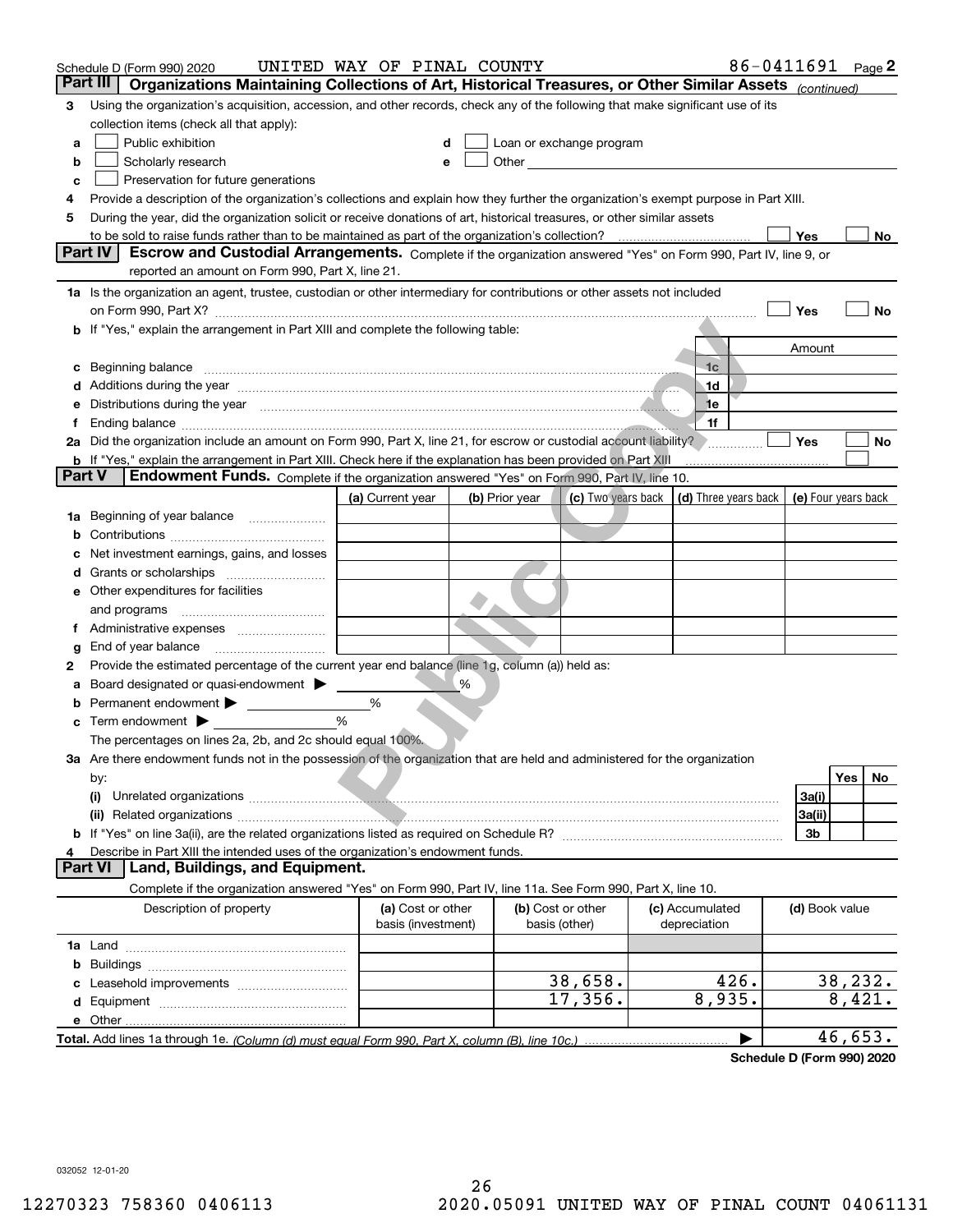| Schedule D (Form 990) 2020                      | UNITED WAY OF PINAL COUNTY |  | 86-0411691 | Page |
|-------------------------------------------------|----------------------------|--|------------|------|
| <b>Dart VIII</b> Investments - Other Securities |                            |  |            |      |

|                                              | (a) Description of security or category (including name of security)                                              | (b) Book value  | (c) Method of valuation: Cost or end-of-year market value |                |
|----------------------------------------------|-------------------------------------------------------------------------------------------------------------------|-----------------|-----------------------------------------------------------|----------------|
|                                              | (1) Financial derivatives                                                                                         |                 |                                                           |                |
|                                              |                                                                                                                   |                 |                                                           |                |
| (3) Other                                    |                                                                                                                   |                 |                                                           |                |
| (A)                                          |                                                                                                                   |                 |                                                           |                |
| (B)                                          |                                                                                                                   |                 |                                                           |                |
| (C)                                          |                                                                                                                   |                 |                                                           |                |
| (D)                                          |                                                                                                                   |                 |                                                           |                |
| (E)                                          |                                                                                                                   |                 |                                                           |                |
| (F)                                          |                                                                                                                   |                 |                                                           |                |
| (G)                                          |                                                                                                                   |                 |                                                           |                |
| (H)                                          |                                                                                                                   |                 |                                                           |                |
|                                              | Total. (Col. (b) must equal Form 990, Part X, col. (B) line 12.)                                                  |                 |                                                           |                |
|                                              | Part VIII Investments - Program Related.                                                                          |                 |                                                           |                |
|                                              | Complete if the organization answered "Yes" on Form 990, Part IV, line 11c. See Form 990, Part X, line 13.        |                 |                                                           |                |
|                                              | (a) Description of investment                                                                                     | (b) Book value  | (c) Method of valuation: Cost or end-of-year market value |                |
| (1)                                          |                                                                                                                   |                 |                                                           |                |
| (2)                                          |                                                                                                                   |                 |                                                           |                |
| (3)                                          |                                                                                                                   |                 |                                                           |                |
| (4)                                          |                                                                                                                   |                 |                                                           |                |
| (5)                                          |                                                                                                                   |                 |                                                           |                |
| (6)                                          |                                                                                                                   |                 |                                                           |                |
| (7)                                          |                                                                                                                   |                 |                                                           |                |
| (8)                                          |                                                                                                                   |                 |                                                           |                |
|                                              |                                                                                                                   |                 |                                                           |                |
| (9)                                          |                                                                                                                   |                 |                                                           |                |
|                                              | Total. (Col. (b) must equal Form 990, Part X, col. (B) line 13.)<br>Other Assets.                                 |                 |                                                           |                |
|                                              | Complete if the organization answered "Yes" on Form 990, Part IV, line 11d. See Form 990, Part X, line 15.        | (a) Description |                                                           | (b) Book value |
| (1)                                          |                                                                                                                   |                 |                                                           |                |
| (2)                                          |                                                                                                                   |                 |                                                           |                |
| (3)                                          |                                                                                                                   |                 |                                                           |                |
| (4)                                          |                                                                                                                   |                 |                                                           |                |
| (5)                                          |                                                                                                                   |                 |                                                           |                |
| (6)                                          |                                                                                                                   |                 |                                                           |                |
| (7)                                          |                                                                                                                   |                 |                                                           |                |
| (8)                                          |                                                                                                                   |                 |                                                           |                |
| (9)                                          |                                                                                                                   |                 |                                                           |                |
|                                              | <b>Other Liabilities.</b>                                                                                         |                 |                                                           |                |
|                                              | Complete if the organization answered "Yes" on Form 990, Part IV, line 11e or 11f. See Form 990, Part X, line 25. |                 |                                                           |                |
|                                              | (a) Description of liability                                                                                      |                 |                                                           | (b) Book value |
| (1)                                          | Federal income taxes                                                                                              |                 |                                                           |                |
| (2)                                          |                                                                                                                   |                 |                                                           |                |
| (3)                                          |                                                                                                                   |                 |                                                           |                |
| (4)                                          |                                                                                                                   |                 |                                                           |                |
| (5)                                          |                                                                                                                   |                 |                                                           |                |
| (6)                                          |                                                                                                                   |                 |                                                           |                |
| (7)                                          |                                                                                                                   |                 |                                                           |                |
| (8)                                          |                                                                                                                   |                 |                                                           |                |
| <b>Part IX</b><br><b>Part X</b><br>1.<br>(9) |                                                                                                                   |                 |                                                           |                |

**Schedule D (Form 990) 2020**

032053 12-01-20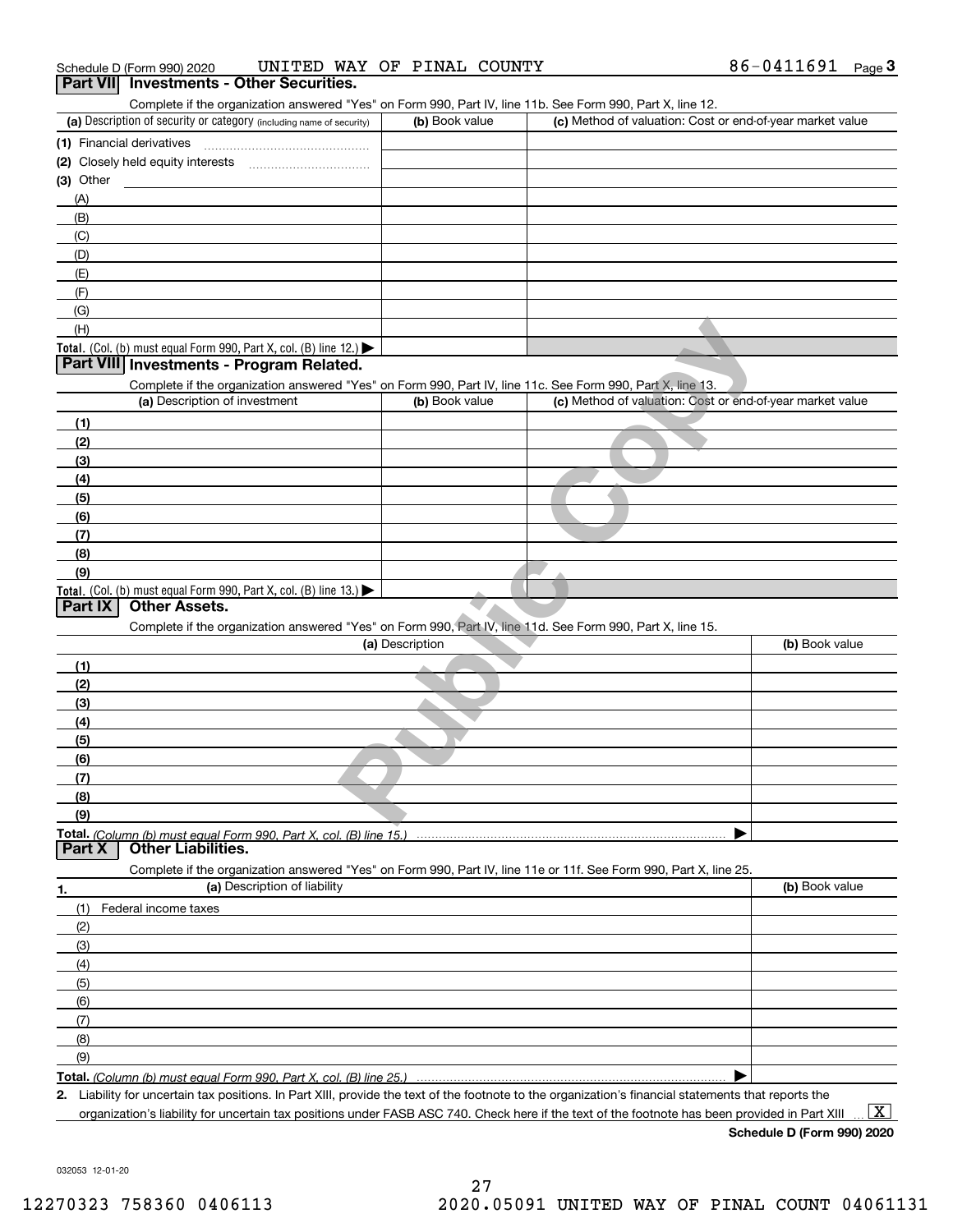|   | UNITED WAY OF PINAL COUNTY<br>Schedule D (Form 990) 2020                                                                                                                                                                            |                | 86-0411691   | Page <sup>4</sup> |            |                            |
|---|-------------------------------------------------------------------------------------------------------------------------------------------------------------------------------------------------------------------------------------|----------------|--------------|-------------------|------------|----------------------------|
|   | Reconciliation of Revenue per Audited Financial Statements With Revenue per Return.<br>Part XI                                                                                                                                      |                |              |                   |            |                            |
|   | Complete if the organization answered "Yes" on Form 990, Part IV, line 12a.                                                                                                                                                         |                |              |                   |            |                            |
| 1 | Total revenue, gains, and other support per audited financial statements                                                                                                                                                            |                | $\mathbf{1}$ | 1,091,389.        |            |                            |
| 2 | Amounts included on line 1 but not on Form 990, Part VIII, line 12:                                                                                                                                                                 |                |              |                   |            |                            |
| a | Net unrealized gains (losses) on investments [11] [12] matter and all the values of the values of the values o                                                                                                                      |                |              |                   |            |                            |
| b |                                                                                                                                                                                                                                     |                |              |                   |            |                            |
| c |                                                                                                                                                                                                                                     |                |              |                   |            |                            |
|   | <b>d</b> Other (Describe in Part XIII.)                                                                                                                                                                                             |                |              |                   |            |                            |
| е | Add lines 2a through 2d                                                                                                                                                                                                             |                |              | 2e                |            | 56,957.                    |
| 3 |                                                                                                                                                                                                                                     |                |              | 3                 | 1,034,432. |                            |
| 4 | Amounts included on Form 990, Part VIII, line 12, but not on line 1:                                                                                                                                                                |                |              |                   |            |                            |
| a | Investment expenses not included on Form 990, Part VIII, line 7b                                                                                                                                                                    | 4a             |              |                   |            |                            |
| b | Other (Describe in Part XIII.) <b>Construction Contract Construction</b> Chern Construction Chern Chern Chern Chern Chern Chern Chern Chern Chern Chern Chern Chern Chern Chern Chern Chern Chern Chern Chern Chern Chern Chern Che | 4b             |              |                   |            |                            |
|   | c Add lines 4a and 4b                                                                                                                                                                                                               |                |              | 4c                |            |                            |
|   |                                                                                                                                                                                                                                     |                |              | 5                 | 1,034,432. |                            |
|   | Part XII   Reconciliation of Expenses per Audited Financial Statements With Expenses per Return.                                                                                                                                    |                |              |                   |            |                            |
|   | Complete if the organization answered "Yes" on Form 990, Part IV, line 12a.                                                                                                                                                         |                |              |                   |            |                            |
| 1 |                                                                                                                                                                                                                                     |                |              | $\blacksquare$    |            | 995,924.                   |
| 2 | Amounts included on line 1 but not on Form 990, Part IX, line 25:                                                                                                                                                                   |                |              |                   |            |                            |
| а |                                                                                                                                                                                                                                     | 2a             | 12,600.      |                   |            |                            |
| b |                                                                                                                                                                                                                                     | 2 <sub>b</sub> |              |                   |            |                            |
| c | Other losses <b>communications</b> and the losses <b>contract of the losses</b>                                                                                                                                                     | 2c             |              |                   |            |                            |
| d |                                                                                                                                                                                                                                     | 2d             |              |                   |            |                            |
| е | Add lines 2a through 2d                                                                                                                                                                                                             |                |              | 2e                |            | $\frac{12,600}{983,324}$ . |
| 3 |                                                                                                                                                                                                                                     |                |              | 3                 |            |                            |
| 4 | Amounts included on Form 990, Part IX, line 25, but not on line 1:                                                                                                                                                                  |                |              |                   |            |                            |
| a | Investment expenses not included on Form 990, Part VIII, line 7b                                                                                                                                                                    | 4a             |              |                   |            |                            |
|   |                                                                                                                                                                                                                                     | 4b             |              |                   |            |                            |
|   | c Add lines 4a and 4b                                                                                                                                                                                                               |                |              | 4c                |            |                            |
| 5 | Total expenses. Add lines 3 and 4c. (This must equal Form 990, Part I. line 18.) <b>Conserverse Expenses</b> . Add lines 3 and 4c. (This must equal Form 990, Part I. line 18.)                                                     |                |              | 5                 | 983,324    |                            |
|   | Part XIII Supplemental Information.                                                                                                                                                                                                 |                |              |                   |            |                            |
|   | Provide the descriptions required for Part II, lines 3, 5, and 9; Part III, lines 1a and 4; Part IV, lines 1b and 2b; Part V, line 4; Part X, line 2; Part XI,                                                                      |                |              |                   |            |                            |
|   | lines 2d and 4b; and Part XII, lines 2d and 4b. Also complete this part to provide any additional information.                                                                                                                      |                |              |                   |            |                            |
|   |                                                                                                                                                                                                                                     |                |              |                   |            |                            |
|   |                                                                                                                                                                                                                                     |                |              |                   |            |                            |
|   | PART X, LINE 2:                                                                                                                                                                                                                     |                |              |                   |            |                            |
|   |                                                                                                                                                                                                                                     |                |              |                   |            |                            |
|   | THE ORGANIZATION RECOGNIZES UNCERTAINTY IN INCOME TAXES IN THE FINANCIAL                                                                                                                                                            |                |              |                   |            |                            |
|   |                                                                                                                                                                                                                                     |                |              |                   |            |                            |
|   | STATEMENTS WHEN IT IS MORE LIKELY-THAN-NOT THAT THE POSITIONS WILL NOT BE                                                                                                                                                           |                |              |                   |            |                            |

| THE ORGANIZATION RECOGNIZES UNCERTAINTY IN INCOME TAXES IN THE FINANCIAL |  |  |  |  |  |
|--------------------------------------------------------------------------|--|--|--|--|--|
|                                                                          |  |  |  |  |  |

SUSTAINED UPON EXAMINATION BY THE TAX AUTHORITIES. AS OF JUNE 30, 2021,

28

THE ORGANIZATION HAD NO UNCERTAIN TAX POSITIONS THAT QUALIFY FOR EITHER

RECOGNITION OR DISCLOSURE IN THE FINANCIAL STATEMENTS.

032054 12-01-20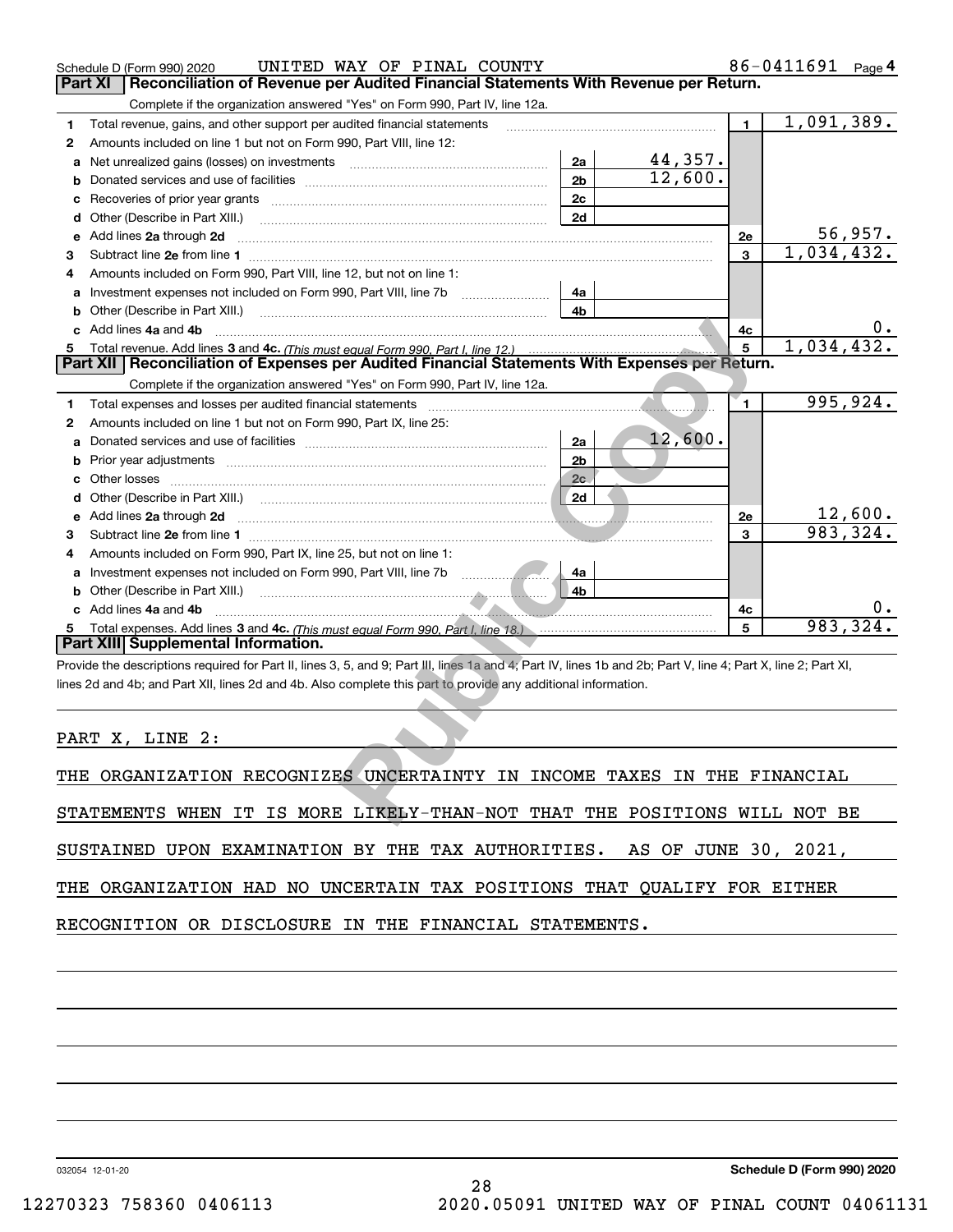**(Form 990 or 990-EZ)**

Department of the Treasury Internal Revenue Service Name of the organization

# **SCHEDULE O Supplemental Information to Form 990 or 990-EZ**

**Complete to provide information for responses to specific questions on Form 990 or 990-EZ or to provide any additional information. | Attach to Form 990 or 990-EZ. | Go to www.irs.gov/Form990 for the latest information.**



**Employer identification number**

UNITED WAY OF PINAL COUNTY  $86-0411691$ 

FORM 990, PART III, LINE 4D, OTHER PROGRAM SERVICES:

OTHER PROGRAM SERVICES - ALLOCATIONS - THROUGH UNITED WAY'S ANNUAL

CAMPAIGN, UNITED WAY OF PINAL COUNTY RAISES FUNDS TO DISTRUBUTE TO

HEALTH AND WELFARE PROGRAMS AND SERVICES ADMINISTERED BY NOT-FOR-PROFIT

AGENCIES.SERVICES ARE DIVERSE AND INCLUDE DOMESTIC VIOLENCE SHELTERING

AND SUPPORTIVE SERVICES TO WOMEN AND CHILDREN, EARLY CHILDHOOD DAY CARE

AND EDUCATION, EMERGENCY FOOD BOXES FOR FAMILIES, HOME DELIVERED MEALS

FOR HOME-BOUND SENIORS; A HOT LUNCH SERVICE SIX DAYS A WEEK IN CASA

GRANDE, TEEN SERVICES THAT SUPPORT POSITIVE LIFE CHOICES AND DISCOURAGE

SUBSTANCE ABUSE AND VIOLENT BEHAVIOR, AFTER-SCHOOL PROGRAMS THAT

INCLUDE TUTORING FOR TEENS WHO NEED ASSISTANCE, EMERGENCY HELP WITH

UTILITY BILLS, RENT OR MORTGAGE ASSISTANCE,

DISASTER RELIEF FOR FAMILIES WHO HAVE LOST THEIR HOME AND BELONGINGS

BECAUSE OF FIRE, COUNSELING AND SUPPORTIVE SERVICES FOR YOUTH WHO ARE

WITNESSING VIOLENCE IN THEIR HOMES, AND MORE.

FREE AND INCLUDE DOMESTIC VIOLENCE SHELD<br>
D WOMEN AND CHILDREN, EARLY CHILDHOOD DE<br>
POOD BOXES FOR FAMILIES, HOME DELIVERED<br>
HOT LUNCH SERVICE SIX DAYS A WEEK IN CF<br>
INCT SUPPORT POSITIVE LIFE CHOICES AND DISC<br>
T BEHAVIOR, INCLUDED IN THESE EXPENSES ARE DESIGNATIONS TO VARIOUS COMMUNITY

NON-PROFIT ORGANIZATIONS.

EXPENSES \$ 36,632. INCLUDING GRANTS OF \$ 9,494. REVENUE \$ 0.

FORM 990, PART VI, SECTION B, LINE 11B:

THE EXECUTIVE DIRECTOR REVIEWS AND APPROVES THE FORM 990 BEFORE SUBMISSION

TO THE IRS.

FORM 990, PART VI, SECTION B, LINE 12C:

ALL BOARD MEMBERS AND STAFF ARE REQUIRED TO SIGN A CONFLICT OF INTEREST

POLICY, REVIEWED ANNUALLY BY BOARD

032211 11-20-20 LHA For Paperwork Reduction Act Notice, see the Instructions for Form 990 or 990-EZ. Schedule O (Form 990 or 990-EZ) 2020

29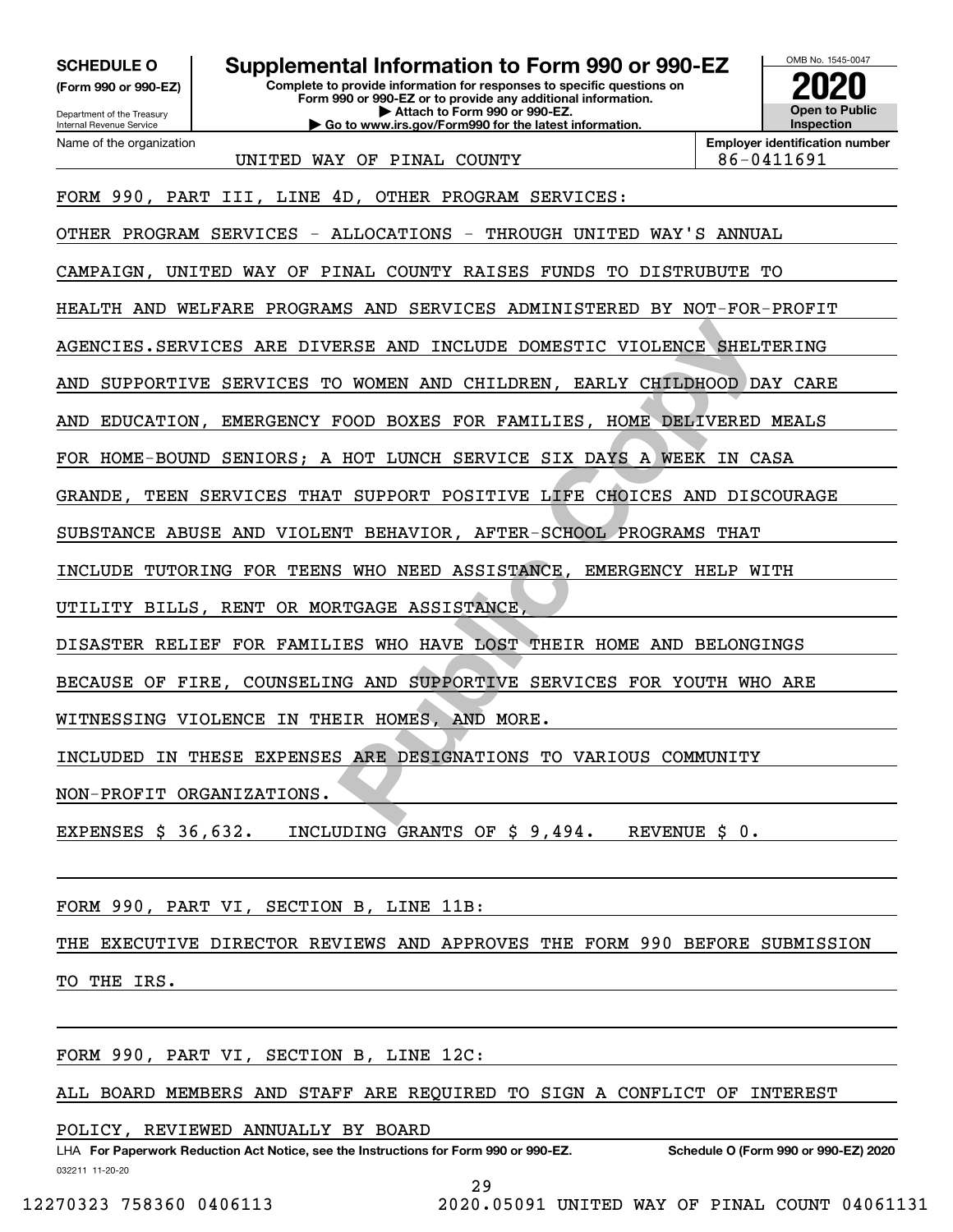| Schedule O (Form 990 or 990-EZ) 2020                                       | Page 2                                              |
|----------------------------------------------------------------------------|-----------------------------------------------------|
| Name of the organization<br>UNITED WAY OF PINAL COUNTY                     | <b>Employer identification number</b><br>86-0411691 |
|                                                                            |                                                     |
| FORM 990, PART VI, SECTION B, LINE 15:                                     |                                                     |
| BOARD DETERMINES EXECUTIVE DIRECTOR SALARY WITH AN ANALYSIS OF COMPARABLES |                                                     |
| TO OTHER UNITED WAY OFFICES AND LOCAL ORGANIZATIONS. EXECUTIVE DIRECTOR    |                                                     |
| DETERMINES STAFF SALARY BASED ON BUDGET AND AN ANALYSIS OF COMPARABLES TO  |                                                     |
| LOCAL ORGANIZATIONS.                                                       |                                                     |
|                                                                            |                                                     |
| FORM 990, PART VI, SECTION C, LINE 19:                                     |                                                     |
| AUDITED FINANCIAL STATEMENTS AVAILABLE ON WEBSITE. GOVERNING DOCUMENTS AND |                                                     |
| CONFLICT OF INTEREST POLICY AVAILABLE UPON REQUEST.                        |                                                     |
|                                                                            |                                                     |
| FORM 990, PART XII, LINE 2C                                                |                                                     |
| THIS PROCESS HAS NOT CHANGED.                                              |                                                     |
|                                                                            |                                                     |
|                                                                            |                                                     |
| FORM 990, PART XI, LINE 8                                                  |                                                     |
| THE PRIOR PERIOD ADJUSTMENT RELATES TO THE PRIOR YEAR AUDIT NOT BEING      |                                                     |
| COMPLETED UNTIL AFTER THE FORM 990 WAS FILED, AND THE DIFFERENCE           |                                                     |
| RELATES TO THE AUDIT ADJUSTMENTS THAT HAD NOT BEEN POSTED AT THE TIME      |                                                     |
| THE FORM 990 WAS FILED.                                                    |                                                     |
|                                                                            |                                                     |
|                                                                            |                                                     |
|                                                                            |                                                     |
|                                                                            |                                                     |
|                                                                            |                                                     |
|                                                                            |                                                     |

032212 11-20-20